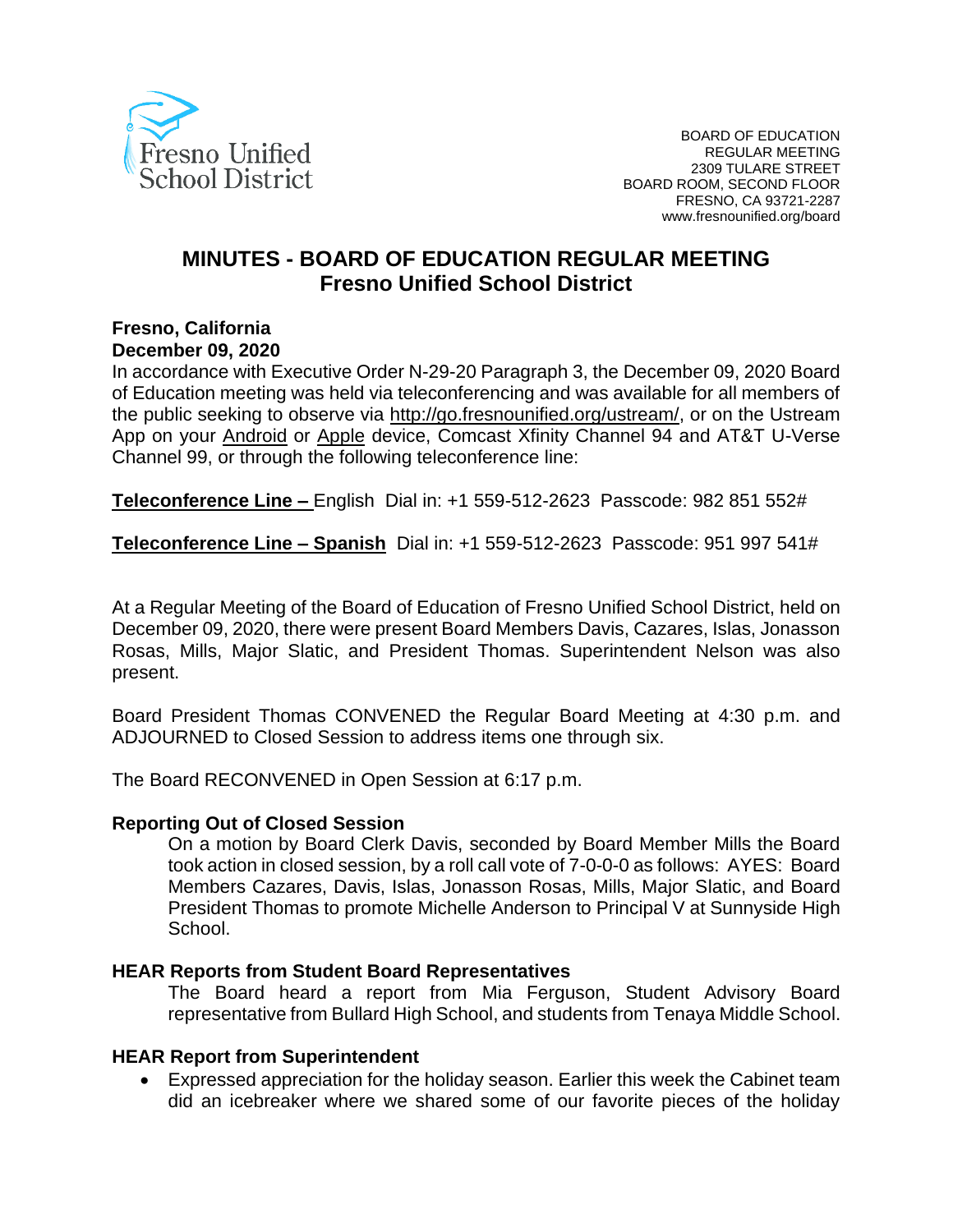season, and knowing how different this year is, we shared how we are working to stay connected with our colleagues. I also spent time with our Student Voice Collaborative earlier this week and our students shared the truly tough time they are currently experiencing and the incredible lack of connection they are feeling. I know this holiday season is very different, and safety is our top priority, but I hope that you all take some time to tweak your traditions, ask others about their traditions, and maybe try some new things this year to celebrate and deeply connect with your immediate family. Find ways to connect safely and find your bright spots of gratitude, no matter how dark things may look and feel at times.

- Reminded parents that Friday, December 11 is the last day for elementary parents to have their voices heard through the survey regarding in-person schedule options when we reach the Orange tier as a county. This 2-minute survey is important to ensure your opinion is included as we plan for an eventual return to on-campus instruction.
- Shared all second semester schedules are up on the website. Starting Tuesday, January 12 when students return from their winter break, they will have more live instruction time with teachers, which we are hoping will lessen the independent workload outside of live instruction time. We have heard from our students, especially our secondary students, that the level of independent work they have been assigned has been quite overwhelming this first semester and we want to address that and support our students in this time.
- Reminded everyone the LCAP survey is on its way shortly. Our LCAP survey is your chance to weigh in on how we budget and allocate our resources to best serve our students, so keep an eye for SchoolMessengers and Rapid Alert texts, as well as our website and social media for more information on how you can take the survey and how you can get involved in the regional LCAP town hall meetings coming in January and February.
- Reached out to everyone as the 39th Annual Fresno County Academic Decathlon needs 175 interview and speech judges for their virtual event this year. The event will be held on Saturday, January 30. Sign up by emailing Mike Jones at mike.jones@fresnounified.org.
- Reminded our community the Southeast Asian Family Education Conference will be held virtually next Friday, December 18 from 9:00 a.m. to 2:30 p.m. We will have Renee Ya, Chief Operations Officer of Tiger Byte Studios, and Krysada "Binly" Phounsiri, professional dancer, poet, engineer, and photographer as our keynote speakers. We will have plenty of workshops available for our students and parents in Hmong, Lao, Punjabi and Kher. There will also be resources available, entertainment, and some great raffle prizes including a 50-inch TV, laptop and gift cards. You can register by heading to asianfamily.eventxtra.com or by calling Parent University at 559-457-3390.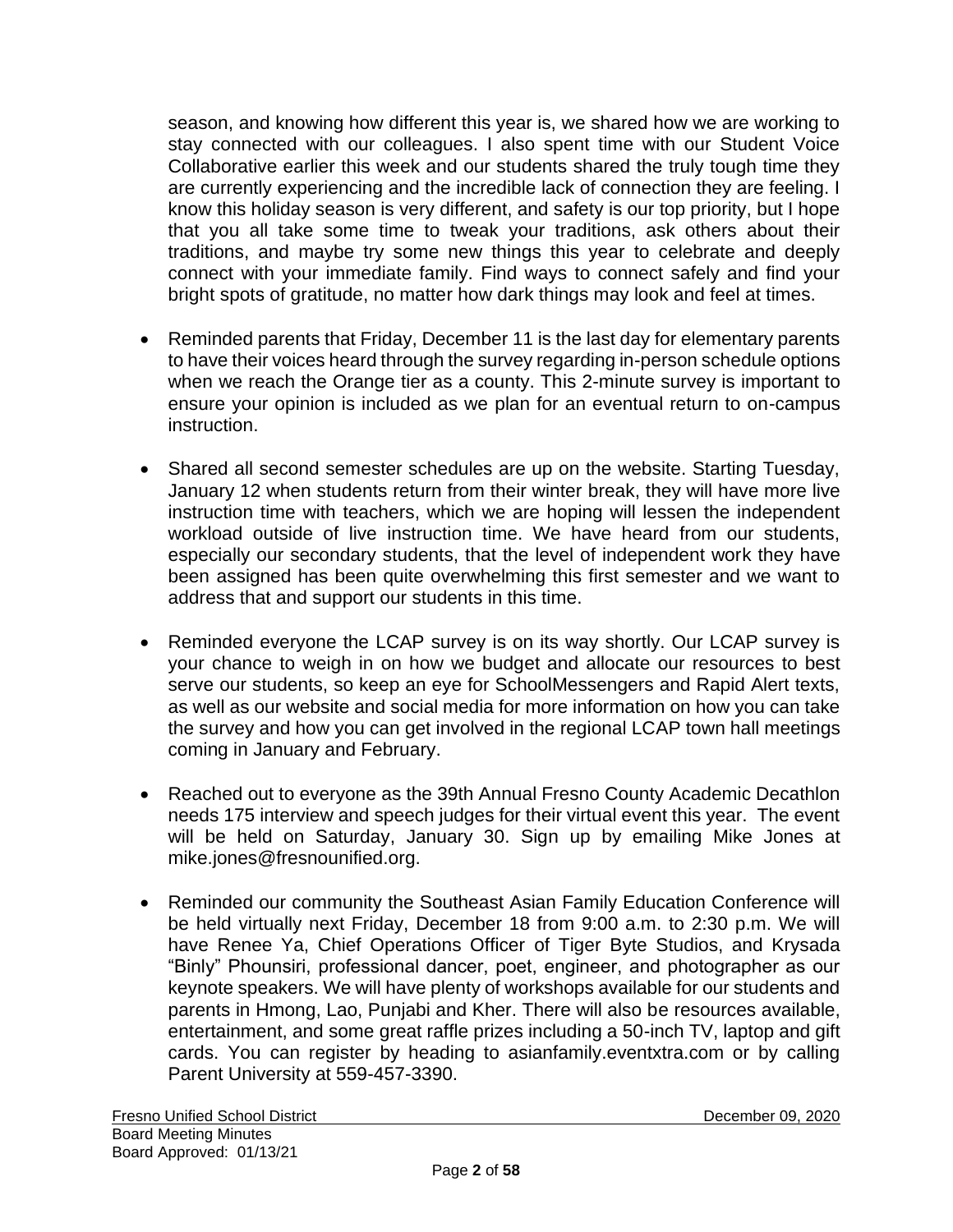- Shared this year we received more than 100 additional nominations for our Excellence in Education awards. You all want to highlight your colleagues going above and beyond more than ever and I am so grateful for that. Thank you for your engagement and we are looking forward to announcing finalists shortly.
- Congratulated the Food Services team for being awarded a \$100,000 grant from Albertson's Companies Foundation which will allow the District to purchase two new vans to help increase our meal delivery services to some of our students in highest need.
- Thanked the DEI Praxis Collaborative for another great newsletter. One video shared, has made its rounds through the District and I want to take a few minutes to share it and express my sincere and deep gratitude for our Fresno Unified Family and the incredible work you all have been doing on behalf of our students, families and communities through this pandemic. We love you. The video was played for the audience.

# **BOARD/SUPERINTENDENT COMMUNICATION**

**Member Major Slatic**: Requested granular detail of the district's contact tracing protocol and messaging.

**Member Mills**: Requested information on how the district communicates to families and staff incidents of positive COVID-19 cases within Fresno Unified.

**Member Islas**:Reminded staff Fresno County is moving in the opposite direction with more cases of COVID-19 being reported every day and encouraged people to follow health guidelines.

**Member Jonasson Rosas**: Commented it is important to know protocols for messaging COVID-19 cases and urged the district to error on the side of caution when reporting outbreaks. Referenced a board communication pertaining to Comprehensive Health and Sexual Education and asked if this subject could be contracted out or expanded to allow experts in the field teach the subject. Congratulated Early Learning. Referenced the crisis report protocol outline the Board received and asked that it be made more comprehensive, more information be provided.

**Board Clerk Davis**: Referenced the Winter Session Board Communication and asked if the Edgenuity platform could be used for elementary and middle school students. Thanked Member Major Slatic and Superintendent Nelson for attending the shopping spree sponsored by Veteran's Hospital which the East Fresno Kiwanis Club also supported.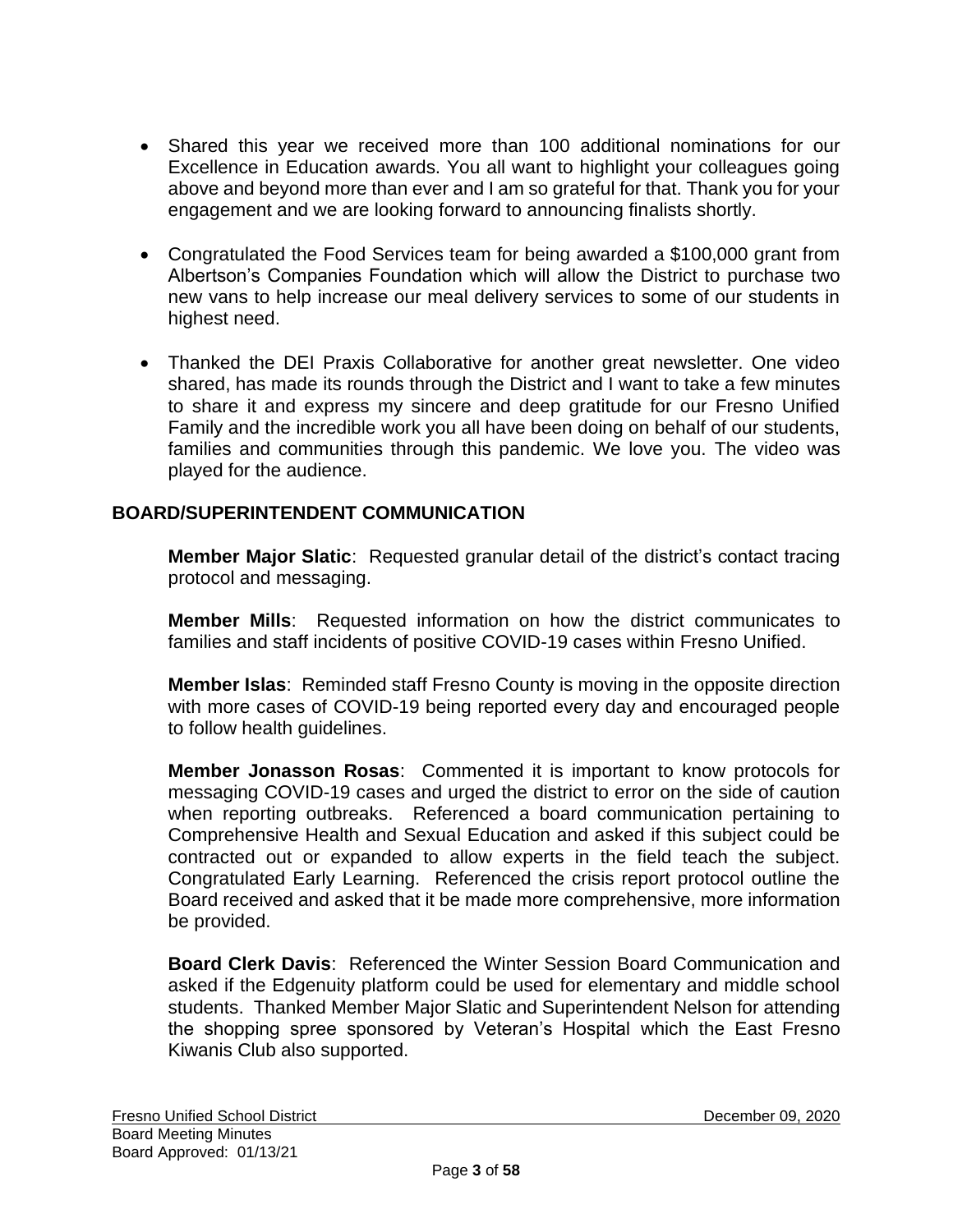**Board President Thomas**: Requested staff to be sure to follow through and process Board Member requests.

## **OPPROTUNITY FOR PUBLIC COMMENT ON CONSENT AGENDA ITEMS**

The Board received zero submissions for public comment for items on the Consent Agenda.

On a motion by Board Member Cazares, seconded by Board Clerk Davis, the Consent Agenda with the exception of items A7 and A15, which were pulled for further discussion, was approved by a roll call vote of 7-0-0-0 as follows: AYES: Board Members: Cazares, Davis, Islas, Jonasson Rosas, Mills, Major Slatic, and Board President Thomas.

# **A. CONSENT AGENDA**

- **A-1, APPROVE Personnel List APPROVED as recommended**, the Personnel List, Appendix A, as submitted.
- **A-2, APPROVE Minutes from Prior Meeting APPROVED as recommended**, the draft minutes from the November 18, 2020 Regular Board Meeting.
- **A-3, APPROVE Wilderness Outdoor Leadership Foundation Agreement for Sixth Grade Virtual Camp**

**APPROVED as recommended**, an agreement for The Wilderness Outdoor Leadership Foundation which provides sixth grade students with an opportunity to experience a virtual day-at-camp complete with direct instruction and synchronous hands-on activities.

### **A-4, APPROVE Independent Contractor Services Agreement with Amanda Nicolson, LLC**

**APPROVED as recommended**, an Independent Contractor Services Agreement with Amanda Nicolson, LLC. Services support our Autism programs, IEP behavior services, outside evaluations and assessments, coaching and professional learning.

# **A-5, APPROVE Independent Contractor Services Agreement with Imagine Learning**

**APPROVED as recommended**, an Independent Contractor Services Agreement with Imagine Learning. This contract allows certified teachers to focus on migrant students and support them with tailored classroom resources to bring them up to grade level.

# **A-6, APPROVE Use of Individual Piggyback Contracts Approved as recommended**, information regarding piggyback contracts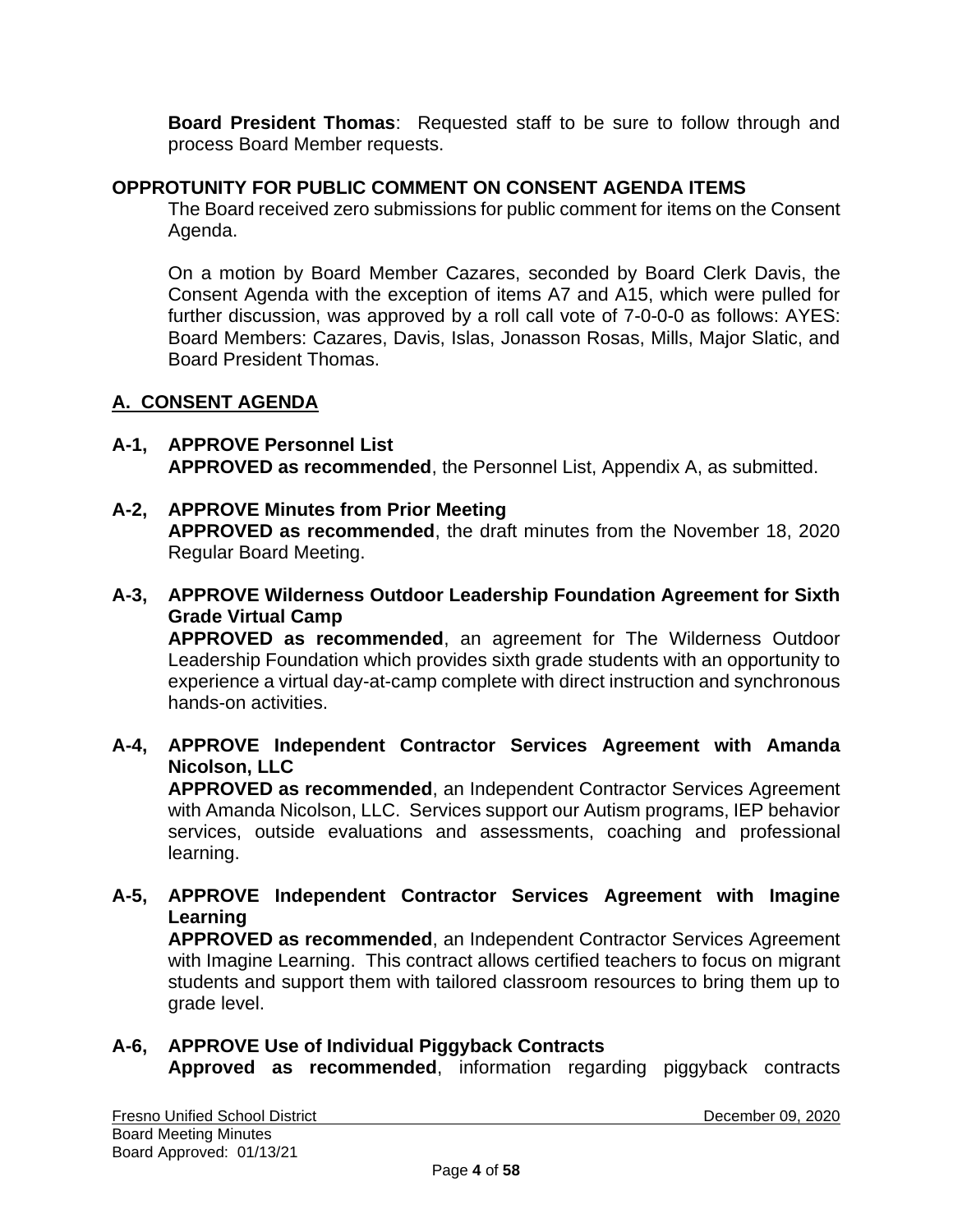recommended for use during the remainder of 2020/21 for efficient and costeffective procurement, in addition to piggyback contracts approved by the Board on June 17, 2020 and subsequently.

## **A-7, APPROVE Revised Measure M Investment Priorities**

**APPROVED as recommended**, a revised recommendation for Measure M Investment Priorities based on feedback received at the December 1, 2020 Special Board Meeting.

For the record, Board Members had comments/questions pertaining to Agenda Item A-7. A summary is as follows: A Board Member requested a follow up meeting with Ms. Temple to discuss how to format material which will show facility projects, listed project by project with how much was spent and what was purchased.

On a motion by Board President Thomas, seconded by Board Clerk Davis, Agenda Item A-7 was approved by a roll call vote of 7-0-0-0, as follows: AYES: Board Members: Cazares, Davis, Islas, Jonasson Rosas, Mills, Major Slatic, and Board President Thomas.

- **A-8, DENY Claim GL20-0924-5107 Denied as recommended**, a Claim for Damages by Miguel Herrera, case GL20- 0924-5107.
- **A-9, DENY Claim GL20-0924-5133 Denied as recommended**, a Claim for Damages by Sabrina Juarez, case GL20- 0924-5133.
- **A-10, RATIFY Independent Contractor Services Agreement with Collaborative Learning Solutions**

**Ratified as recommended**, an Independent Contractor Services Agreement with Collaborative Learning Solutions.

**A-11, RATIFY Grant Application to the California Department of Education – Special Education Alternative Dispute Resolution COVID-19 Grant Ratified as recommended**, a request for ratification of a grant application for The Special Education Alternative Dispute Resolution (ADR) COVID-19 Grant.

### **A-12, RATIFY Change Orders for the Projects Listed Below**

**Ratified as recommended**, information on Change Orders for the following projects: Bid 20-20, McLane High School Library Modernization, Change Order 2 presented for ratification: \$15,670; Bid 20-42 Sections A and D, Exterior Painting at Balderas, Hidalgo and Winchell Elementary Schools and Ahwahnee Middle School, Change Order 1 presented for ratification: \$0; Bid 20-46, Sections A and B, Vinland Elementary School Parking Lot Expansion and Site Access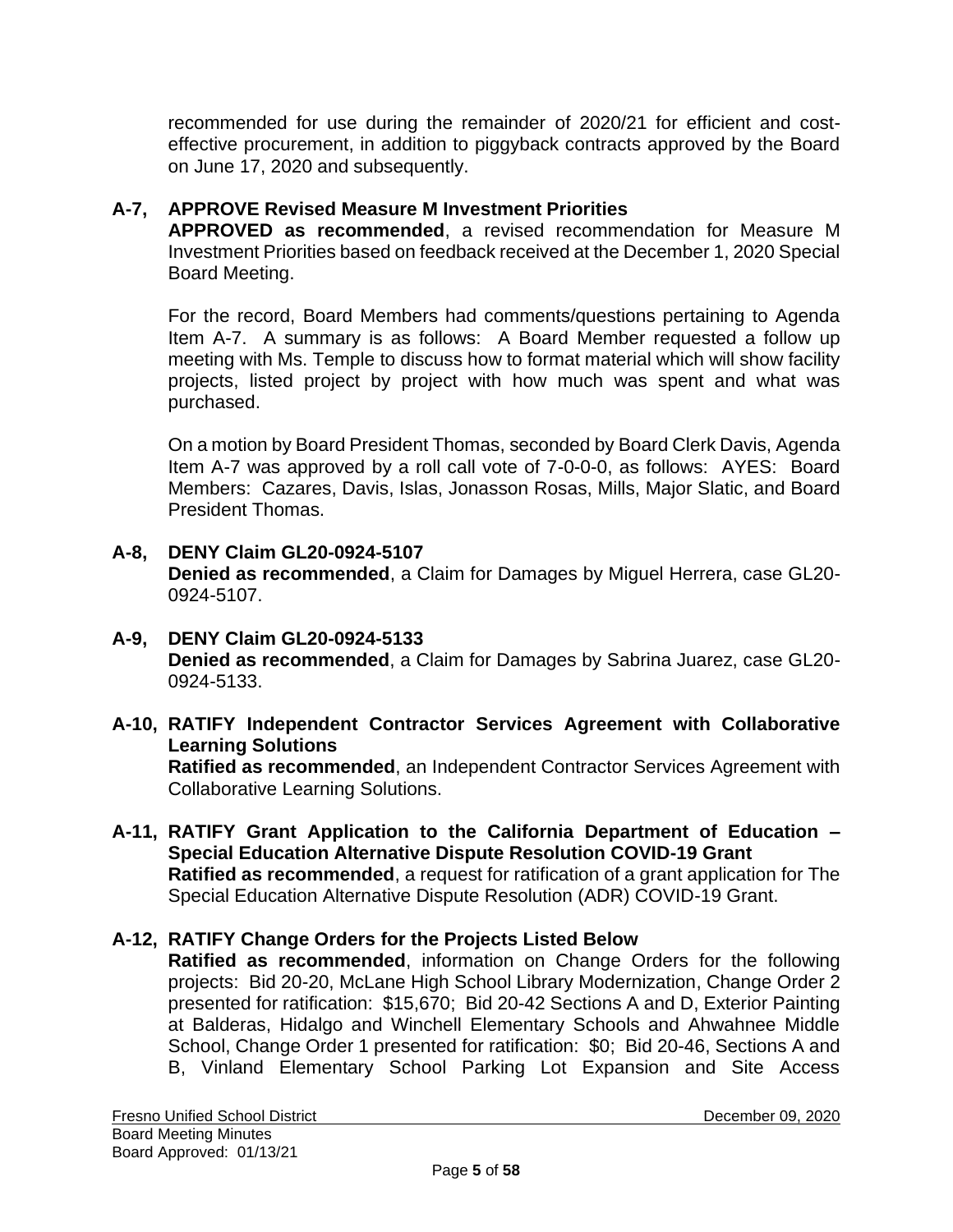Improvements, Change Order 2 presented for ratification (Section A): \$16,975; Bid 20-51, Addicott Elementary School Restroom Accessibility Improvements, Change Order 1 presented for ratification: \$951.

## **A-13, RATIFY the Filing of Notices of Completion**

**Ratified as recommended**, a Notice of Completion for the following projects, which has been completed according to plans and specifications: Bid 20-42 Section A and D, Exterior Painting at Balderas, Hidalgo and Winchell Elementary Schools and Ahwahnee Middle School; Bid 20-53 Burroughs, King and Powers-Ginsburg Elementary Schools HVAC Replacement.

#### **A-14, RATIFY Purchase Orders from September 1, 2020 through September 30, 2020 – Primary Report**

**Ratified as recommended**, information on purchase orders issued from September 01, 2020 through September 30, 2020. Two agenda items are presented to ratify purchase orders. The first item includes the Primary Report with all purchase orders issued during the reported dates with the exception of those that may present a potential conflict of interest for an individual Board member. All remaining purchase orders are in the Supplemental Report and presented as a second agenda item.

#### **A-15, RATIFY Purchase Orders from September 1, 2020 through September 30, 2020 – Supplemental Report**

**Ratified as recommended**, is information on purchase orders issued from September 01, 2020 through September 30, 2020.

For the record, Board Member Jonasson Rosas read a statement as follows:

"Item A-15 on tonight's Consent Agenda contains a purchase order for the Fresno Economic Opportunities Commission. I am employed by Fresno EOC, which is a nonprofit corporation. I did not participate in making the contracts related to this purchase order; but, because of my employment with Fresno EOC, I have a remote financial interest in the contracts. Therefore, consistent with my prior recusals relating to Fresno EOC, and in the interest of full transparency, I am abstaining from this vote pursuant to Board Bylaw 9270."

On a motion by Board President Thomas, seconded by Board Clerk Davis, Agenda Item A-15 was ratificed by a roll call vote of 6-0-1-0 as follows: AYES: Board Members: Cazares, Davis, Islas, Mill, Major Slatic, and Board President Thomas. ABSTENTIONS: Board Member Jonasson Rosas.

# **UNSCHEDULED ORAL COMMUNICATIONS**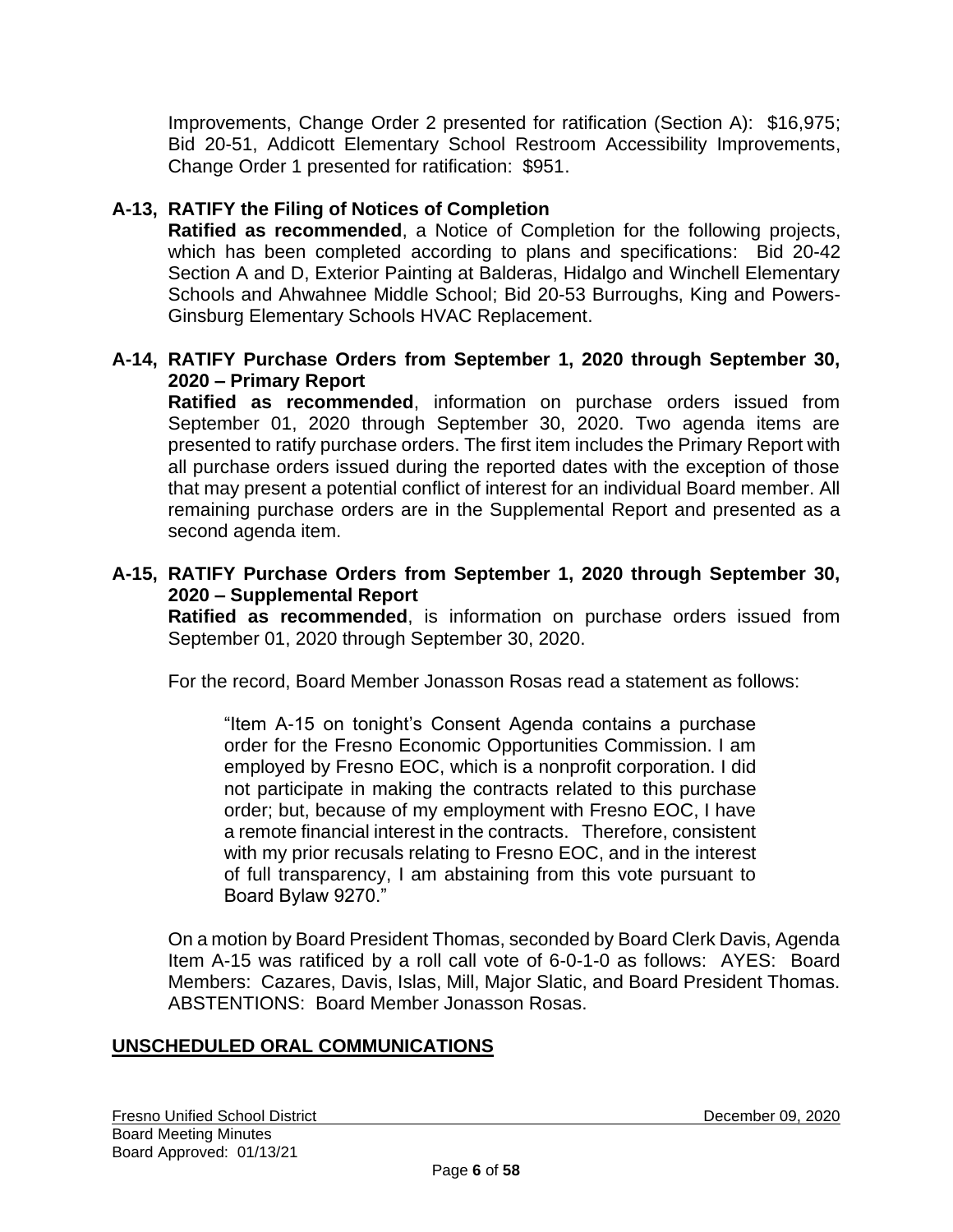For the record, five submissions of public comment were received for Unscheduled Oral Communications. They are as follows:

# **1. Julie McCoy**

I'm interested in your program and want my child in you're schooling.

# **2. Jason Smith**

With only 1 mortality case related to COVID for Fresno County, ages 0-17 and that case having a co-morbidity and 7 cases for ages 18-44 without any co-morbidities, what justification does the Teachers Union and the Board of Education have to keep schools closed after a waiver has been approved and the Education system is not regulated by the CA tier system?

# **3. Michael West**

My name is Mikey West and I'm a senior at Edison. I'm advocating regarding the 2nd semester schedule. FUSD is above all a government organization that serves the community which we the students are in. Knowing this, you'll understand my shock when a new schedule is imposed on students who had no input in the matter, despite being the group most affected by the change. The schedule will exaggerate pre-existing flaws that exist within online learning. As a student, I can attest to the fact that the one hour class periods are already pushing the limit of how long we can effectively focus in online class. The 15 minute extension will hinder learning instead of increasing it. Being required to be "in school" until 2pm will further physical complications from distance learning. Personally, sitting and staring at my computer for distance learning has led to a decline in my physical well-being. Lengthening the time will worsen it. You must keep in mind that our time at the computer won't stop at 2pm. It continues for hours as we do homework. You must consider the mental toll of distance learning. I can say on behalf of many students that mental health has declined as a result of it but we understand it is necessary. However, I do not understand why you would further stretch our social-emotional struggles by lengthening the school day and our stress. I am formally requesting a response to this comment and that the schedule change be reversed.

# **4. Riley Walton**

My name is Riley Walton and I am a senior at Edison High School. I am writing regarding the new second-semester schedule for Fresno Unified. Firstly, students cannot reasonably be expected to focus for over an hour while the "maximum attention span for an average adult is 20 minutes" (Gutenberg Technology.) If an adult cannot focus for hardly more than a quarter of the newly projected class time, I will leave you to imagine what the nightmare of online learning has been thus far. This has been exemplified in my own lectures too many times to count: silent breakout rooms, no contributions to group projects, and mics remain muted past the 30-minute mark. Another issue is that many students and teachers lack the surroundings at home to sustain a proper learning environment. There have been countless instances in which children, neighbors, and pets have prevented a class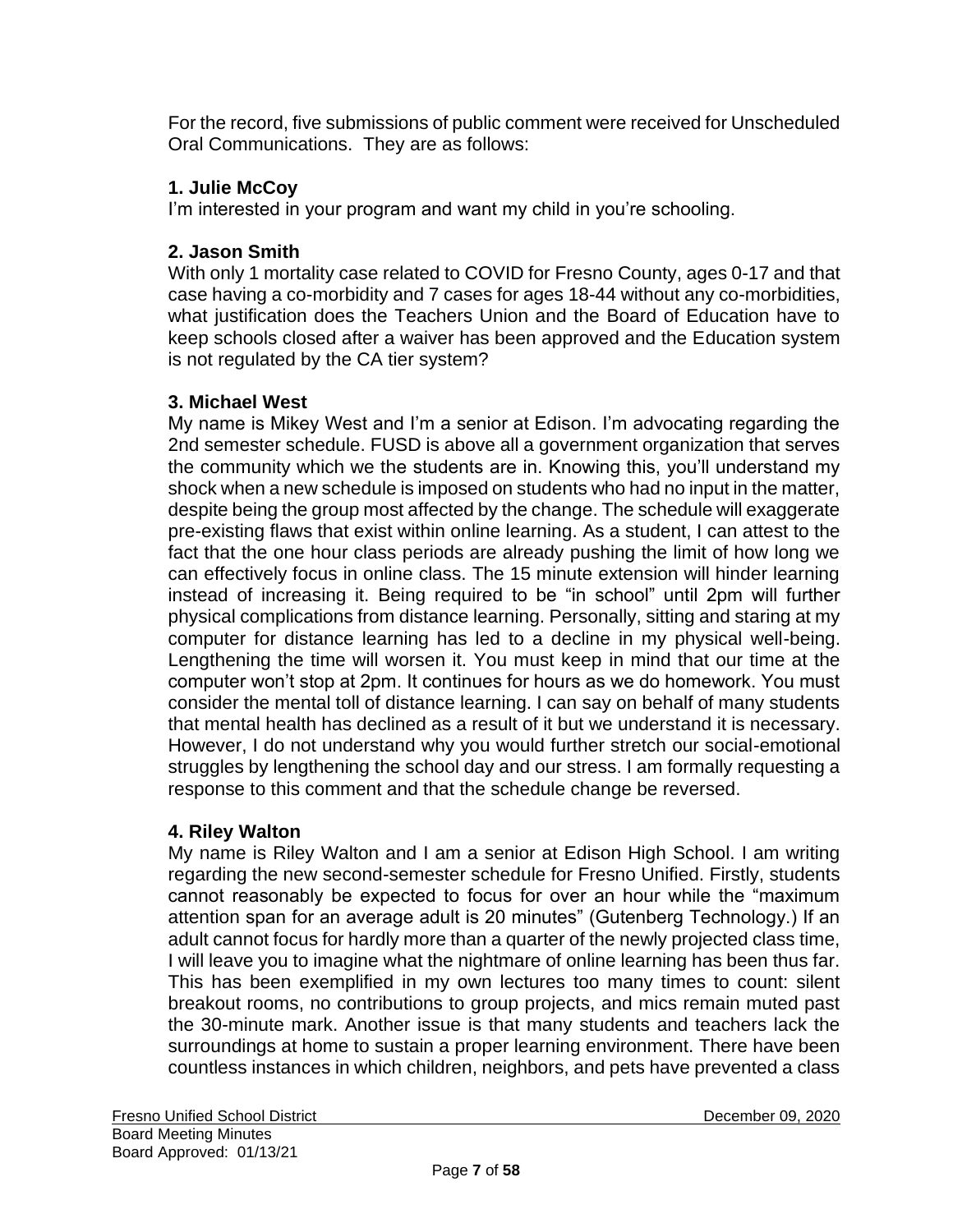meeting from proceeding smoothly. The 15-minute extension will only exaggerate these issues. Lastly, many students my age have jobs that help support their families or themselves. Online education has allowed many of my peers, including myself, to pick up extra hours at work and secure a more fruitful schedule following the dismissal from class at 12:30 pm. A longer school day will disrupt the work of hundreds of students who rely on that income for necessities during this time of the economic collapse. It is for the reasons mentioned above that I request the schedule change be reversed.

### **5. Emma Pitcher**

My name is Emma Pitcher and I'm a senior at Edison. I'm writing about the new schedule for high schools. The proposed changes would harm me as a student. With online school, I'm finding it hard to focus for even an hour in class. Adding fifteen more minutes makes school more difficult for me and others. These fifteen extra minutes would just be fifteen more minutes where I find it hard to stay focused, not fifteen extra minutes of pure learning or working. I'm receiving a lot of homework this year and the new schedule would reduce the time I have to work on it. Because of the limits of online school, I'm finding it hard to keep up in my classes so I need as much independent time as possible. Losing two hours of my afternoon also reduces how much time I can spend on extracurriculars. I've built my schedule around this semester with school ending at 12:30, and now you expect me to change all of it without being asked. This is wrong. The hours I would lose are time that I've already allocated to extracurriculars or personal things. Expecting me to rework everything without being asked for my opinion was the wrong choice. I know that I'm not alone in feeling this. We have been ignored in this process, and we will not let it happen. I am formally requesting that the schedule change be reversed, and that mine and others complaints get a District response.

### **B. CONFERENCE/DISCUSSION AGENDA**

#### **B-16, HOLD a Public Hearing in the Matter of the Golden Charter Academy Charter Petition**

For the record, Board President Thomas read a statement as follows:

Item B-16 on tonight's agenda is a public hearing in the Matter of Golden Charter Academy's petition. I am a founding member of the Golden Charter Academy and I serve in an unpaid capacity as the Vice-President of Golden Charter Academy's Board of Directors. The CEO and President of Golden Charter Academy is my son-in-law, Robert Golden. Because Golden Charter Academy is a 5013C non-profit corporation I am a non-compensated officer. I do not have any financial interest in Golden Charter Academy or the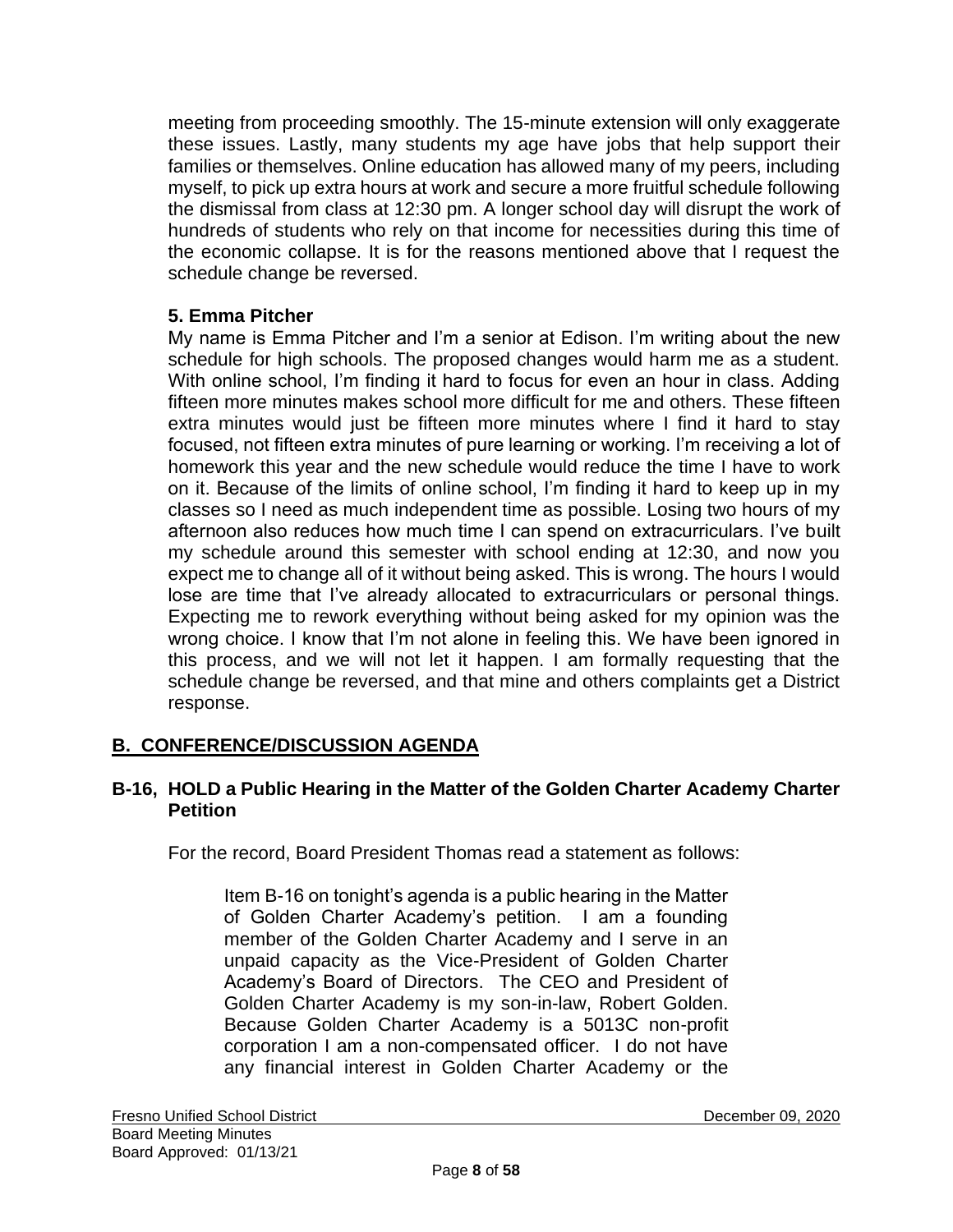petition; however, as a founding member and Vice-President I have a personal interest in this matter. Therefore, consistent with Board Bylaw 9270 and out of the abundance of caution, I am recusing myself to avoid any appearance of impropriety. In addition, because item B-16 is listed in a conference discussion section on the agenda, Board Bylaw 9270 requires that I leave the meeting room until the public hearing and any resulting discussion on this matter is concluded.

For the record, Board Clerk Davis led the meeting during Agenda Item B-16.

For the record, Mr. Robert Golden of Golden Charter Academy had an opportunity to present.

For the record, the Public Hearing in the Matter of the Carter G. Woodson Public School Charter Petition was opened by Board Clerk Davis at 7:17 p.m.

For the record, Board Members had comments/questions pertaining to the presentation provided by the petitioner Golden Charter Academy. A summary is as follows: Requested clarity as to if the program is enough to dovetail to the California State Standard for curriculum in the grade levels. Thanked Mr. Golden for the opportunity to meet prior to the meeting to discuss questions pertaining to the program. Requested clarity as to recruitment strategy and information on his leadership team. Expressed appreciation for the vision and innovation of Golden Academy. Requested clarity as to enrollment process. Expressed hope that priority of enrollment can go to students in the southwest region. Requested clarity as to Golden Academy's restorative justice program. Expressed interest in the environmental program and requested clarity how Golden Charter Academy's building and facilities will help promote environmental stewardship. Requested clarity as to how the financial impact to the district is calculated.

### **OPPORTUNITY FOR PUBLIC COMMENT**

For the record twenty-nine submissions of public comment were received for Agenda Item B-16. They are as follows:

#### **1. Elizabeth Lynch**

To Whom it May Concern, My name is Elizabeth Lynch. I am writing to address agenda item B-16. Golden Charter Academy is a new and innovative charter school. I'm really looking forward to sending my son next year as he begins his education journey starting kindergarten. As a mother of a black son it is important to me that he is in a safe place that is diverse and strongly representing all races in a positive matter. I know this is something Golden Charter Academy will excel at. With their partnership with the Fresno Zoo I know my son's first educational experiences will be full of lasting positive memories. This will be an excellent foundation to build his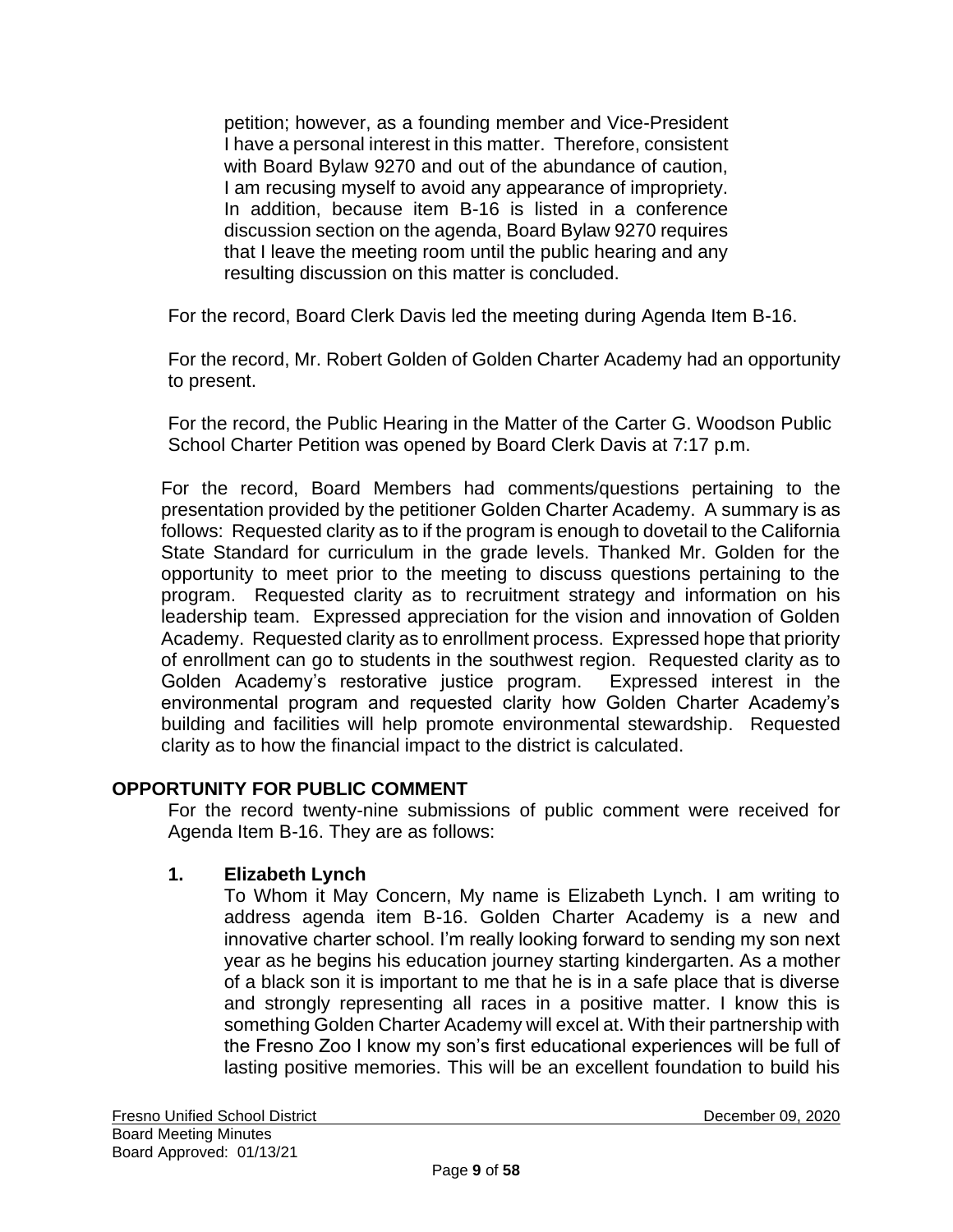educational future on. Let's continue to take these positive steps forward. Best, Elizabeth Lynch

# **2. Jamila Wheeler**

Hello, My name is Jamila Wheeler and I am the mother of an incoming 3rd grade boy. This school, to me, was the answer to a prayer that I've been repeating for my son. I wanted to find him a school in which he's stimulated and excited to learn daily. My son is a very hands on learner and h believe this school will stimulate his mind and his creativity in new and exciting ways. He's juiced to be able to work with animals and meet like minded peers and I'm thankful that the curriculum is aiming to compete with Common Core, as I'm not a fan of his current curriculum. Thank you Golden Charter Academy for shaking up the status quo in education!

### **3. Joseph Vargas**

I hereby support the Golden Academy , Joseph Vargas

# **4. Nathan Perez**

"After darkness, always comes light." Hope and optimism that those words can potentially ring true in 2021, after an unprecedented year are something that parents and children alike are hopeful for. My son is different; he is passionate, loving, hands-on and excels in small-group learning environments. He loves nature. He loves tactile experiences. He is visually stimulated. He wears his heart on his sleeve. He can be a handful. And in ANY school setting, those considerations along with the prospect of entering school at the tail-end of the "Covid-era" is difficult. What Golden Charter Academy is proposing to do with their hands-on approach not only satisfies students' needs, especially for children such as my son, but can serve as a remedy for many children in the Fresno area who are hurting from this recent pandemic. Small class sizes will develop strong bonds amongst students and teachers alike. Zoo experiences serving as an outdoor classroom will bring these children a sense of normalcy. And starting and creating a valued tradition in Central Fresno with vested staff who care for this vision and wish to nurture it, are something of value to FUSD and the Fresno-community as a whole. I am not suggesting GCA's vision is a cure-all for the modern ills facing public education- but I am certain that the school's platform can help ease an already emotionally exacerbating situation, for students such as my son going to structured school for the first time! Nathan Perez, Educator, Fresno, CA

# **5. Lavita Jackson**

My name Is Lavita Jackson and I'm sending this email in support of the Golden Charter Academy. I'm a lifelong resident of Fresno California. Born and raised in West Fresno. I attended Franklin elementary, Irwin Jr High and graduated from Edison High school. My children followed suite. Now I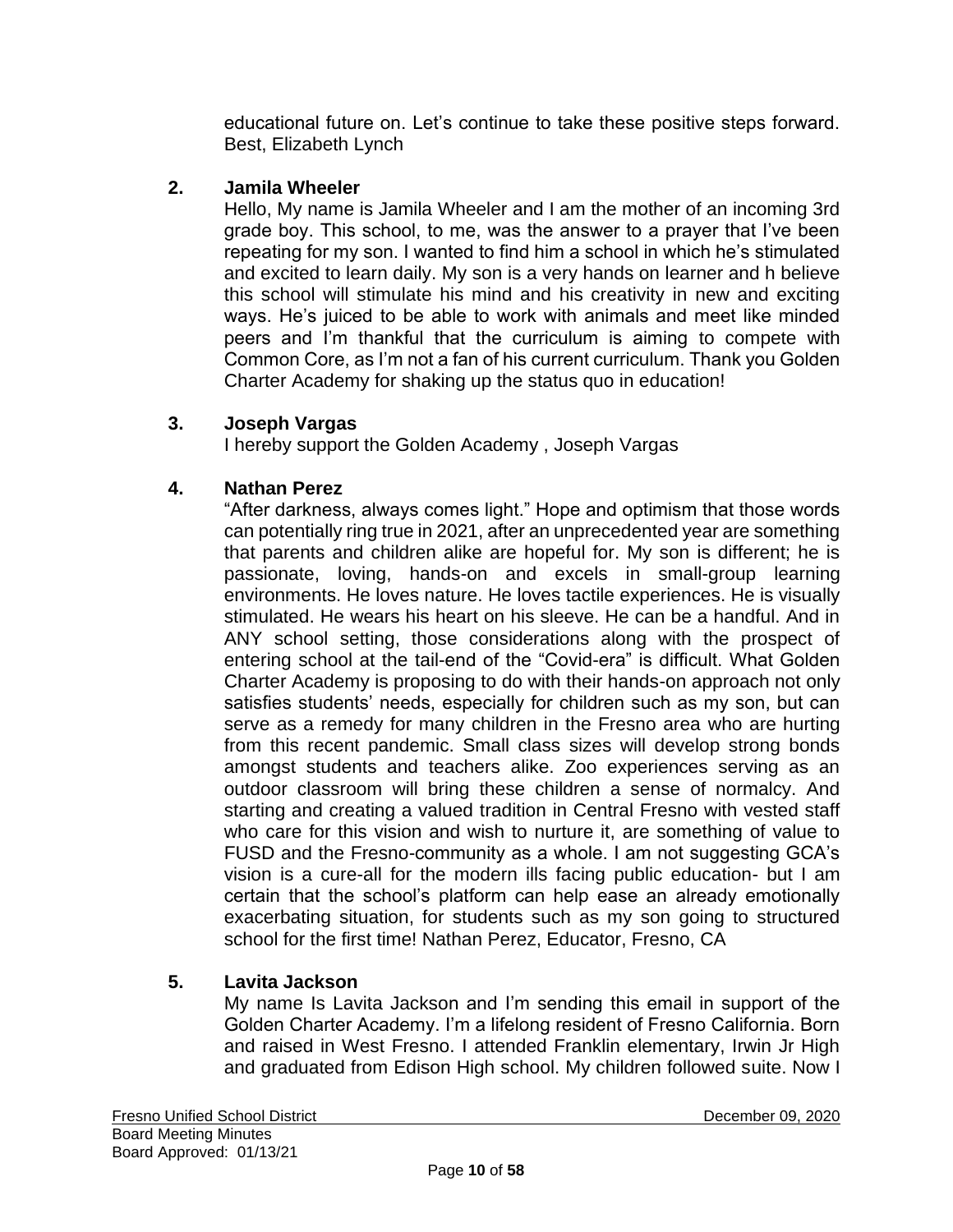have grandchildren and I don't want them to follow suite. I want more for them, a better education, a world class education. That's what I feel they will get from the Golden Charter Academy. Robert Golden was also born and raised in West Fresno and attended the aforementioned schools. He knows exactly what challenges underprivileged kids face. He knows the limitations that can be placed on our kids due to their environment. He also knows what it takes to overcome those challenges. He broke boundaries by entering the NFL. He's breaking boundaries now by returning to Fresno to open a environmental school. Not just for West Fresno, but for "Fresno " in general. I trust the Golden Charter Academy to have my grandchildren's education at the for front of their mission. I believe this school will be life changing for any child that attends. This school has to go forward for such a time as this. The pandemic has caused schools to shut down and kids are falling behind in their education. I feel The Golden Charter Academy will help bring them up to speed once it opens in August 2021. To not only teach them academically, but they will learn (250-word limit reached).

# **6. Tami Hullon**

To whom this may concern, I support Mr. Golden Charity 100%. He is a man who stands by his word, he's kind hearted and love kids. Rob is a person these kids need in there life, someone to look up too, someone who's going to go far beyond his limits to make sure these kids get the education they deserve.

### **7. Tracy Naron**

To whom this may concern, I support Mr. Golden Charity 100%. He is a man who stands by his word, he's kind hearted and love kids. Rob is a person these kids need in there life, someone to look up too, someone who's going to go far beyond his limits to make sure these kids get the education they deserve.

### **8. Martell Golden – (Voicemail Transcribed)**

Hi, my name is Martell Golden. I am calling in reference to the Golden Charter Academy. I believe this is a great opportunity for the kids, uhm something that they never experienced before, and I believe this will have a great outcome uh, with the kids learning. I do stand behind this program and I hope you will also. Robert Golden is a great guy uh, he's very known in this community, stand up person, personality is great, uhm a wise man and I believe with his leadership and the people that he has around him uhm we will definitely have a benefit with this, with this, uhm with this world. So, yes, I stand behind Golden Charter Academy and I pray that everyone else will also. God Bless.

### **9. Leslie Beninga**

To whom it may concern, I wanted to reach out in support of Rob Golden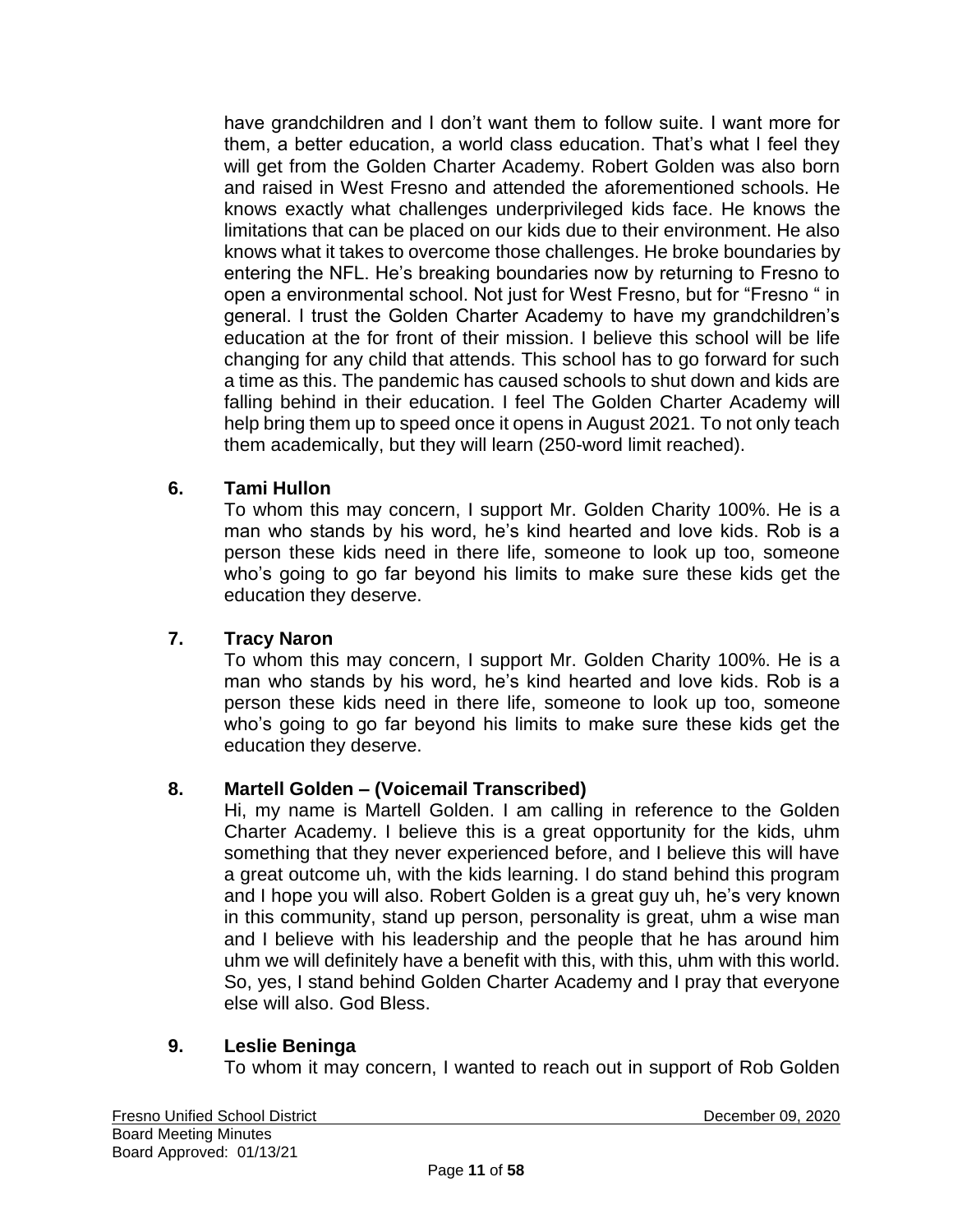and the Golden Charter Academy he is wanting to get approved. I have known Rob and his family for many years even before he went pro in the NFL. There wasn't anything he could not accomplish once he put his mind to it no matter what he got it done. Rob is an inspiration to many on what can be done with a great education, drive, Perseverance but most importantly he came back to his home town to encourage our youth to not only make good decisions about education but to show our youth they can do anything if they put their mind to it. This would absolutely be a great asset to our community #istandwithgoldencharteracademy. Thank you for your time, Leslie Beninga

### **10. Lechet Bush**

Hello! I would like to express how much our community needs Golden Charter Academy! We are in need of a outstanding school like this one!

### **11. Lechet Golden**

I love everything about this school! Our children are in need of Golden Charter Academy!

# **12. Tracy De Los Santos**

Robert Golden giving back to the community. I support Golden Charter Academy.

## **13. Nesthan Chatmon**

Good evening, I, Nesthan Chatmon the Youth Leader at King Solomon Baptist Church in Fresno California stand in support with Golden Charter Academy opening here in Fresno. I had the pleasure in see Robert Golden grow as a person from when he was a young boy a King Solomon Church to now the wonderful mighty man of God that he displays on a daily basis. He has always had a heart for the next generation and building up the youth and young adults in the community. I am glad to stand in support with him and others in the opening of Golden Character Academy.

### **14. Latoya Price**

I LPG, am a parent of two grade school aged children, I am sending this email in support of the Golden Charter Academy. Myself and my family are looking forward to having the academy in our local neighborhood. We stand behind this project 100% and feel like we have a lot to look forward to, a brighter future and a future of hope for our children and up and coming generation.

### **15. Laquita Brazeal**

I'm sending this email in support of GCA. I will also be attending the public hearing on 12/9. Thank you, Laquita Brazeal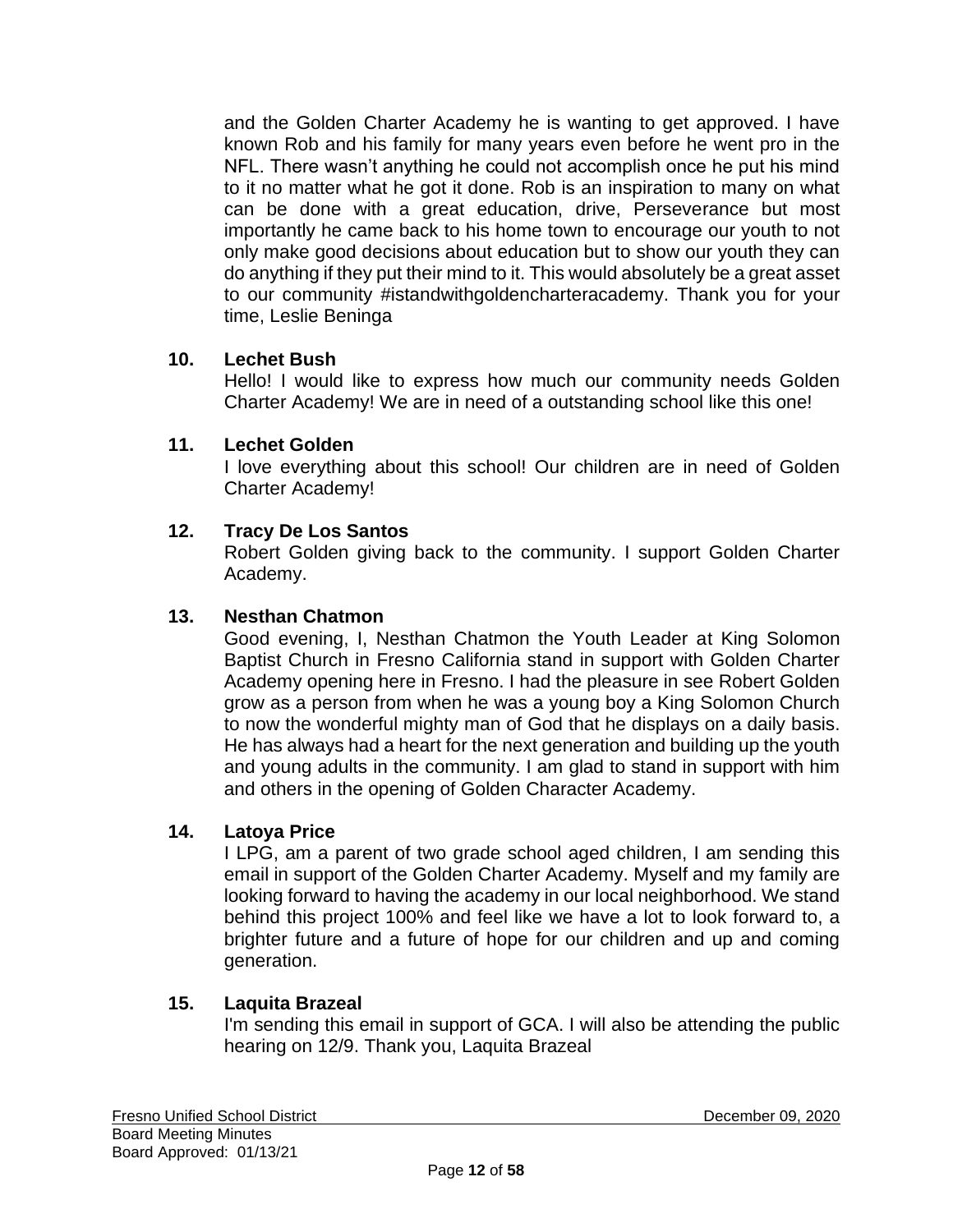# **16. Carolyn Frierson**

I wholeheartedly support the opening of the Golden Charter Academy school. This new institute of learning and teaching would give our underprivileged children the opportunity to experience a new adventure in their educational portfolio. By giving the children a fun and teachable environment in learning, The Golden Charter Academy school will enlighten the children hearts and minds that there are a broad of opportunities that awaits them by pursuing and completing higher education.

### **17. Antasia Clark**

This is such an amazing opportunity for children to be apart of something beneficial! Let's Strive and Achieve!

#### **18. Neikia Crump**

Me and my family want to show our support and we are looking forward to see what we can accomplish together!

#### **19. Symphony Easter**

Excited for the new learning opportunities ahead...Can't wait for be apart of such a new, exciting and fun learning experience with my daughter�����

#### **20. Priscilla Jimenez**

Hello, When I saw the opportunity that this new school offer I enrolled my 4 year old son because he love animals and learning and to have both at one time is an awesome way to learn for any child and let them experience something so wonderful and different were they can still get a great education.

#### **21. Cory Alford**

Proud of what's being created by the Golden Charter Academy. Diversifying the criteria and curriculum for our youth here in the central valley. Exposure is key to the development of our future generations.

#### **22. Danielle Tucker**

Hi this is the parent of Donzeill Johnson. Just wanted to keep you in the loop and let you know we are supporting the program 200%. Feel free to call me if you have any questions or concerns 5597925315

### **23. Ashley Highsmith**

To the Fresno Unified School District,

This is a letter of support to for the Golden Charter Academy. Being a Black teacher in the Central Valley, I have come to realize how important it is for students of color that come from different backgrounds to be a part of the education system that understands them. I think that Robert Golden is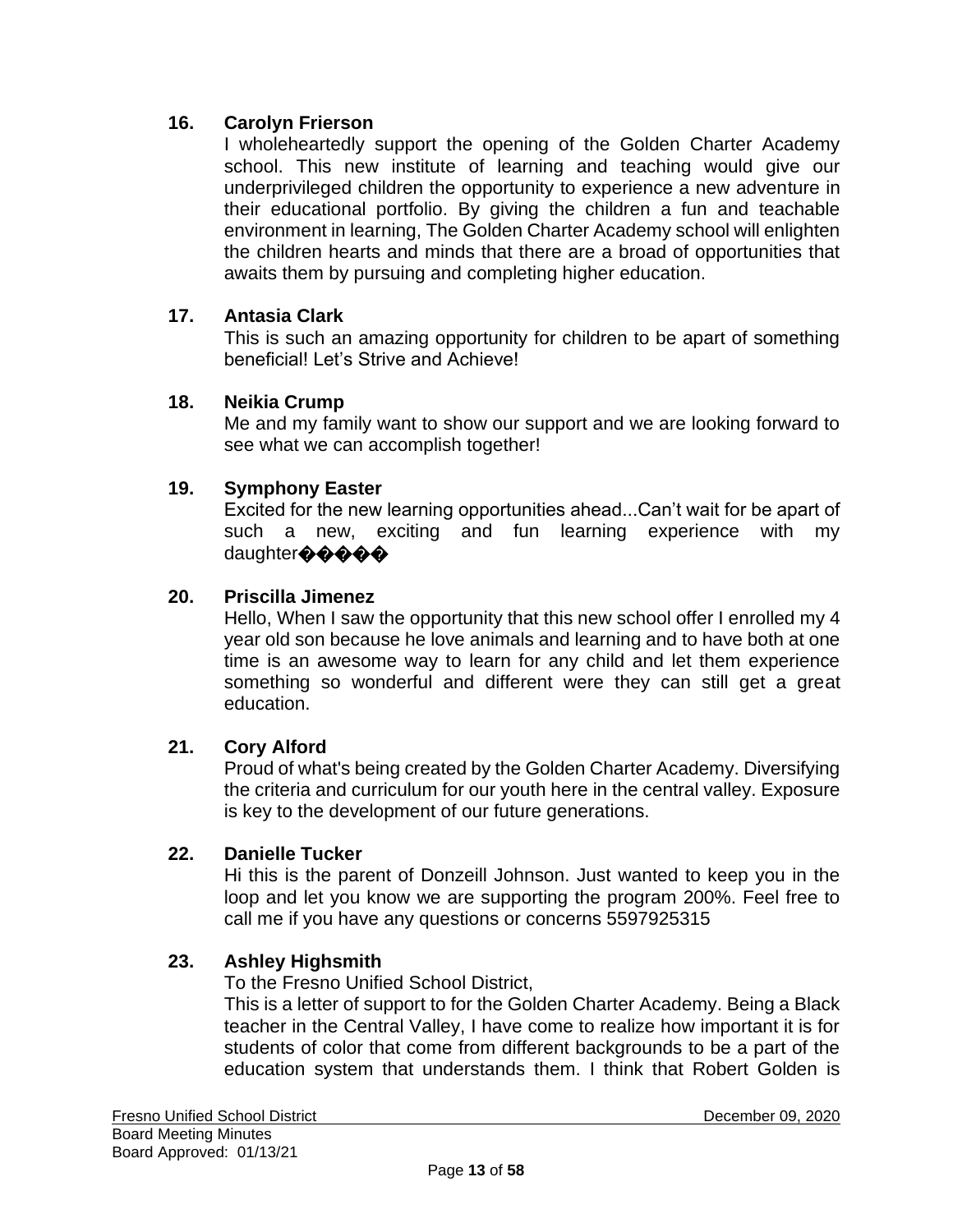providing an amazing opportunity for students in Fresno to get an exceptional education. I am excited to see what he accomplishes on his mission to bring a new type of education to the Central Valley. Thank you, Ashley Highsmith

# **24. Latasha Robinson – (Voicemail Transcribed)**

Hi, my name is Latasha Robinson my son's name is Ricardo Jenkins and I just wanted to say that we support, uhm Golden Charter Academy. Thank you, bye.

### **25. Carla Lane-Simmons**

I'm very pleased to write this support letter on behalf of Mr. Robert Golden. Mr. Golden is currently a leader in the community and has volunteered since he was a child to benefit the community. I've known Mr. Golden for at least 10 years and throughout those years I've observed him grow into an accomplished young man throughout our acquaintances in and beyond church. Mr. Golden exhibits superior interpersonal skills and has proven to be a well-known community activist. He demonstrates excellent social skills as well as diversity. He's known to work well in both group and independent activities especially during his career in football. He's very well respected by his, peers, community, and family. I support Mr. Robert Golden for the Golden Charter Academy which will inspire powerful young minds. I believe he will be successful in working with the children to empower the community with excellent goals for our children of the future. Carla Lane- Simmons, Mental Health Assistant, (559) 400-5573

### **26. Patricia Qualls**

Hi FUSD School Board, Hello, I am so glad we have something like this in our city! I completely support all the work GCA is doing and plans to do in making sure our kids have a bright future.

### **27. Dorothy Logan**

So Proud of this young Man, not only did he make it, but he is reaching back to his Community to help and show other kids, that it is possible, that it does not matter where you come from All Dreams are possible with God and determination. Thank you young Man.����������������

#### **28. Oliver Baines**

Hello, my name is Oliver Baines, I am the President and CEO of Central Valley Newmarket Tax Fund. I am calling to register my support for the Golden Charter Academy's Charter Petition. Uh, I am excited to call and make this recommendation of support. I think the Golden Charter Academy and their curriculum is extremely unique for not just the valley but for the state and it would be wise for the Board of Trustees to accept this charter petition and allow the school to open. Thank you for taking my comment.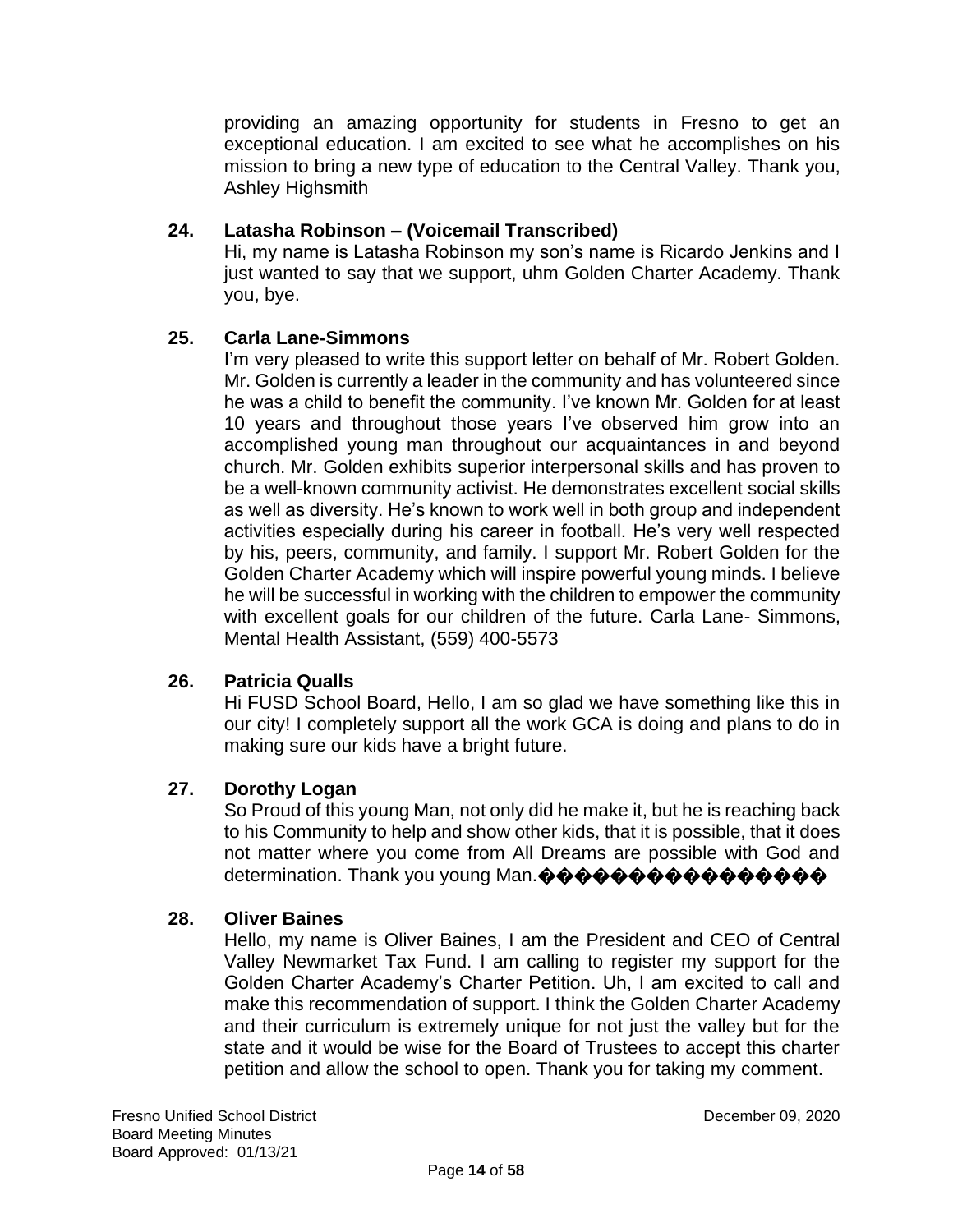## **29. Tonieka Davis**

I See The Golden Charter Academy Being A Plus/Change For The Children In Our Town, Something That's Well Needed. ~Tonieka

For the record, the Public Hearing in the Matter of the Golden Charter Academy Charter Petition was closed by Board Clerk Davis at 7:54 p.m.

# **B-17, DISCUSS and DECIDE in the Matter of Changing the Fresno High Mascot**

For the record, Board Members had comments/questions pertaining to Agenda Item B-17. A summary is as follows: Expressed appreciation for sentiments to retire the mascot. Shared reminder the Board passed an anti-racist resolution.

For the record, Board Member Islas made a motion to retire the Fresno High mascot as well as any other images of mascots of Native American people in use within the district. The retirement should be immediate but with the allowance of a process to identify a new mascot and the process should center around students in identifying and designing a new warrior logo. The use of the new logo should commence no later than the beginning of the following year.

For the record, Board Member Islas made a second motion to invest in the creation and development of a special project to address and repair the harm that has been imposed to the Native students and families. Board Member Islas motioned to expediate the creation of ethnic studies for Native students and a language lab specifically for indigenous people of Fresno, the Yokut.

For the record, Chief of Staff Chavez asked to confirm with Legal Counsel Marybeth de Goede regarding the second motion by Trustee Islas; specifically, because the second motion does not address an item on the agenda, is the second motion allowed by Brown Act requirements.

For the record, Legal Counsel Marybeth de Goede advised the second motion could not be addressed as it is not on the agenda. For the Board to address the second motion, the item will need to be placed on a future agenda.

For the record, Board Member Islas amended her second motion to include the request for the Board to agendize a discussion regarding how the district will better serve its Native students.

For the record, Board Members continued with their comments/questions pertaining to Agenda Item B-17. A summary is as follows: Expressed honor of being the School Board Representative for The Fresno High. Commented the agenda item is not to change the mascot, but to change the image of the mascot.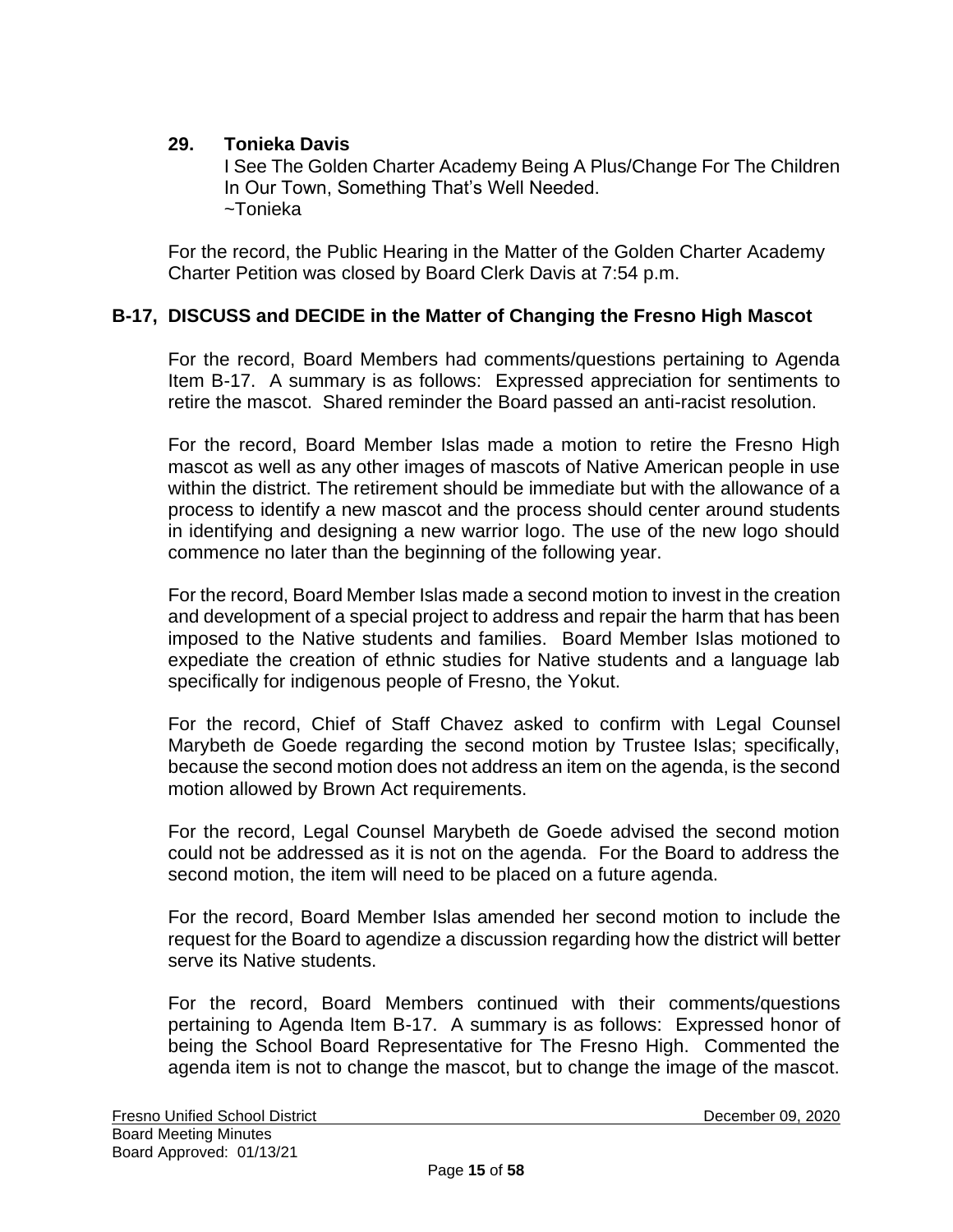Expressed concern the petition targeted only Fresno High as there are other schools within the district with similar images. Requested the Board to consider looking into other sites with similar images and how to address concerns pertaining to mascots. Shared some history pertaining to the Fresno High image and pointed out there was never any intent to be disrespectful. Commented that times and opinions change and from comments received most would like the image to change but not the Warrior name. Thanked Native Americans for Change for meeting to discuss topic. Requested clarification to second motion by Member Islas. Requested for people to dial back the rhetoric and incendiary name calling. Commented, would like to see the students come up with an image of which we can all be proud. Provided the definition of the word mascot. Commented on emails received regarding keeping the mascot and read two emails in support of keeping the mascot. Shared most emails received were in favor of changing the image and keeping the Warrior name. Commented would like to honor decision put in place by students 130 years ago. Expressed appreciation for those that reached out on this topic. Commented the Board in the past four years has taken situations like this and used them as an opportunity to be proactive and selfreflective and to do better on behalf of the students of the district, shared a few examples of those situations. Commented the district needs a comprehensive review of naming protocols developed with input from students, alumni, and the community.

For the record, at this time, Board Member Jonasson Rosas offered to second Member Islas' motion, if Member Islas was amenable, to including the amendment of having a process led by the students, community, and faculty to review and create policy and guidelines for future naming protocols.

For the record, Board Member Islas expressed appreciation of Board Member Jonasson Rosas' amendment but did not want to postpone the agenda item on tonight's agenda.

For the record, Board Member Jonasson Rosas requested clarity from Legal Counsel, Marybeth de Goede regarding directing staff to agendize a process to identify a comprehensive naming policy. Legal Counsel de Goede provided clarity to limit the first motion to Fresno High as on the agenda, then to address the second motion of placement of Native American studies on a future agenda, and then address the request to direct staff to begin work of an overall review of a systemic policy change.

### **OPPORTUNITY FOR PUBLIC COMMENT**

For the record 137 submissions of public comment were received for Agenda Item B-17. They are as follows: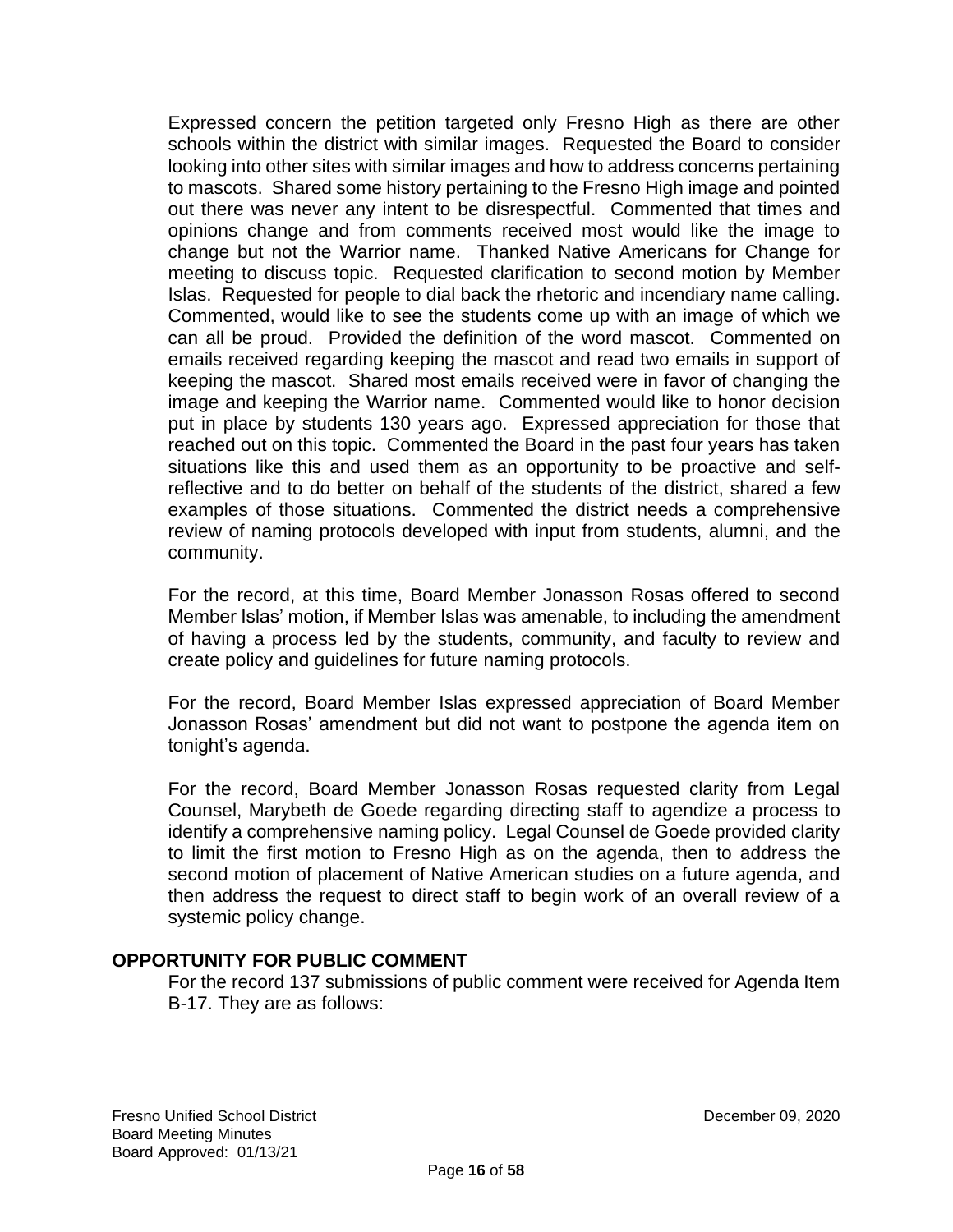# **1. Mi'Shaye Venerable**

My name is Mi'Shaye (Mee-shay) and I am emailing to demand a change in Fresno high school's mascot immediately. This is so embarrassing and extremely inappropriate. Did anybody question the damages done with this?? Or are you just racist? While you are at it, I hope you are doing a land acknowledgement because guess what, y'all on stolen land. Miss me with the "pledge of allegiance", because this is NOT justice for all. But if you think it is, change the mascot. PERIOD. Disrespectfully, MiShaye Venerable

# **2. Anthony Lopez,**

Dear Fresno Unified School District Board Members,

Throughout this country's history there has always been moments that has gauged how far we have progressed as a society. Within these moments, have emerged citizens of all ages, races, genders, creeds, and nationalities who have stood their ground, against all odds, in hopes for a better tomorrow. Today we find ourselves in one of these moments, another measurement of our progress. Once again, across the nation, we hear the people's voice calling for the removal of racist monuments, flags, and symbols from our land. Forthe Native community here in the Central Valley, our voice has been calling for the removal of the Fresno High Native mascot image. A study shared by the National Congress of American Indians (NCAI) concluded, "Native American Students may experience a worsening of self-concept and an increase in psychological distress when viewing even neutral images of Native American nicknames/logos" (Friedman 2013). The NCAI have also shared that on average less than fifty percent of Native American high school students graduate each year. With such psychological harm being done toward Native American students, it is no surprise that it contributes to the effects of their education. However, by working together, interdependently, we can create solutions to this issue so that all members of the student body can feel valued and have a sense of belonging. We have an important opportunity in front of us to continue the legacy that our ancestors have passed on and to continue to **(250-word limit reached).**

### **3. Tina Romero**

I remember hearing people use the term "Indian giver" when I was a kid and I remember asking just what that meant because it just sounded wrong. Everyone has a meter in their chest that\*knows\* right from wrong. I was met with, "It's just a saying " But these words are mantras that take on their own lives and help to justify the taking of lives of indigenous human beings. Ironically, white squatters were the true savages who gave things only to take them back......like their promises of protection and treaties. Instead, they took scalps, sodomized indigenous women with bayonets, passed out diseased blankets and made bridal reins for their horses with the skins of the generous natives who fed them when they were starving. All in the name of God for the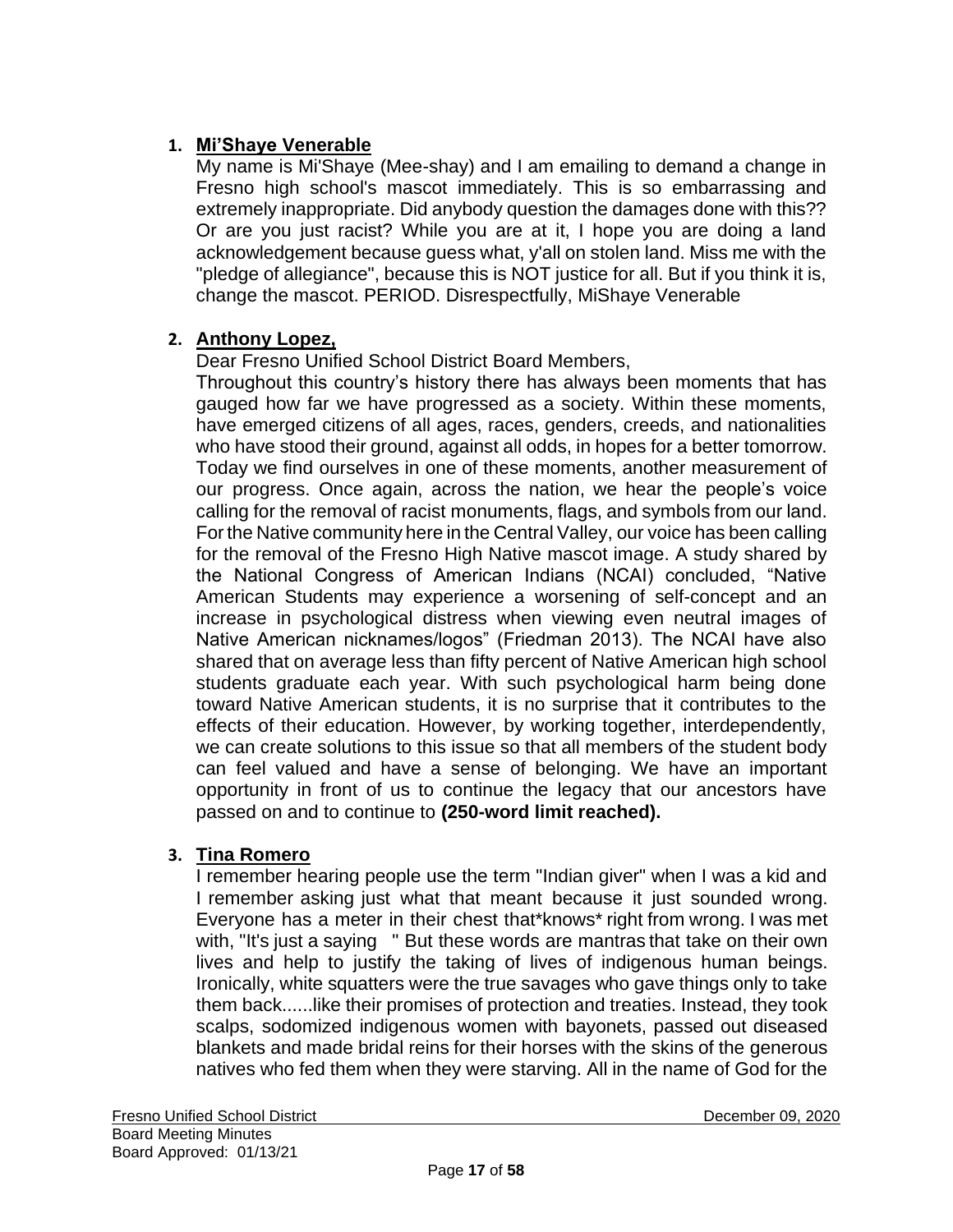purpose of landholding. When someone upholds a mascot, they are upholding white supremacy. Period. It is not "just a saying", "just a mascot" nor "a thing of the past". When these images and words are brought forth and spoken, they bring great pain to indigenous people and bring into light the hate of the offender. It's never too late to change our ways and I hope other white people will join me to acknowledge a truthful history and hold space for indigenous people in a respectful way of their own consent. Dump that mascot. Hate will not win.

### **4. Nate Wood**

Thank you for doing the right thing on December 9th and voting to change the Warriors mascot. It will be great to see the school district on the right side of history.

### **5. Jacquelyn Fargano – (Voicemail Transcribed)**

Yes, Hi, my name is Jacquelyn Fargano and I'm calling in regards to the, uhm, Fresno High mascot and I wanted to leave my message which has to do with, uhm, the fact that I am a Fresno Unified School District instructor. I am also a Fresno City College professor and National University professor. Uhm, I have been with Fresno Unified for twenty-nine years and I instructed at Fresno High School for a couple of years during that period. It's a beautiful campus, it's a wonderful community, and a lovely school in a great district and so it's a shame that we would be, uhm, continuing to perpetuate such a stereotype, uh, such a, uhm, piece of disrespect. Uhm, I think that people get stuck on certain things and, uh, they get dug-in, uhm, and its uh a time for change and change can feel painful for some people, but it also is, uhm, righting some wrongs, and this is wrong. It's wrong to have a warrior as a mascot. A warrior as what has been explained is a very sacred position, uh, person and you wouldn't put, I don't believe Jesus as a mascot, I guess you could, but it would be something I think some people would have feelings about. Particularly, in terms of uhm, the importance of what we are looking at. So, uhm, I'm asking and I'm recommending that the mascot be changed. We are no longer in that place; it is okay to change and **(250-word limit reached)**.

### **6. Jill Heckroth Baisch**

I'm writing to implore you to change the mascot logo. Plain and simple, this is not a good image to have. It promotes racism in the form of homogenizing the countless indigenous cultures found throughout this continent. It presents an outdated stereotypic head dress wearing, big nosed, war painted racist caricature, and as an institution of learning, you should be deeply embarrassed and ashamed of such backwards representations. This is not what we want the youth to internalize. Please, listen to the indigenous voices calling this out as disrespectful and racist. Change the logo now!

### **7. Emma Taylor**

Fresno Unified School District December 09, 2020 Board Meeting Minutes Board Approved: 01/13/21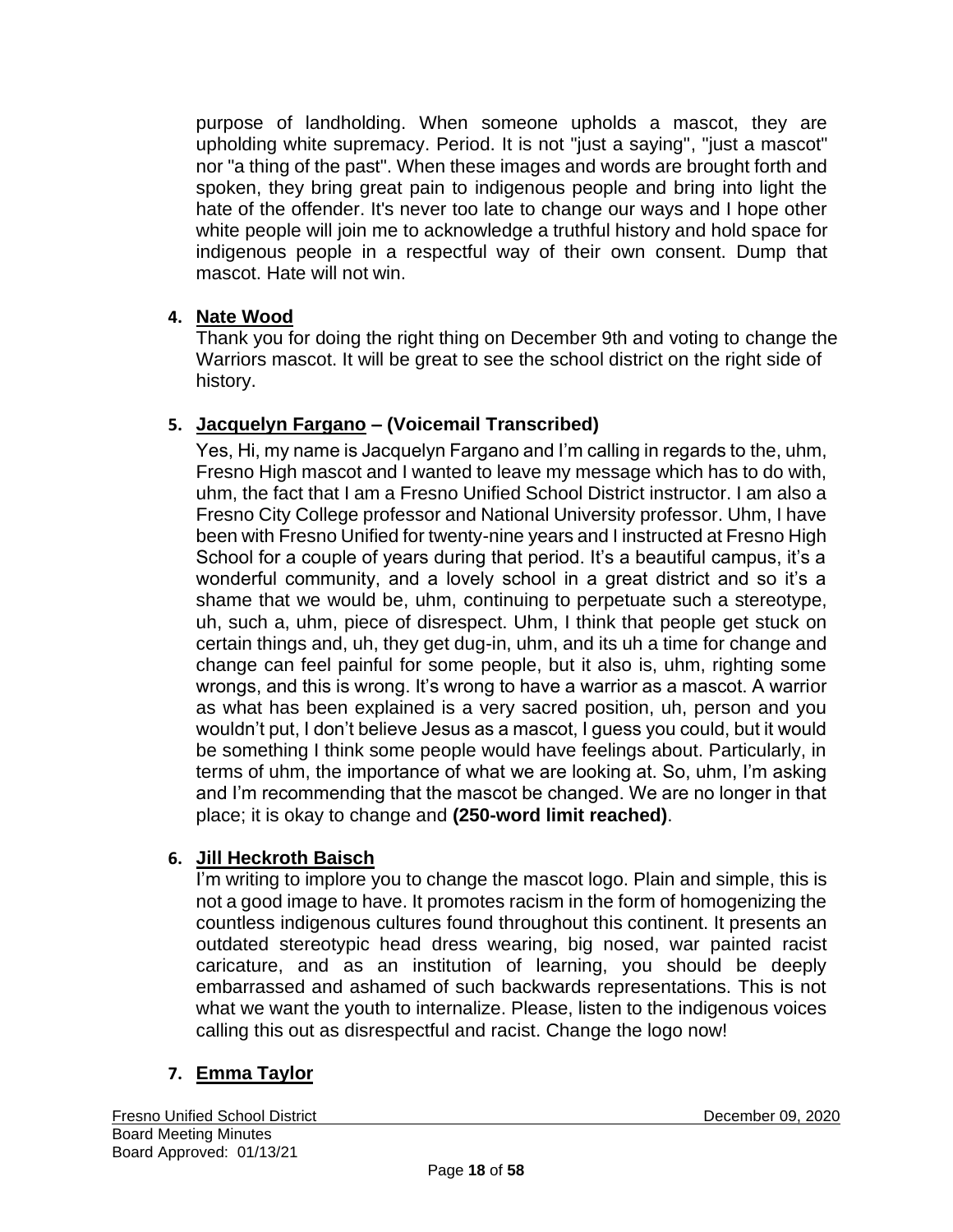Dear Fresno Unified,

The Fresno High mascot is deeply offensive to me, both as a Japanese American and as Licensed Marriage and Family Therapist with extensive experience working with BIPOC. Please vote to change the image tomorrow! Thank you, Emma Taylor, M.S., LMFT

## **8. Isabella Garcia**

The mascot needs to change. For the sake of me, and other native's mental health. It's sick that while people were/are exploiting Native culture for entertainment purposes they don't learn about Natives tragic past, disrespect native culture and are extremely racist. STUDENTS are racist, current students, and alumni. Having this mascot enables them to continue to be racist towards natives. Do the right thing, let them learn, help Natives heal. CHANGE THE MASCOT. Society continues to ignore Native pain and feelings, don't join the party here. Listen to us, hear our pain, ignore the ignorance from others, help us heal. Help us heal. Do the right thing.

### **9. Sirley Carballo**

Hello, I'm writing to show support for my Native neighbors from around the Valley in voting for YES to remove the Fresno High Mascot imagery. The decision should be made from a place of humility, and left only up to the people whom it purports to represent, our Native brothers and sisters. Their voices should be heard. As a resident of the district in which Fresno High resides, I'm embarrassed to think that our leaders and administrators would lack the empathy to listen and learn when they have caused harm. Please vote YES to remove the Native imagery. Thank you.-- Sirley Carballo

### **10. Katie Oros**

Fresno High School Board Members, I'm writing to show support for your efforts to update the Fresno High School mascot image. Logos change over time naturally anyway as style and art evolve with the humans who make them. I agree that it's time to make a change to this image which will not only give a fresh look and feel to the pride of the school, but also stand in solidarity with what is good, right, and kind toward the indigenous folks who have had to endure so very much injustice and unthinkable hardship for so long already. It's a small change, but it will send an invaluably positive message for years to come. Holding a contest for young local artists to contribute new logo/mascot ideas for the future of the Fresno High and its legacy might also be a wonderful way to engage the community and promote this positive change. Thank you for caring enough to make this happen. Your decision will affect more people than you know, and I'm personally excited to see the unveiling when a new mascot image is chosen. Go Warriors!--Katie O.

### **11. Ruby Rodriguez**

Dear Fresno Unified Board,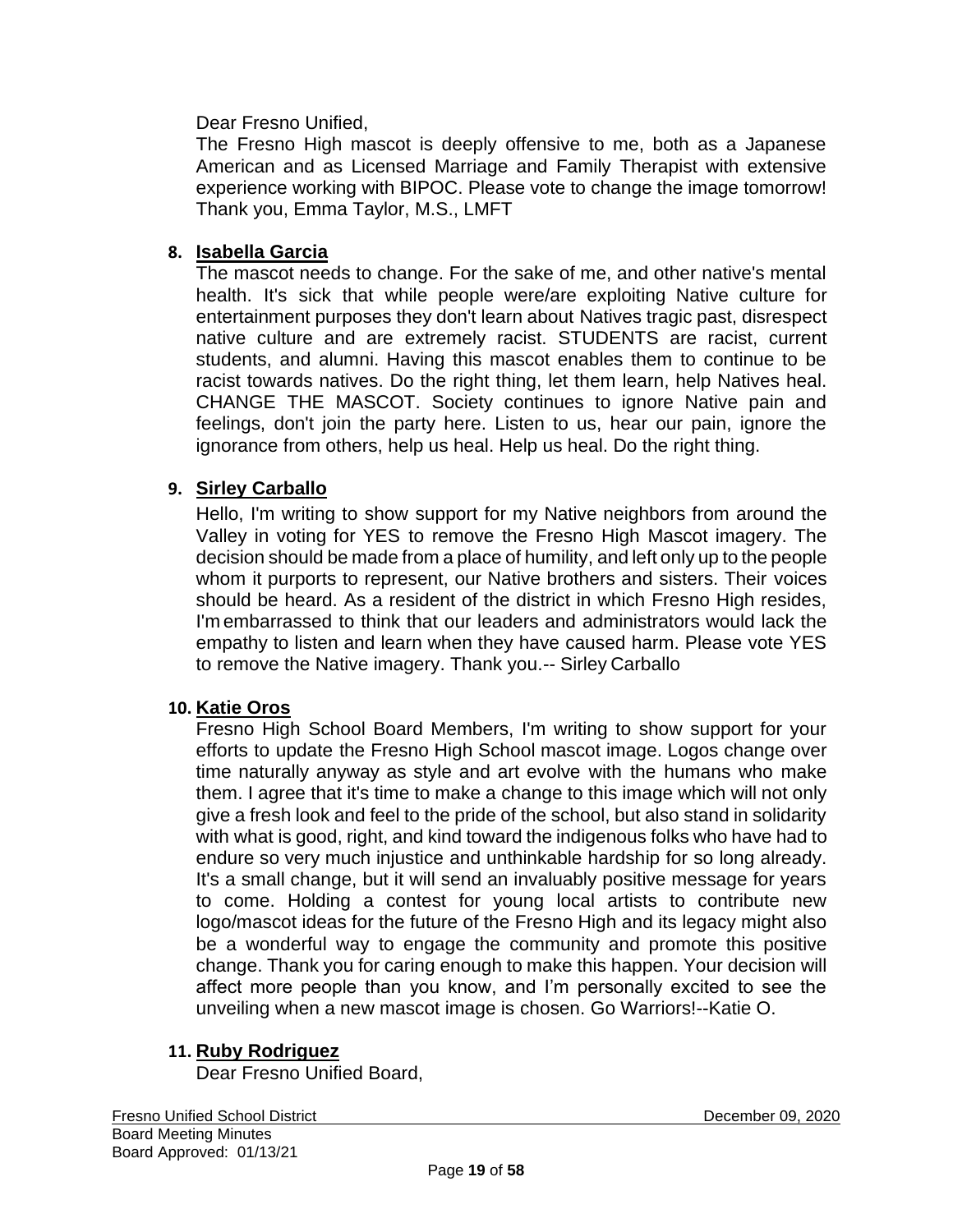On behalf of Latino Outdoors and as a Fresno High alumna, I am urging you to change the mascot and imagery used for Fresno High. Native mascots reduce complex, multifaceted identities and cultures to costumes and playthings. The continued use of Native mascots perpetuates the harm and trauma that Indigenous peoples have endured for too long. As community leaders and decision-makers, thousands of people, including members of the Yokuts tribe, are requesting that you change an oppressive mascot as the nation takes the biggest stand of our lifetime for social and racial justice. The labor of getting out of our comfort zone and working together to cross new thresholds towards anti-oppression is up to all of us. Individually and collectively, we need to deepen our understanding of the complex, multifaceted Indigenous identity. Removing symbols of disrespect is a necessary part of this work. Please do the right thing and vote YES.

### **12. Laura Gromis**

2020 has been a year of realization for many that we have been blind to systematic racism and injustices that have been existing since the beginning of this country. Many traumatized by the past are only now beginning to feel comfortable speaking up. The Fresno High Mascot is insulting to many, and should be changed to respect the indigenous representatives in our community as first step towards understanding the past and creating a different future. Kind regards, Laura Gromis

#### **13. Briana Zweifler**

Please change the Fresno High mascot! Local Native people have said that the mascot is disrespectful and harmful to them. This alone should be reason enough. The Golden State Warriors changed their image and kept the Warriors name, and they have continued to be a well-loved and successful team. Images that reduce human beings to a mascot have no place in Fresno. PLEASE support the petition to CHANGE THE FRESNO HIGH MASCOT!

#### **14. Laura**

Keep the Warrior name, change the image!!! The mascot is offensive because it perpetuates a stereotype that is harmful. Changing the mascot is a great opportunity to really show the respect and honor you claim to have for the people. CHANGE THE MASCOT

#### **15. Andrea Massi**

To whom it may concern, I am writing to urge you to please get rid of the offensive mascot for Fresno High. It's long overdo and wouldn't require a name change, just a different mascot. Natives are not mascots and it would say a lot to make that point by removing the mascot. Thank you for you time in reading this email and I hope that my young indigenous sons will not grow up in a world where the most common representation they see is in the form of inappropriate school mascots. Andrea Massi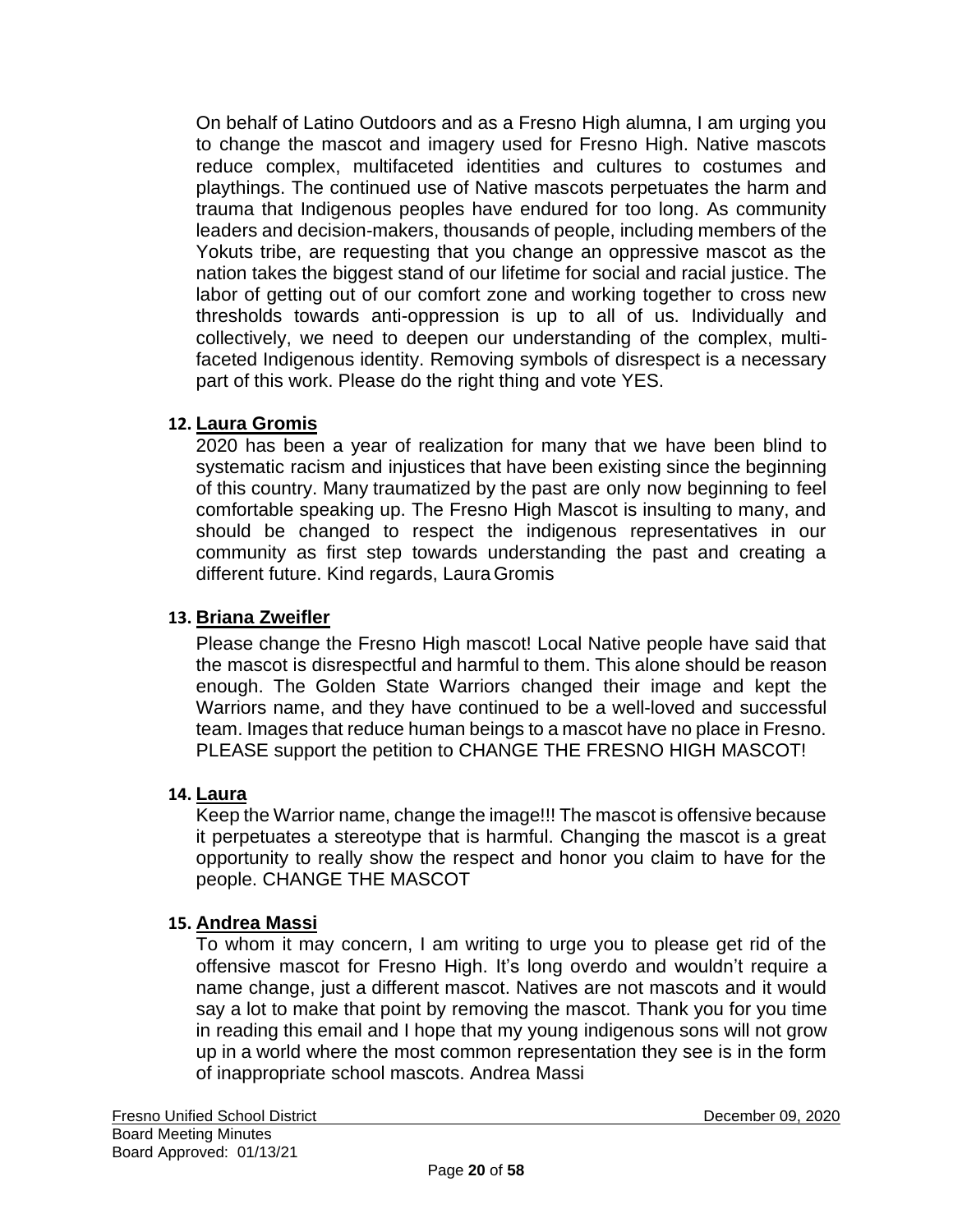# **16. Presley Fletcher**

Hello,

My name is Presley Fletcher and I live in Fresno and attend Fresno State. I am emailing to submit a public comment about removing the Fresno High Mascot image. The image is racist and dehumanizes Native Americans. Keeping the 'warriors' name isn't the problem, the image of a Native American in head dress as the mascot is. If Fresno Unified truly pledges to create a diverse and racially understanding development in their education system it needs to begin with removal of racist mascots. Sincerely, Fresno Civilian Presley Fletcher

### **17. Yessica Guzman**

Change the native image keep the warriors name. It is 2020 it is time. Please change the image. Look at the NFL, the Washington team did it, so can we.

### **18. Liz Miles**

To whom it may concern; I am a proud alumna of Fresno High, class of '73. My teachers were awesome (especially Mr Amend whose influence of the appreciation of literature, history, civic duty, art and culture, I have enjoyed throughout my life). My time at Fresno High prepared me well for college (UC Berkeley) and for all the pursuits in my life. I am also in the FHS Hall of Fame in recognition of my participation in the 1984 Olympics (Rowing). Fresno High is about the faculty, the students; it's about the lessons and relationships that inform and enrich our lives for years to come. It's about education and community. Fresno High is NOT about an anachronistic and painful misappropriation of an outdated, cultural trope. It's just time for the "warrior" to go. I appreciate that the School Board is considering this issue. Elizabeth Miles, OLY, FHS Class of '73

### **19. William O. Miles**

As a 1966 graduate of Fresno High School and one who has been active in the concern for Native American rights for many years, I support without reservation the discontinuation of Indian imagery by the Fresno Unified School District for any and all non-native functions, student identifications and associations. Perpetuation of the "[Indian] Warrior" as an emblem, symbol or 'mascot' of FHS is unnecessary, unjustified and unkind. As members of the Fresno Unified School District and all those with responsibility for Human Relations in business and civic workplaces well know, 'harassment' is a form of misconduct that is judged, not by its intentions, but by its effects. The authentic traditions of indigenous peoples are superior in social value to artificial and antiquated "traditions" contrived by others. By all logic and decency, FSUD is obliged to prefer the acute sensitivities of Natives peoples to the sensibilities of non-native dominant social actors, however benign. If positive alternatives are sought, I might suggest the Owl (already in limited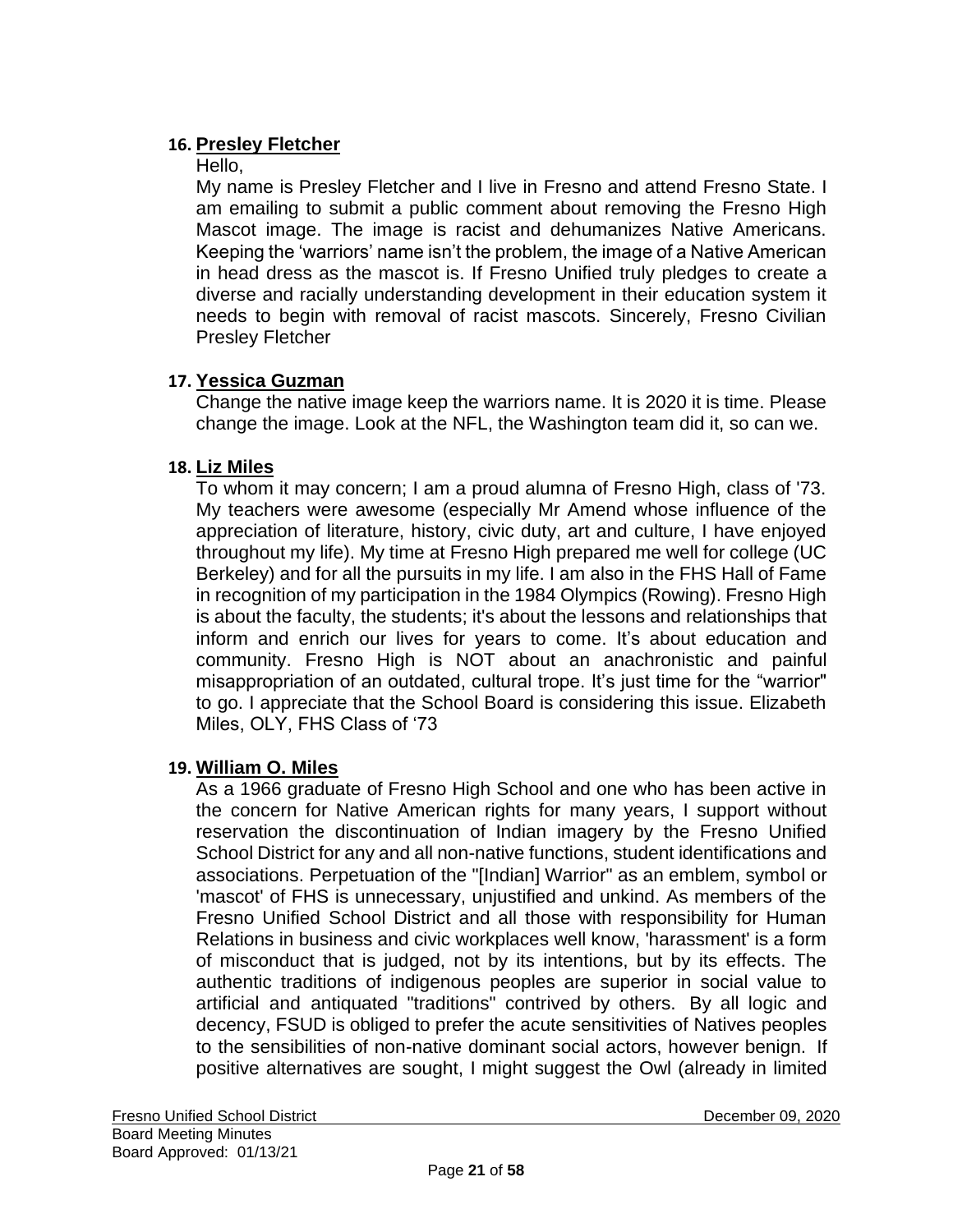use at the school), a generic (non-native) "Warrior", or, more progressively, a modern (non-native) "Rainbow Warrior". Further, I would put the matter squarely before the Fresno High School student body for their consideration and approval. William O. Miles, Baltimore, MD

## **20. Melissa Lovett-Adair**

### Dear School Board member,

The School Board has an obligation to protect the youth in their charge. No child should be subjected to insult and trauma by the institutions which the law requires them to attend. The warriors mascot at Fresno High is demeaning, insulting and traumatizing to the Native students who attend your schools. The students have clearly articulated the reasons this image is offensive and the effect of this derogatory image on their sense of belonging in school. They have suggested a reasonable alternative- keep the name and replace the negative Native image. Negative stereotypes against one ethnic group impact all of us. Would you tolerate a negative derogatory image as your school mascot of someone who is Jewish, Latinx, or Black? Of course not. Stereotypes of Native Americans, regardless of intent, perpetuate racism and must not be tolerated any longer. As a School board member I am sure you have the best interests of all the students in your district in your minds and will do the right thing. Remove the racist mascot from Fresno High. Sincerely, Melissa Lovett-Adair

# **21. Victor Aparicio**

#### Hello,

My name is Victor and I attended Fresno High from 2006 to 2010. When I became aware of the movement to remove native american imagery from the school, I took the time to process why it was an issue. I read the posts about its history and how uncomfortable it makes native youth feel. I couldn't help it but to think about my time in Fresno High, while I had no significant history or imagery that made me feel like a lesser student or citizen. There's already an inherent feeling that all students have when entering high school to begin with. There is anxiety that my friends and I experienced wondering whether or not we were going to like our time in high school, if we were going to make new friends, or that we were smart enough to be where we were. Those are feelings we project on to ourselves and our experience in high school was supposed to make us more confident before moving on to college and adulthood. Therefore, I cannot imagine having this outside presence constantly hovering over you, projecting even more anxiety on top of whatever students are already going through. To feel like a lesser person just by stepping into campus and looking up at the school they're supposed to be happy to be attending. The place where they were supposed to find themselves and their strengths is practically mocking them and opening them up for harassment and bullying from insensitive classmates. There **(250-word limit reached)**.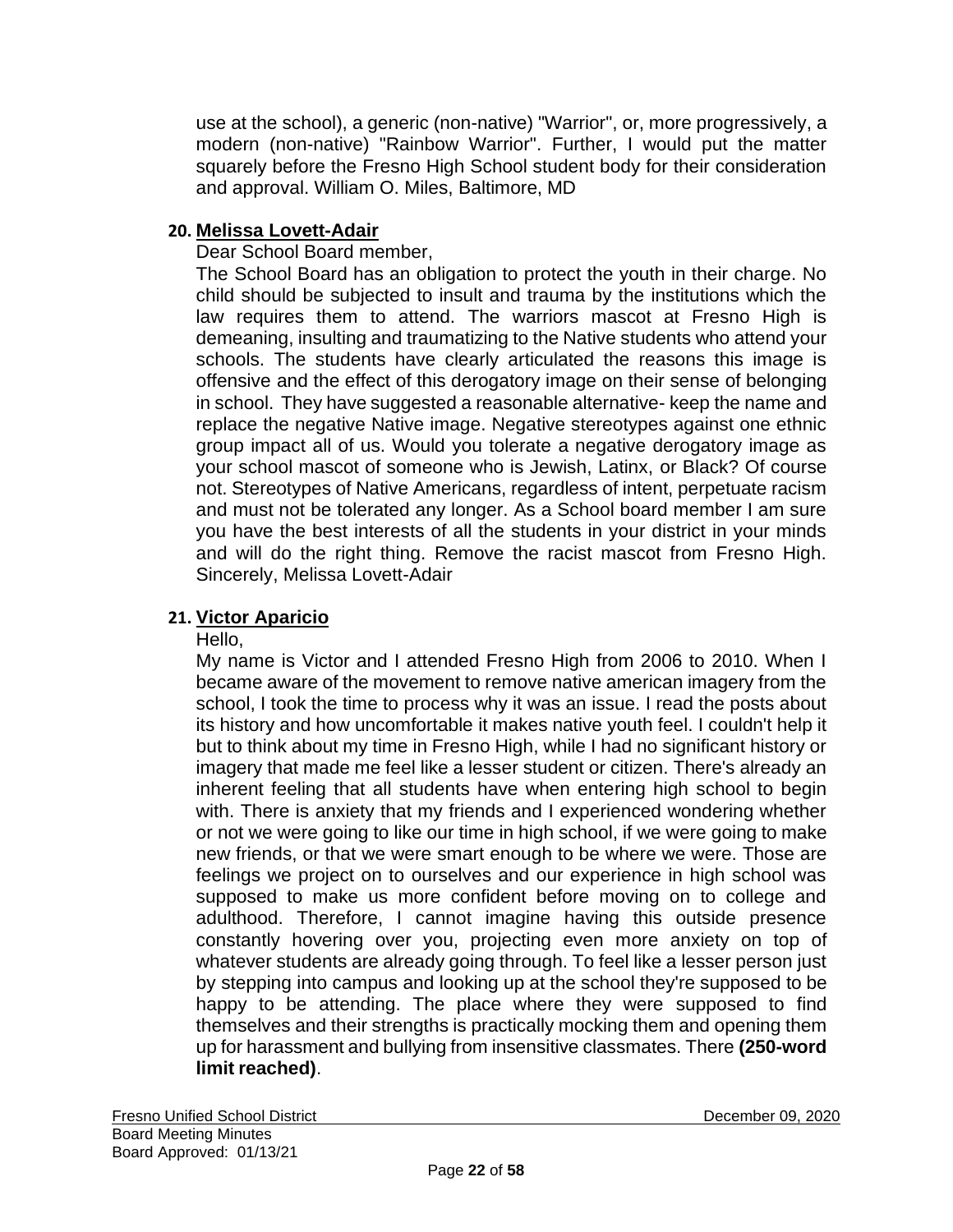## **22. Jennifer Rojas**

Hello School Board Members,

My name is Jennifer Rojas and I live in the 93702 zip code. I am writing to urge you to change native image from the Fresno High school mascot. Indigenous people should be respected and honored not used as a costume on game nights. This can be the first step into removing all native mascots in the future. School spirit does not have to look like this. Jennifer Rojas, 93702

## **23. Jolene Edwards**

- a reasonable alternative- keep the name and replace the negative Native image
- Negative stereotypes against one ethnic group impact all of us

# **24. Henry Andrade**

Fresno Family,

Eventually ALL sports teams that bare the name Redskins, Braves, Indians, Warriors will either change the names or the depictions of Indigenous peoples. Lets do the right thing and change the logo/name. Lets not be remembered as the last to voluntarily change the name and show solidarity with our Indigenous brothers and sisters. Thank You, Henry Andrade (Wixaritari/Huichol Nation)

# **25. Shane Spears - (Voice Message Transcribed)**

My name is Shane Spiers. I am a Fresno High graduate, class of 1996. I think you should change the mascot. I think it is an insensitive caricature. I don't consider that to be part of the culture that is acceptable. I think you should change it to something else and I hope you do.

### **26. Anastacia Wiggins**

Please change the fresno high mascot!! While there is no issue with using the warriors name, there is with refusing to part with an image that stereotypes and disrespects that many diverse native american tribes across the United States and their culture. Natives, like those belonging to the Yokut tribe here in Fresno, do not deserve to be reduced to a caricature. Please do your part in ending the dehumanization of native peoples.

# **27. Julyssa Ortega Cisneros**

The mascot is offensive to all indigenous people. I am unsure why you have kept it this long. The demands are reasonable; change the mascot, keep the name. It is not difficult. You are on stolen Yokuts land. The least you can do is honor their demands, and get rid of the mascot. I urge you to get rid of it now.

### **28. Dan Waterhouse**

Dear Board Members-it is time to relegate the warrior emblem to the scrap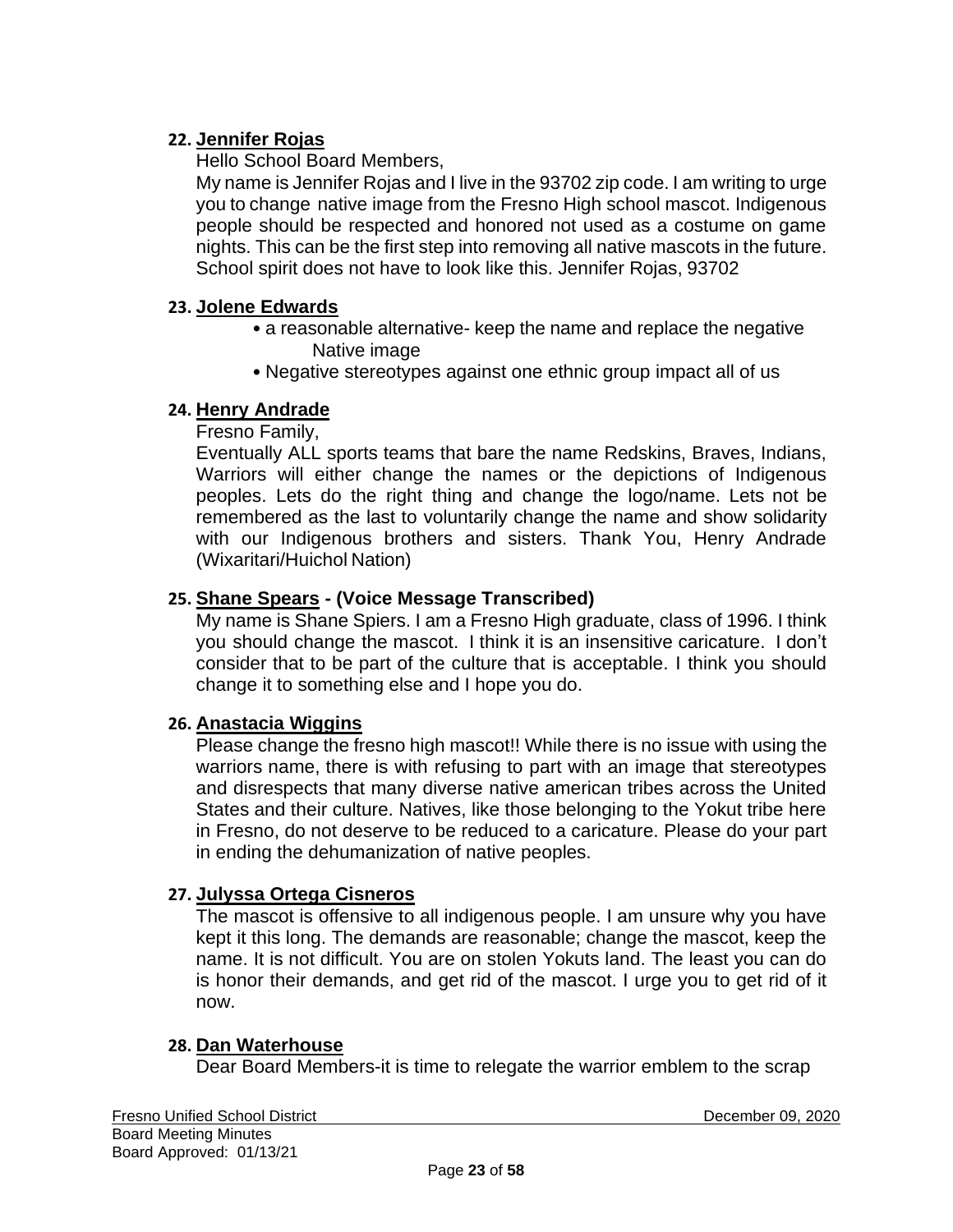heap of history. Dan Waterhouse, FHS Class of 1972

### **29. JoAnn Woodward**

The 132-year history of Fresno High School has seen many hundreds of thousands of students call FHS their Alma Mater. Many of those students are still present today and would be ashamed of what a small minority of very loud students and public individuals are trying to say about a symbol that has meant so much to Fresno High. The Warrior symbol used at FHS is not negative to the Native American Indian as it represents STRENGTH, ENDOURANCE, HONOR and DIGINITY as can be easily observed in the symbol. There were Native American group concerns presented at the town hall about the present situation. I hope you take the time to recall those comments and weigh them with as much care as you do those who have spoken in a negative light. If you do not recall, the presentation was given by Cecelia Funk and addressed concerns from Native American Studies Program at FHS, International Baccalaureate led Local Native American survey and the FHS Alumni funded Native American Scholarship. Please be fair with the assessments that face you in a time when the louder the group and the more intense the outcry often does not agree with the silent majority with fairness in mind. JoAnn Woodward, Proud to be a Warrior, Class of 1958

### **30. Robert E. Keldgord**

Don't understand why change is being considered. Always thought "warrior" was a positive title. Robert e.keldgord, '48

### **31. Darin Ciotti**

Hi I am a graduate of the class 1985. I am a WARRIOR and my family is a warrior! My grand parents and my mother all graduated from Fresno High School WARRIORs. I am a proud member of the the alliums and give money to the schools scholarship fund. I do this based on being a Warrior, enough of the political bias, and remember the school and the mascot had been a part of the Fresno environment for more than 100 years, this is a proud systembel, not defining because one person has a gripe. Really what about all of the students and alumni that have graduated from Fresno high school and love the warriors, what about them and are you willing to address there needs. Please stop and think about what you are doing and who cares about what you are voting on, a warrior is a proud person and not a racial issue. Please consider what and why you are discussing this issue. Thank you, Darin Ciotti.

### **32. Valley Natives for Change**

Fresno Unified School District Board of Trustees: you've been listed as a decision maker. Valley Natives for Change ! started a petition on Change.org and listed you as a decision maker. Learn more about Valley Natives for Change !'s petition and how you can respond. Valley Natives for Change ! is petitioning Fresno Unified School District Board of Trustees Change Fresno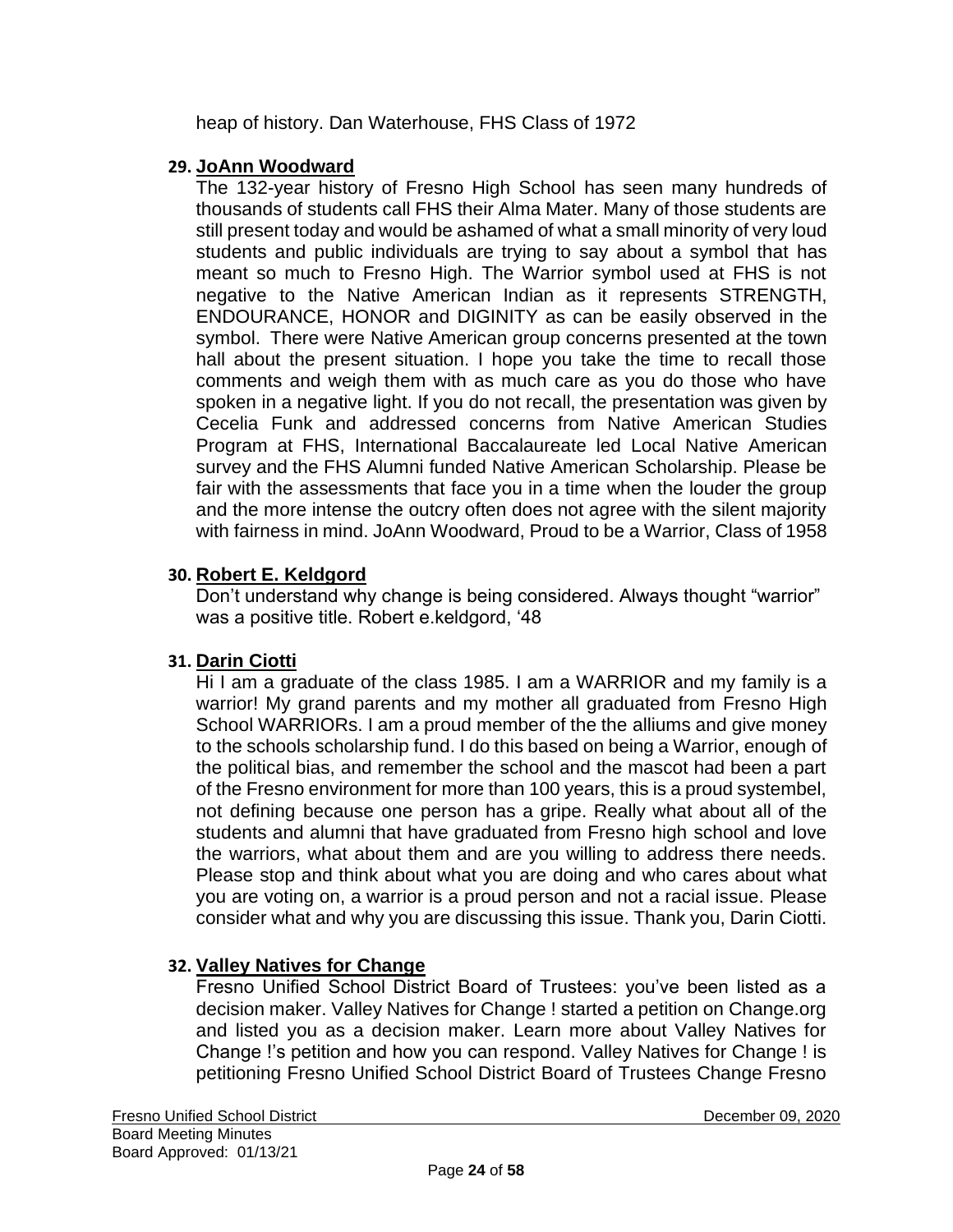High School's Mascot Image! This is Yokuts Land and we are Valley Natives for CHANGE!

# **33. Kristen Lewis Butler**

As an Alumni of the class of 1965, I want to ask the board to leave the mascot as it is. Though I'm not Native American, I was and am still proud to be a Warrior.. I view the symbolic Indian as a proud figure, full of wisdom, integrity, and spirit...and was proud to be recognized as a Warrior...and still am.. How can that be seen as demeaning to a Native American. They are a proud people & we wish to emulate them..So I ask that you keep our mascot intact. Kristen Lewis Butler

# **34. Larry Preston**

I am a1961 graduate of FHS ... and therefore a "Warrior"! It makes no sense to me to change our Warrior label/identity, but it's totally appropriate to consider more acceptable "symbols" of Warriors. For example, my dad served in the second world war and my son spent 20 years in the US Navy ... they were both "American Warriors"! Be Creative! Take care ..Larry Preston, Class of 1961.

# **35. Bruce Kaye – (Voicemail Transcribed)**

I'm calling about the mascot issue, and uh yes, so you can call me back at this number, 707-599- 639. Thank you.

### **36. Margaret Madden – Voicemail Transcribed)**

Hi, my name is Margaret Madden and I am a teacher from Northern California and I found out that your mascot is the Warriors and I think that it affects children's' self-esteem to have a mascot that is a person and the high school I went to is changing their name. I went to Francis Drake High and they are changing it because he was a slave trader. So, if my high school can change their whole name, I think you guys can handle changing a mascot so children can have better self-esteem. Alright, have a good day.

### **37. Paul Areyan**

Good afternoon. My name is Paul Areyan. I am a husband, a father, a veteran, a nursing student, and indigenous. You'll get plenty of arguments to change the mascot, some better than the ones I want to highlight. I just wanted to offer some food for thought. A reason people insist on keeping "indians" as mascots is that it honors indigenous people. Have you noticed what other mascots are? Not people, they are animals. There are not mascots that "honor" European Americans or African Americans or Mexican Americans etc. Why is it that people just want to "honor" indigenous people? I would argue that it is not honor that enables the use of indigenous people as mascots. It is the societal view that we are not humans. I believe keeping indigenous people as mascots perpetuates this degrading ideology. I would like to offer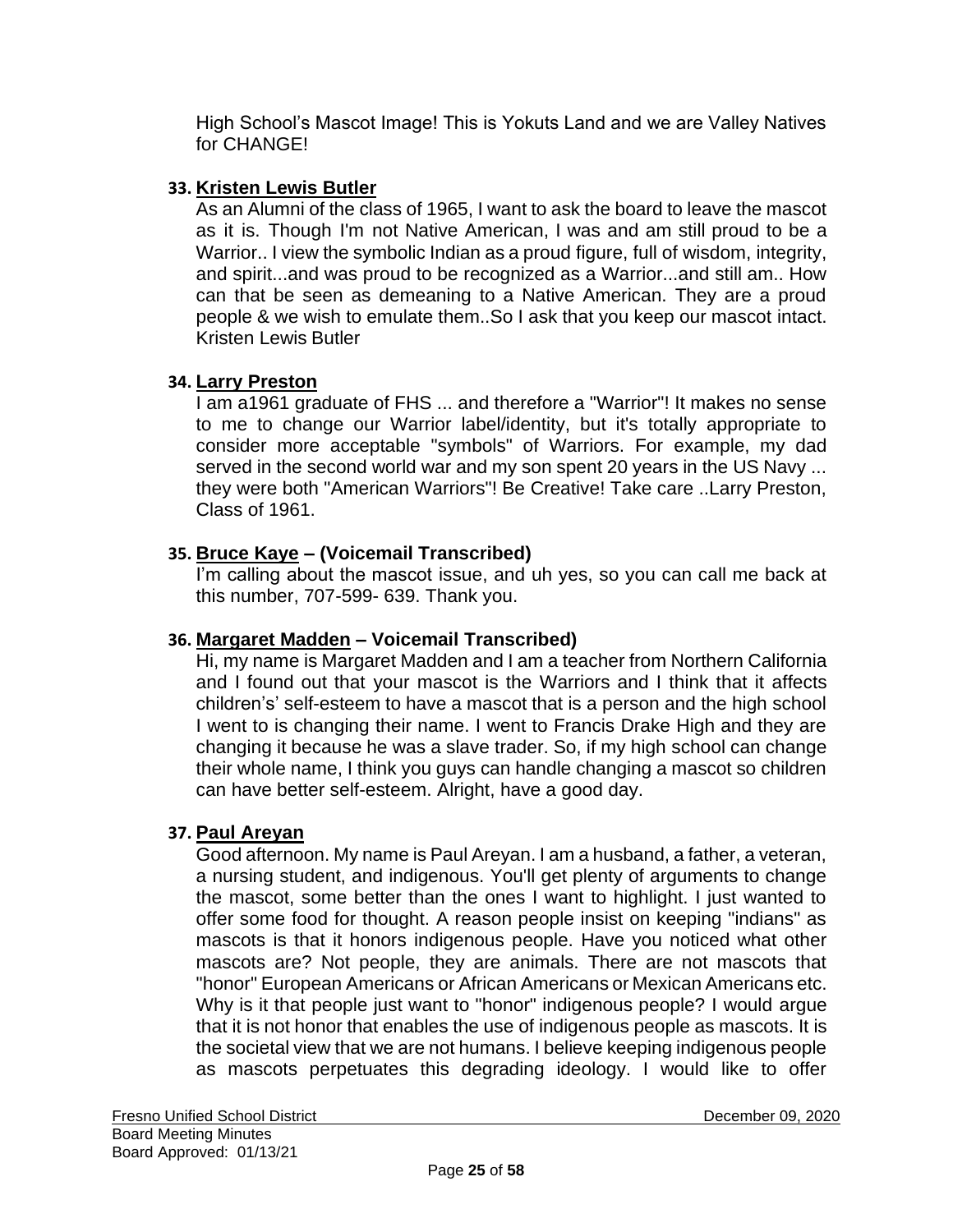something else to chew on. Do you believe women have pain while giving birth? Have you yourself given birth? Do you believe men that get hit in the testicles have pain? Have you ever experienced it yourself? I believe these two things are painful despite only having experienced one. That is because I trust the words of the people going through this pain. Additionally, there are many people that reiterate these events as painful. This provides further evidence. Please believe the people going through the pain. Despite how you may think things should be, if you're not part of the group subject to the pain then just **(250 word-limit reached)**.

### **38. Kassidy Friend**

Hello, I am writing to encourage Fresno Unified to change the disrespectful image of the racist Native American stereotype of the Fresno High mascot. The Native community of Fresno feels disrespected by this image, and to change the image is the least we can do in recognition of the centuries of violence that american people have inflicted on Native communities since settlers first arrived on this land. Please move forward with changing this image to anything else that does not disrespect our community members. It is embarrassing and harmful to all of us to see this image regularly, and it is a small and accessible step to make this simple change. Thank you very much for your time, I hope you make the empathetic and just decision on this issue. With care, Kassidy Friend

#### **39. Lauren Beal**

My name is Lauren Beal and I am a current Social Science and African American Studies teacher at Edison High School. I am writing to the school board today to ask Fresno Unified to change the mascot at Fresno High School. The use of Native mascots is a virulent racist practice and should be banned. Fresno Unified Board of Trustees bravely and courageously adopted Ethnic Studies and an anti racist resolution that speaks directly to true equality in this district. The continued use of Native imagery as a mascot stands in direct opposition of these resolutions. Native community members are facing violent terrorist threats in 2020 because of inaction to realize it's time to change. Research has shown the intolerance and harm promoted by these "Indian" sports mascots, logos, or symbols, have very real and negative consequences for Native people. I believe Fresno Unified should be a safe place for all students. I want to work proudly for a district that honors Native culture and heritage and not for one who protects and advocates to keep racist iconography. I am deeply disturbed that this even requires a vote on the humanity of fellow human beings. This is an example of how intrinsic and invisible racist institutions can be. If Fresno Unified is going to proclaim antiracism, they must own this. I stand in solidarity with the Yokut people and Valley Natives for Change. It's time for Fresno Unified Native Mascots and imagery to make their exit from our public schools!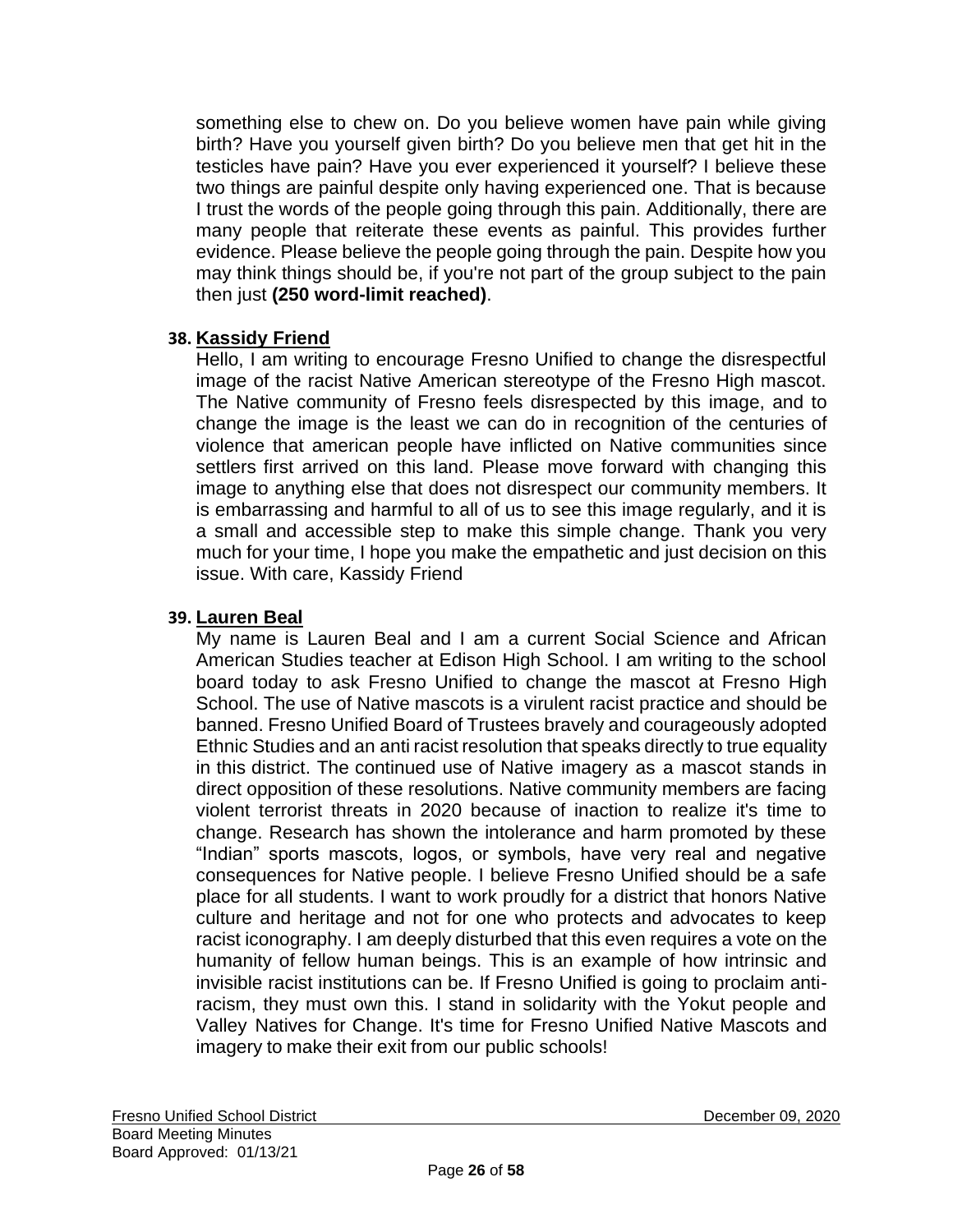#### **40. Dionisia Gonzalez**

Hi! I am a long -time resident of Fresno and support the indigenous community in asking the board to please vote on changing the mascot of FHS and keeping the name. I also believe it is important that the next generation see everyone with different cultures as people and not mascots. Thank you!

#### **41. Thaddeus Miller**

I'm writing today in support of the movement to change the Fresno High School mascot. I am a product of FUSD — Edison High class of 1998. I'm a white guy who supports the Native people who are disrespected daily by a mascot that is embarrassingly still around. The advocates behind the change have shown it is more than a matter of opinion, and that an overwhelming majority of Native youth and Native American groups support changing all mascots that depict Native people. They have also provided a simple path to change through the example of the Golden State Warriors, who kept the name but removed its offensive depictions of people decades ago. The mascot as it stands is racist. -Thaddeus Miller

#### **42. Derek Dill**

Good evening, I wanted to state that I am in support of changing the Fresno High School mascot. As opposed to supporting my opinion in argument, I ask you to consider the following questions genuinely before ultimately reaching your decision: Why are the opinions of Native Americans regarding how they are depicted prioritized over other opinions on this issue? Shouldn't they govern how they are represented? If they are being honored by this image, why is this not reinforced by the curriculum of the school? (clubs, history, guest speakers, classes). Could you see the Native American mascot lending to the opportunity of inaccurate ideas about their culture? (people parading in their idea of Native attire, slurs from opposing teams). Could this fictional example lead to a lack of awareness as to the diversity and variety of cultural practices of Native Americans? (promote tropes/stereotypes). So much is lost on the discussion surroundingwhether or not the imagery is offensive-anyone and everyone can and will have an opinion on that. The decision you are making before you is whether Native Americans should determine their future as to whether or not they should be a mascot. An increasing majority of Native Americans have vocalized that they don't. What scholastic second opinion do you need? There are plenty of examples/imagery the school could draw from locally while retaining the name. Thank you for your time.

#### **43. Jesse Bustamante**

Muna hoo , Woponuch (Bear Clan),is the name of my people. We come from the Sequoia State park region, Ko onekwe is the name of our clans' homeland as it is my ancestors before me and kids. I grew up in the central valley, born and raised within Fresno City- I attended Fresno High School, as was one of my kids who recently graduated from Fresno High School. My youngest child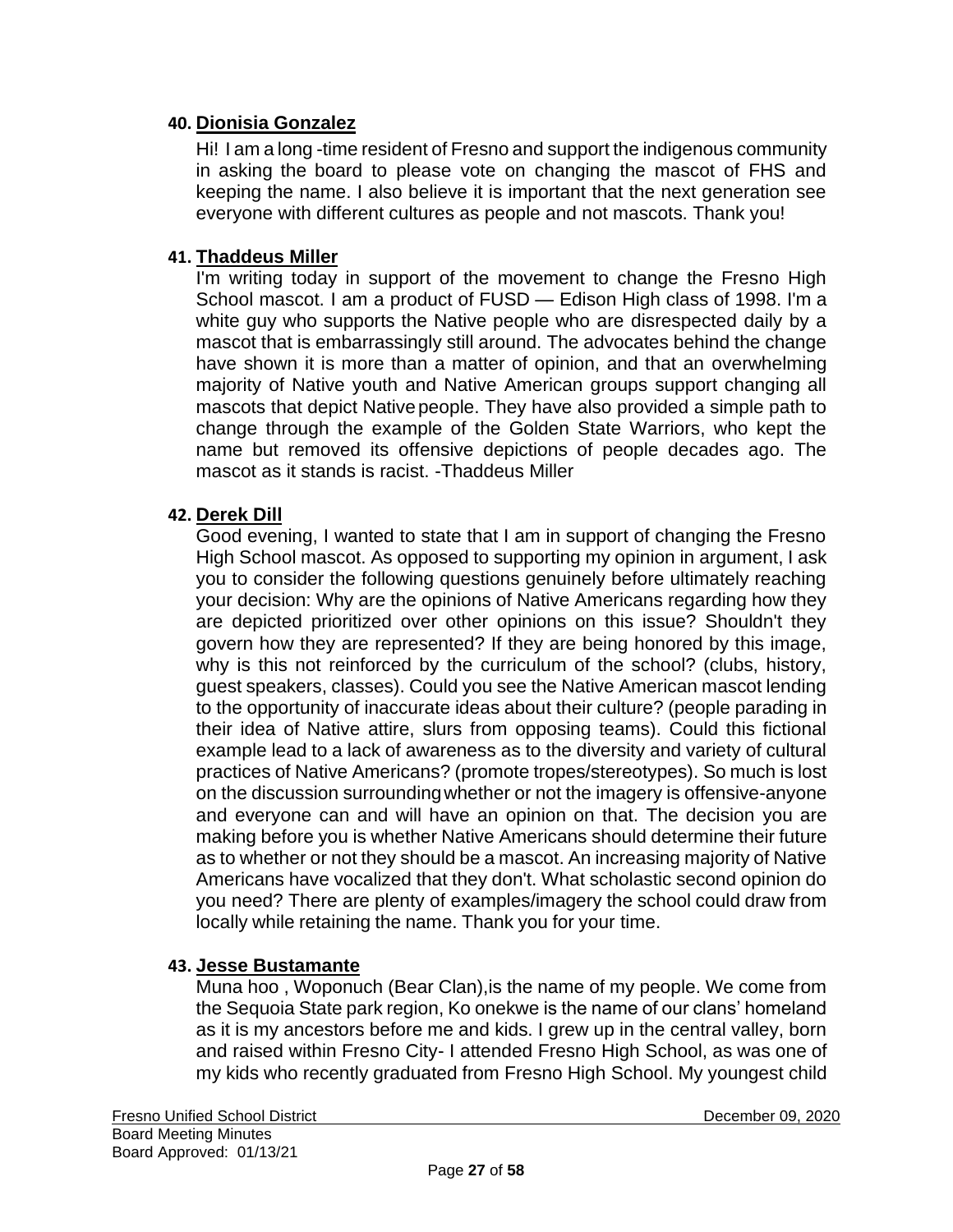attends F.U.S.D. he attends online school as directed by the school district. I asked Fresno High School if my son Kain Bustamante can have his cap beaded by his uncle, out of respect to him and his cultural preservation of passing cultural artwork to the future generations's of the Native American Community. I was told that having his cap beaded will offend people, even though he knows his identity, he knows his people and his connection to the land. The Native American Freedom of Religion Act was passed 1978, my child as many "Indigenous" children was told he could not express his Identity, the detrimental effects that has on Indigenous kids' mental health can be devastating and allows our kids to turn to gangs or early substance abuse. These are only two of the least detrimental effects of what happens when Indigenous kids cannot"Be". Suicide is something no parent wants to feel due to the denial of these human rights we have as human beings. Thank you.

### **44. Samina Najmi**

Fresno Unified has an obligation to educate itself about the erasure and misrepresentations of the host peoples of these lands. This mascot is inaccurate, ahistorical, and demeaning to the Yokuts community, on whose lands we build our lives. Bothering to change it is the least we can do. And let's not stop at Fresno High School. My kid had to endure a similar caricature on her P.E. uniform at Tenaya Middle School.

#### **45. James Merzon**

Dear FUSD, I graduated from FHS in the class of 1960. I lettered in sports and was always proud to be an Iroquois. Political correctness is inexcusably out of control in the minds of some people who want to reduce everything into blandness. Don't become the next victim of PC. There is nothing derogatory or demeaning about a reference to the first inhabitants on America. Thinking that there is, is itself derogatory. Put on your big boy clothes and leave things alone.

#### **46. Francesca Enzler**

Hello, I am writing in support of changing the Fresno High mascot so that it no longer uses a Native person as a mascot. Using an image of a Native person as a mascot is not respectful of the humanity and history of our community members who are Native American. Changing the mascot will have positive benefits. Native students will feel more welcome and will be better able to focus on their studies. Additionally, you could have a contest for students to create the new design! I imagine this would help students to feel a sense of agency and belonging at school :) I stand in solidarity with our Native community members and strongly urge to change the mascot. Thank you for your time, Francesca Enzler

#### **47. Kenn Stollery-Jones**

To the FUSD Leadership Team, I am writing to you as a secondary school teacher of 20 years. While I am not in your District, or even your country, I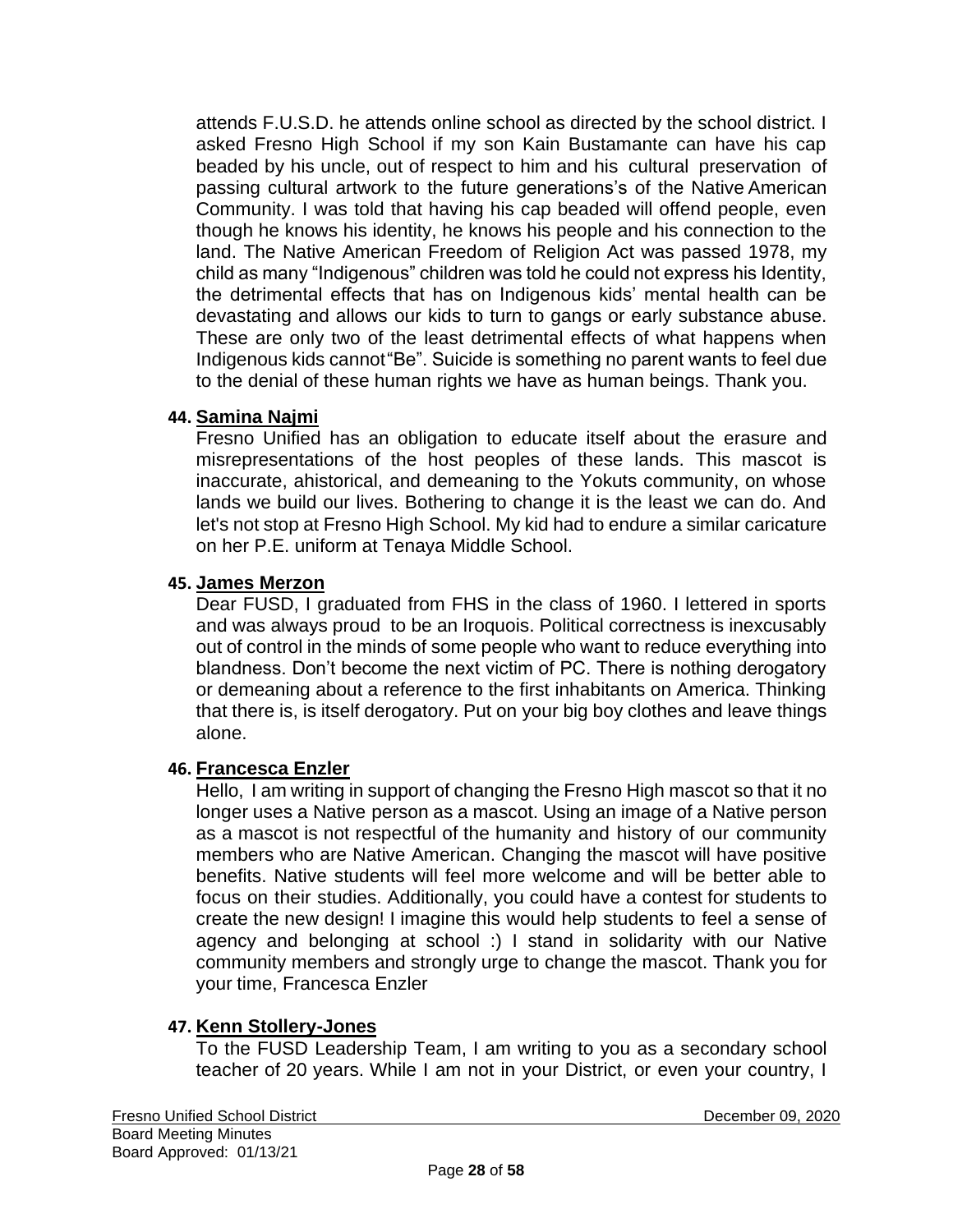have become aware of the campaign to change the Fresno High School mascot and agree with it wholeheartedly. My home country of Australia is a nation that struggles with many of the same issues as the United States, having inherited a society based on colonialism and the dark past and present-day social problems that go along with it. Racist imagery depicting our First Nations people in stereotypical and at times derogatory manners occasionally appears in the conservative print press in Australia, but it is always roundly condemned, with apologies and retractions following, and we absolutely do not enshrine such imagery in our educational or government institutions. Having made a Resolution "declaring Fresno Unified School District to be an anti-racist institution", and being beholden to California Bill AB-30 Article 3.5 'The California Racial Mascots Act', you have an existing obligation and framework to change the Fresno High School mascot. Its generic representation of a Native American man is reductive, disrespectful and damaging. It is demeaning to use a culture as a mascot, made even worse through inaccuracies in the stereotypical depiction of that culture. As an educator, my main concern is for the impact this has on your students of First Nations heritage. Please consider their welfare and sense of self as you consider this matter. Regards, Kenn Stollery-Jones, Victoria, Australia

#### **48. Rachel Youdelman**

As a Fresno High alumna (class of 1969), I strongly urge the FUSD to vote for removal of the current FHS mascot, a caricature of an indigenous man, because it is plainly racist, and local native people— whom it purportedly represents—are asking that it be changed. Why now? Nationally, native activists and their allies have sought to remove similar racist mascot images and/or names from professional, college, and high-school sports teams, in some cases for decades. Mascots such as "Braves," "Warriors," "Chiefs," and the like persist at the high-school level, per the Mascot DataBase (https[://www.mascotdb.com/\),](http://www.mascotdb.com/)) despite progress otherwise made elsewhere. It is imperative to recognize the pain and damage engendered by the racism on this ostensibly benign level and act on that recognition by honoring the wishes of those most affected by it. Indeed, some claim that the mascot image "honors" local native people. Yet local native history is not so much as taught in the curriculum. Other thoughtless people mourn the loss of "tradition"; racism may be a tradition, but it is clearly not one that should be perpetuated by Fresno Unified. Please show leadership and vote to remove and replace this racist image. Rachel Youdelman, FHS class of 1969 Clovis CA 93612

#### **49. Jess Gibbs**

Misrepresenting a culture is offensive and misleading to the youth that we should be teaching to be proper caring adults. Please change the Fresno high mascot to show understanding and tolerance for a misunderstood and very important culture. Show young adults how to be understanding adults. Disrespect of a culture will continually create disrespectful people and clearly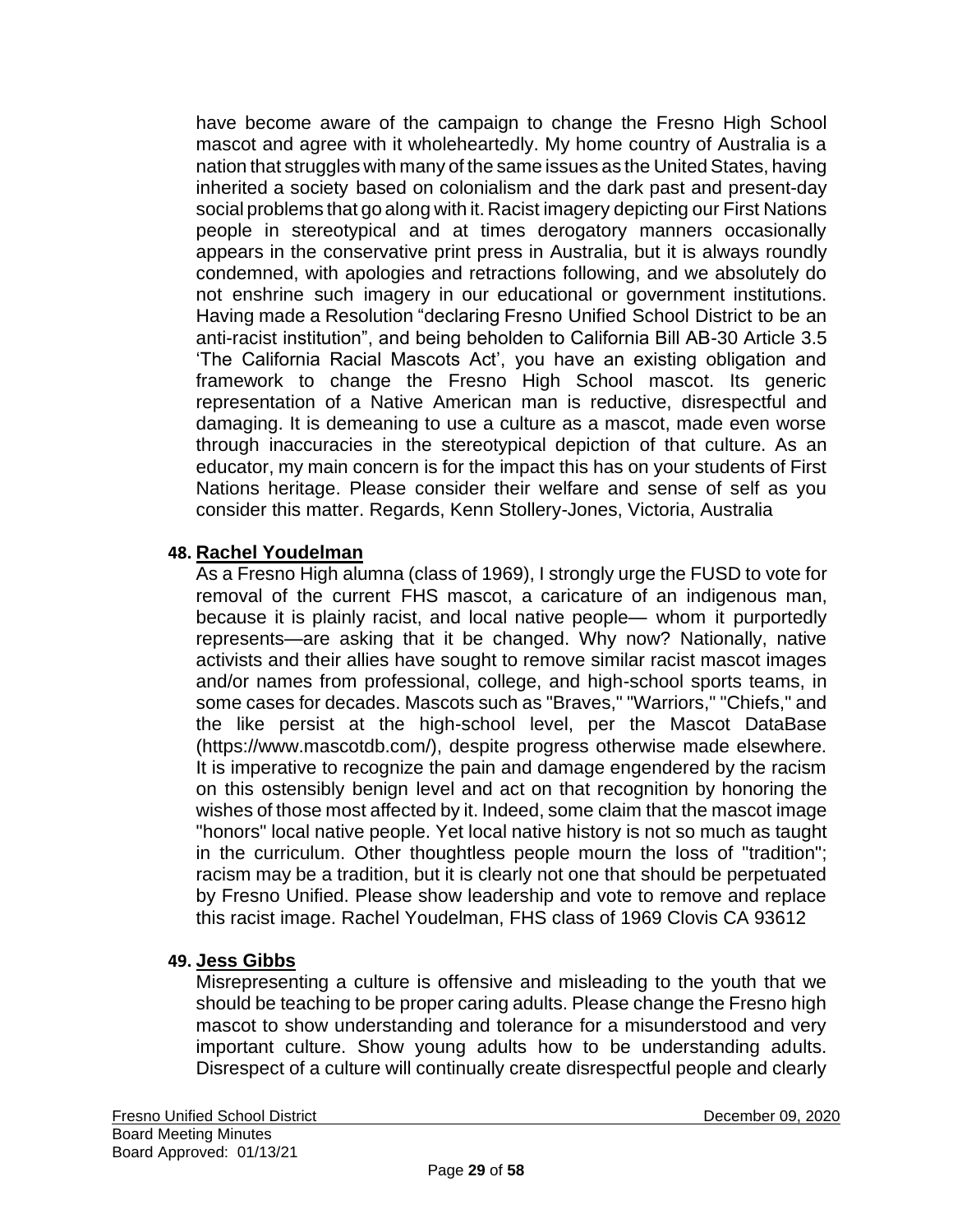already has. Be the respectful change we as a country and a misrepresented culture deserves.

#### **50. Michael Green**

Board members: I'm writing in support of the proposal to change the Fresno High School mascot. I'm a Fresno High graduate (class of 1977) and also a graduate of Fresno State University. It is certainly proper to note that the Warriors mascot name and logo were viewed at all times during my high school days as being deserving of full respect and honor. No disrespect to Native Americans was ever knowingly expressed by myself or my fellow students. However, times change, and we are bound to change with them. The pertinent question facing the board tonight is whether Native Americans may reasonably take offense by the continued use of the FHS mascot, which at best represents a cowboys-and-Indians caricature quite disconnected from California's historical reality. The views of FHS students, staff and alum are useful here but not determinative. It is not enough for people to say we mean no disrespect. Our actions must show it also. Nor is it enough to focus on the proud history of Fresno High as a school, for a school cannot retain its honor knowing its mascot dishonors others.Thus, the only proper action is to change the mascot, just as the Washington Football Team is doing. This is not an application of political correctness. It's a cultural course correction that is long overdue. Please vote to change the FHS mascot and logo.

### **51. Rachel Ramirez**

My name is Rachel Ramirez, I'm Wukchumni-Yokut and have grown up and currently reside in Fresno. As a Native person who also works with Native youth, I support the name the mascot change for Fresno High School. I'm constantly appalled, but not shocked, that there is an entire people as a mascot. Having a Native person as a school mascot is completely disrespectful to the multitude of tribes from this area. By having this person as a mascot, you are sending the message that Native people are fictional, that they currently do not exists, and that we can be used for whatever the majority group says we should be. This is enough! The Native community is speaking out and need to be acknowledged. I believe Fresno High School has an opportunity to work with the student body, and a diverse ethnic groups, to choose a new mascot that actually represents the core values of the school. I also hope that Fresno Unified can reach out to local Native groups and organizations to better represent Native students.

### **52. Yasmin Rosales**

Hello , I graduated from Fresno High in 2019 and I have always been uncomfortable with the mascot at Fresno High I've spoke about it to staff members but I feel like the situation was always pushed off because if they aren't Native American like I am then they don't understand the problem. I've seen the band put paint on their faces and I thought it was so wrong. They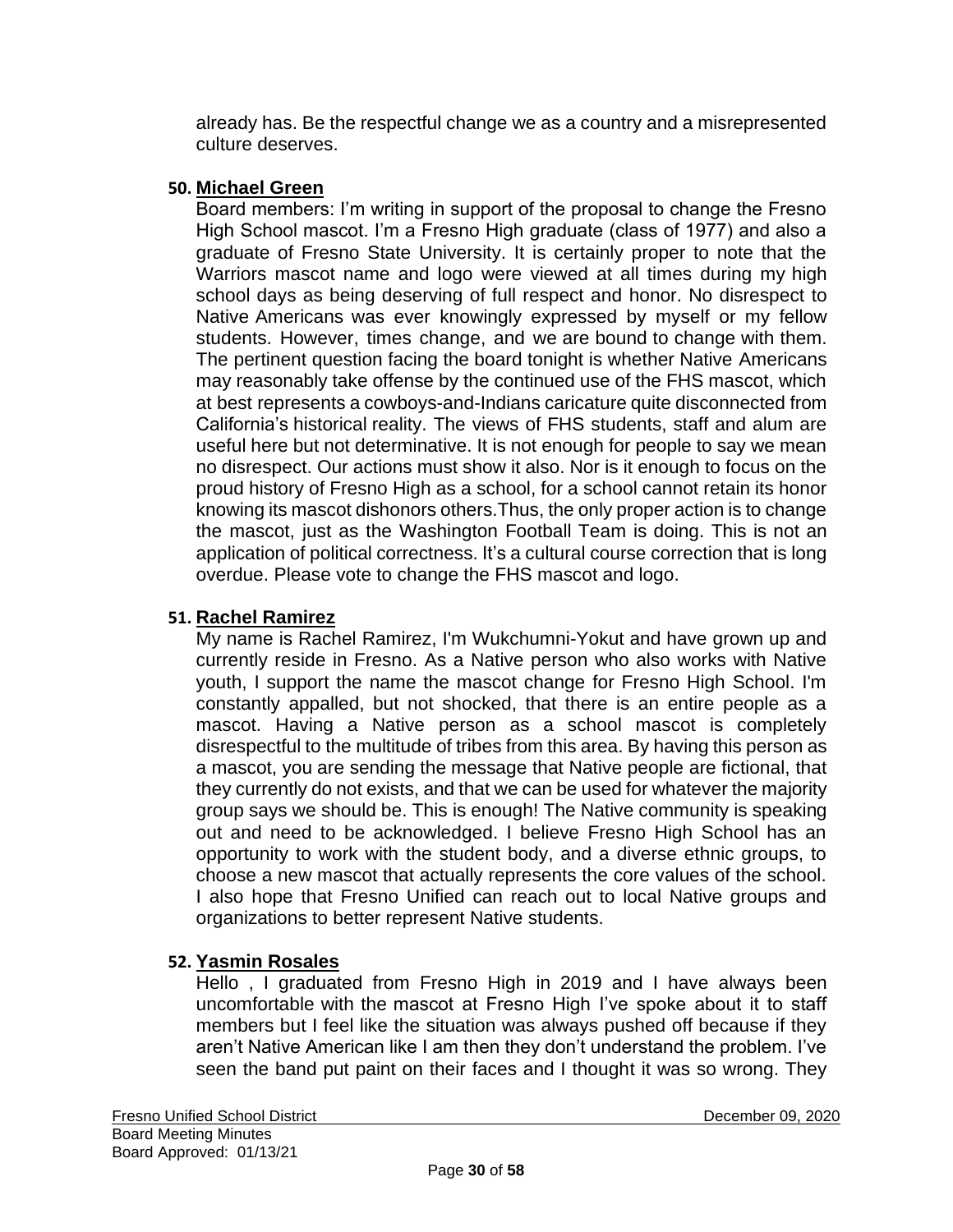don't have any classes or clubs for Native American history we learned about everything else but I would say to staff how come we don't learn about what Native Americans went through and again it was pushed off. I had one teacher who was interested and let me gather my information together and I got to teach my class about my culture but why wasn't it already a topic for us to learn ? It made me feel like I wasn't important and my culture isn't important but they have a Native mascot ? It doesn't make sense it's not right it should be changed!

#### **53. Amanda Lujan**

The use of Native imagery as part of the Fresno High mascot is deeply offensive and disrespectful. I stand with our Native community in the Valley and across the country in urging Fresno High to change the image of the Warrior to one that does not exploit the image of the Native population. Tradition is not more important than the voices of the actual living people who are hurt by this imagery.

#### **54. Ellery Alkotob**

Hello, It's critical that the mascot of Fresno High be changed. Native Americans are people, not a high school's mascot. The Yokuts, like all peoples, deserve respect and decency, both of which are hindered by Fresno High's mascot. This is such a simple starting point to make Fresno a more unified city and school system.

#### **55. Jessica Bonnar**

Hello, My name is Jessica Bonnar, and I grew up in Visalia, CA. I am now a research associate in Boston. I am sending an email in support of changing the Fresno High School mascot. Indigenous people should not be mascots for any organization. When the mascot is changed, I also firmly believe that the school district should establish clear curriculum to inform students as to why this practice is unacceptable. If it is unclear why this practice is grossly racist, please speak to your local tribe (The Yokut People) who have already disseminated clear information on the ethical implications of this practice online. This issue is starting to gain national attention - your actions will be viewed far outside of your local community. Please do the just thing.

#### **56. Margo Angell**

Honorable Board Members, We name our teams and mascots in order to both exalt ideals we value, and to imbue those ideals upon our teams. Please listen to and honor California's Indigenous heritage by changing the mascot as requested by our Native citizens. Representation and symbols are undeniably impactful, especially upon our youth. In changing the mascot, please consult local Indigenous leaders as to what would be appropriate. Let us be respectful and work together for a future that is truly just for all. Thank you for your time and consideration. Please be safe and stay healthy.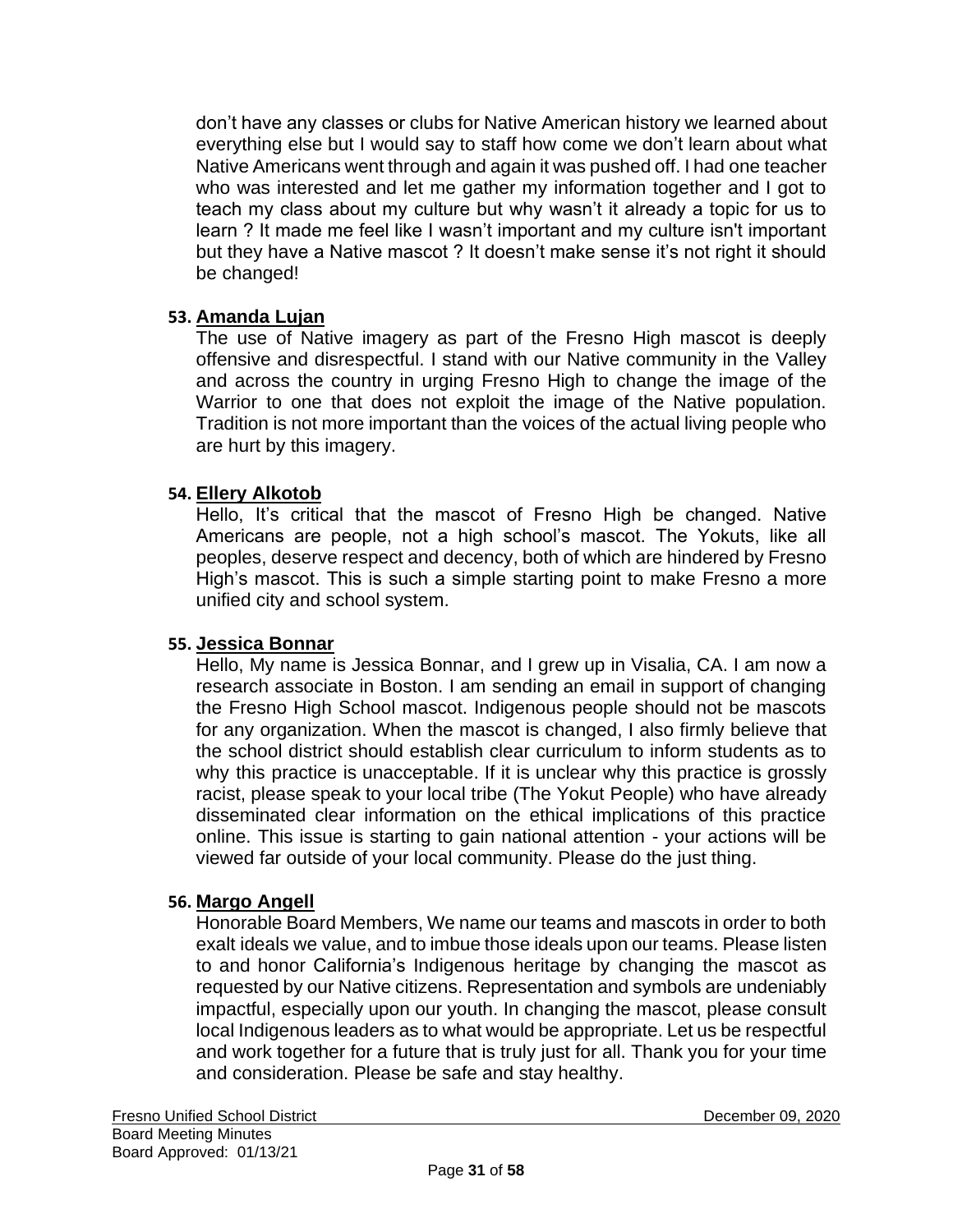# **57. Kenneth Hansen**

Dear Fresno Unified School Board: I am a Full Professor of Political Science and American Indian Studies at Fresno State University, as well as tribal staff for the Chalon Indian Nation of California, presently located in Bakersfield. I have lived in Fresno and been part of the Native community for more than 15 years. My Native heritage is extremely important to me. When I was three weeks old, I was adopted into a white family. From 1941-1978 68% of Native children were either adopted or fostered into white families due to US government family separation policies. I went to a high school in Orange County, CA, which had a Native mascot. I can tell you from first-hand experience that it is degrading and dehumanizing to Native students. This is also well-documented in academic literature, which I would cite were it not for the 250-word limit. Native American peoples are the ONLY racial groups that are routinely subjected to dehumanization and marginalization as mascots. As Doc Rivers so eloquently stated, "why do we keep loving a country that doesn't love us back?" Indeed, Native Americans feel the same as African Americans in this regard. We'd "get over it" if you would stop doing it to us. The name Warriors in and of itself is innocuous. Keep the name if you so choose. But, please, for the sake of the 50,000 or so of us Native peoples in Fresno County, including our children, change the mascot. Kenneth N. Hansen, Ph.D. (Shawnee/Cherokee/Lakota)

## **58. Allison Birkle**

Hello, I am coach at Fresno High School and have always been uncomfortable with the school's mascot. I believe it is a disgrace to have a native person as a school mascot especially since native peoples were literally murdered, colonized and continue to suffer from systematic injustice. Let's get rid of mascots that symbolize the death and destruction of human beings. Thank you, Allison

### **59. Nolan Henson**

I believe the current Fresno High School mascot should change but keep the name. I feel it is behind the times and could do better going into 2021. Our community feels the same and has been buzzing around on social media; my friends and colleagues suggest that the school district look into this as well. @valleynatives4change on Instagram, We are signing a petition and are currently at 6,585 signatures.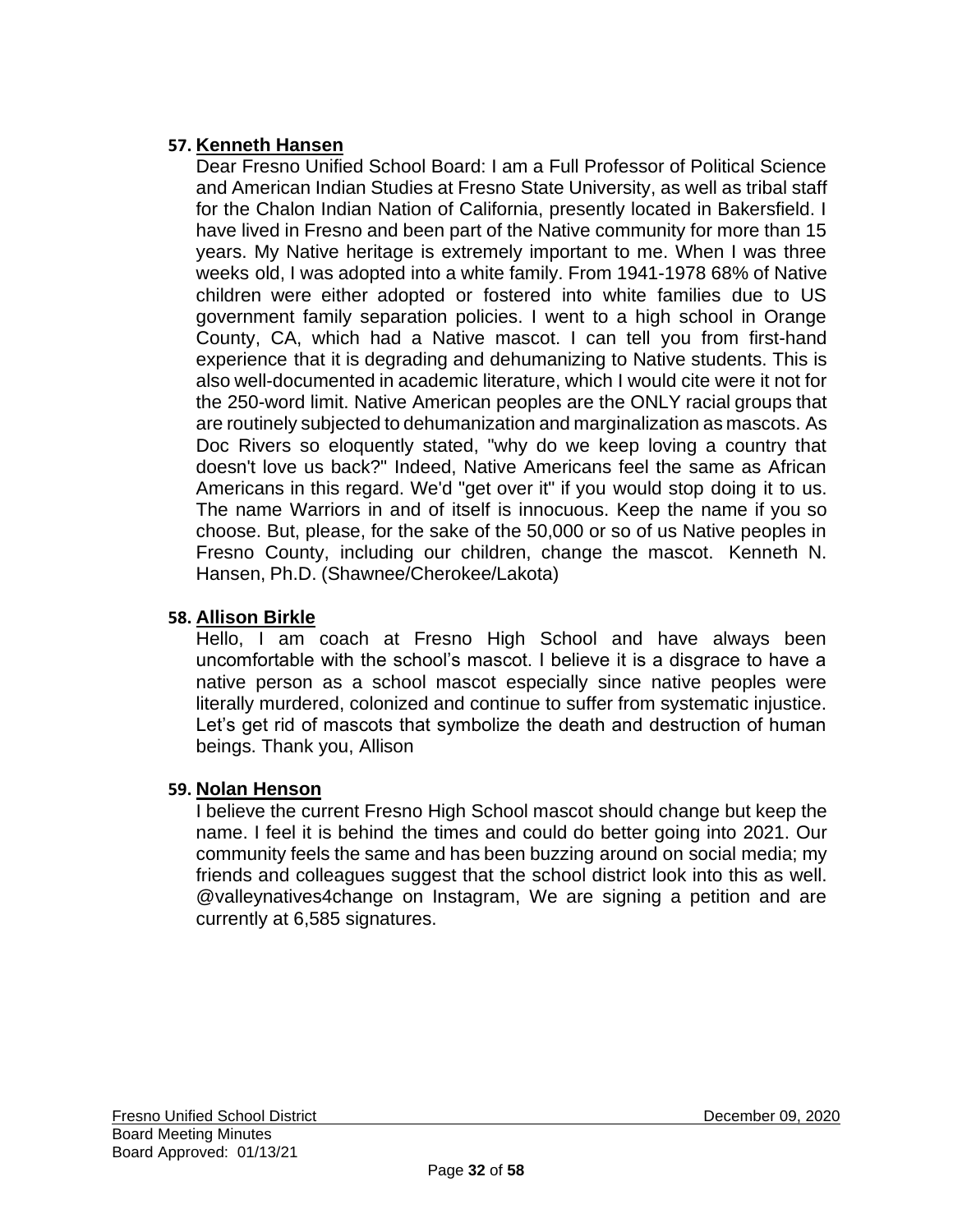### **60. Jonah Bassman**

Hello, I am a lifelong Fresnan and I think it's about time we change the FHS mascot (while keeping the Warriors name). We have a real opportunity to be on the right side of history, and it will be much easier to change it now while there's this great chance rather than have this incident down in the books as a time when FUSD chose the path of casual racism. Thanks for doing the right thing!

# **61. Nancy Donat**

To Whom it May Concern, I would like to ask the a new mascot be considered for Fresno High. As a nation, state and city, we have done poorly in honoring the people and the land we now live on. We have a horrific history of disregarding a beautiful people group that is getting close to extinction. Please honor them today by listening to their voice and believing what they say. This mascot is hurtful and only shows one narrative. Please be bold and courageous and find a mascot that is honoring to the indigenous people of Fresno. Thank you. Sincerely, Nancy Donat, Fresno Resident

### **62. Kurt Hishida**

My name is Kurt Hishida. Graduated from Fresno High in the Class of 1981. I had a great experience in high school but have later realized how diverse of a community that I had the benefit of living in. This opportunity helped prepare me for meeting others living outside of my community when joking the Army after graduation. To better prepare our students to appreciate the diverse community of Fresno, we must take any opportunity to portray any culture positively and free ourselves from stereotypes. Clubs and activities recognizing the Native Americans would be a move in the right direction. Thanks for the opportunity to share my appreciation for Fresno Unified. Kurt Hishida, Fresno California grown and resident.

### **63. Braedon Worman**

Dear Fresno Unified Board Members,

The Fresno High mascot is a horrendous stereotype that is offensive to our indigenous brothers and sisters who have made their home in what is now Fresno for thousands of years. They were here first. This is their ancestral home - a place where they should feel honored and respected and not insulted. The current Fresno High mascot is demeaning and contributes to the psychological devastation of native peoples in our country. Today, we have the opportunity and obligation to make change in a small yet meaningful way. There is no logical reason why this mascot should not be changed. The Golden State Warriors of the NBA are a great example of an organization who recognized that their mascot was demeaning to native peoples and made the appropriate changes while keeping their name. It is past time for our school district to follow suit. As a passionate Fresno Unified alum, I want to be able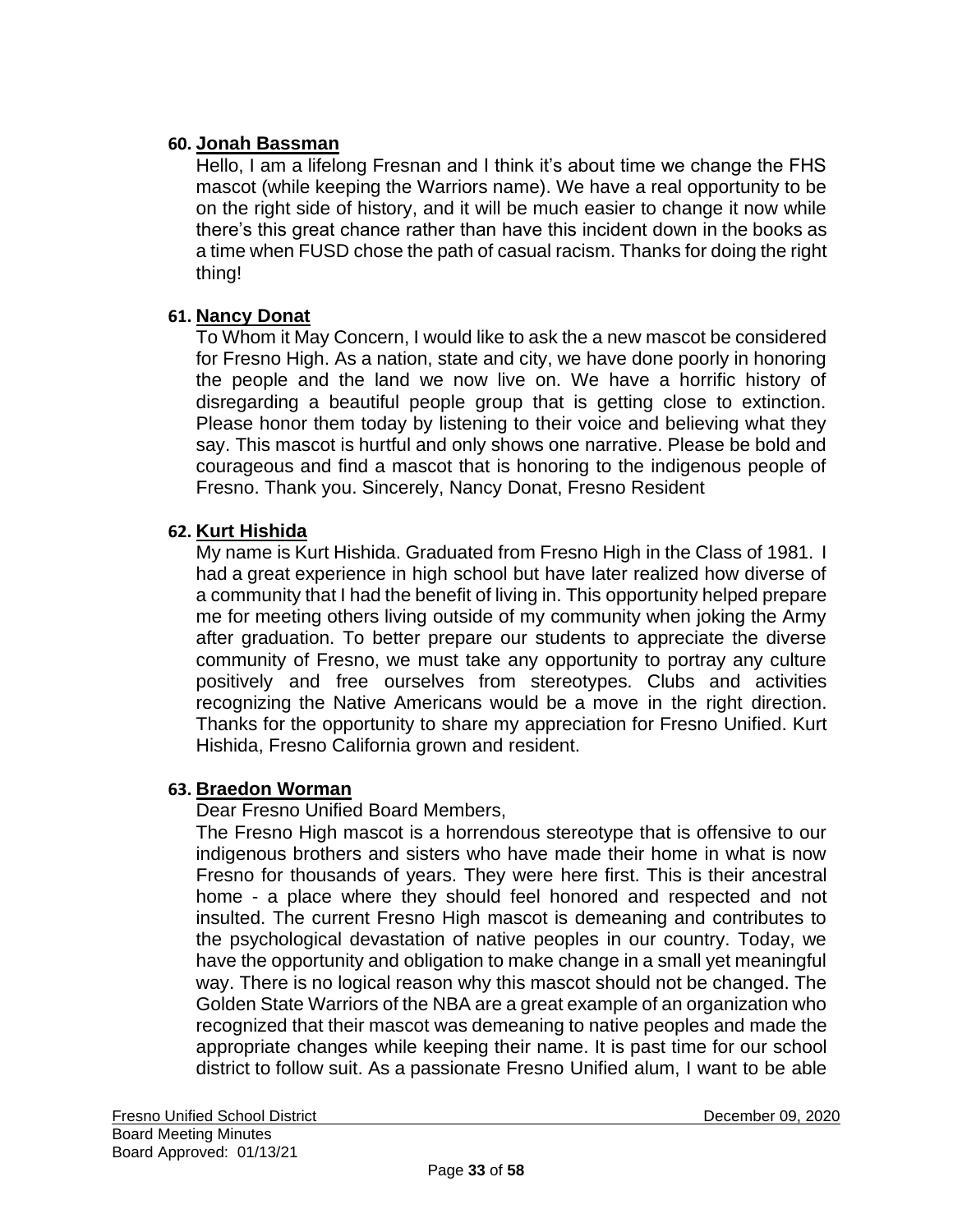to be proud of our schools and feel good about donating to them. Acting in accordance with the inclusive values we espouse, especially at the high school that bears our city's and district's name, will go a long way towards creating a school district we can all support. Thank you for taking this issue seriously. Native peoples in our city, state, and nation have been through so much. Let's do a small thing that will help bring healing and pride to our area. Change the Fresno High mascot today!

#### **64. Virginia Crisco**

#### Dear Fresno Unified,

As the mother of a daughter who is American Indian who is also a student in Fresno Unified (and who might go to Fresno High), I implore you to change the mascot of Fresno High School to something that is more positive and that does not perpetuate harmful and negative American Indian stereotypes. It is important that public schools represent ALL of their children and make it a welcoming place for all races and cultures -- that should be more important - and at the forefront of the board's mind -- when making this decision. Because our history in the United States does include oppression and racism, choosing the path of "tradition" means that you are now -- deliberately -- choosing a path of racism and oppression toward our American Indian Students. Thank you for doing the right thing by creating a welcoming place for ALL students.

#### **65. Alex Desiga**

Board Members, I am hopeful that you are all able to see the gravity of your decision on this matter. You have been progressive in your endorsement of ethnic studies in FUSD and now have been given the perfect opportunity to show where your heart is truly at, while continuing to push our district forward. It is often said "we cannot do better if we do not know better" but seeing the signatures, the photos, the videos, the thorough explanations as to why the Fresno High Mascot should no longer be a Native American person, I believe you all have now been informed. One group argues for nostalgia, and one group pleads for humanity. Don't disappoint us. Change the mascot. Alex Desiga, Yaqui Tribe Descendant, Fresno High Area Resident

#### **66. Abbie Sandquist**

Hello, I am writing with respect to the Fresno High Mascot Issue. It surprises me that there is resistance to change the Mascot. Representing a group of oppressed people as a logo, costume, or mascot is clearly unacceptable. Continuing to project images that make students or community members feel disrespected and ignored is far from what should be at the heart of an educational institution. You should instead be quick to listen and correct mistakes, and uplift all of your students and the people they care about. Demonstrate the type of humble and compassionate leadership you would hope develop in your students. I urge you to listen to the voices of your students, treat them with dignity and respect, and change the Mascot logo.You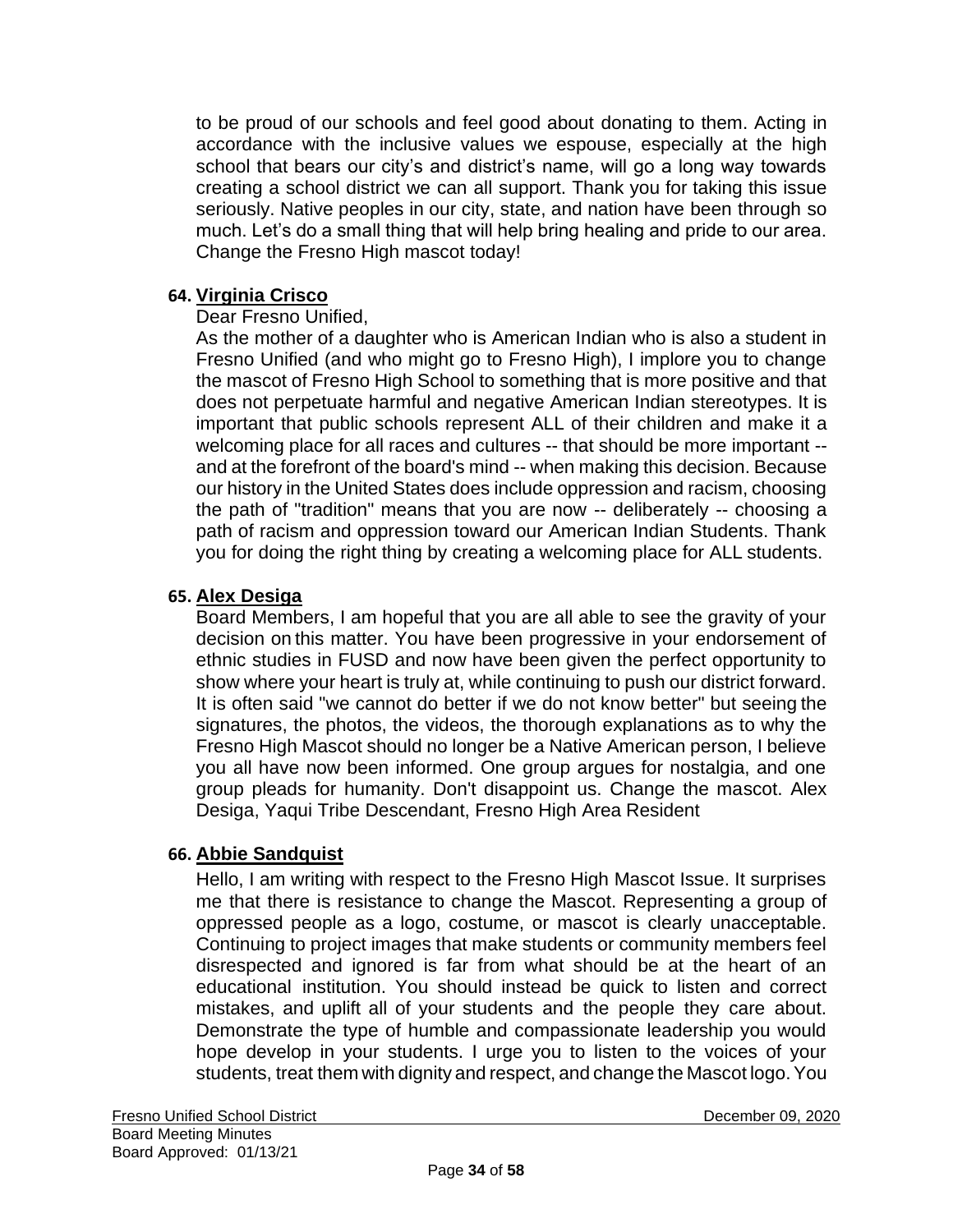can even keep the name 'warriors', but should rapidly and unanimously distance yourself from the outdated, racist, oppressive symbol that currently accompanies it. Listen to the voices of those who this affects the most, rather than erring on the side of resistance to change just for the sake of tradition, or because you do not personally feel as affected as those who are speaking out. Change the Mascot. Regards, Abbie Sandquist

#### **67. Vana Tellalian**

Dear Fresno Unified Board Members,

As a local Armenian-American I want to show my support for the removal of the Fresno High School's mascot. I am inspired and impressed with how Valley Natives for a Change and Jamie Nelson have gone about this issue. I believe the removal of the mascot will show progress and understanding of the land we live on and respect the Yokuts natives who have been affected time and time again. Please listen and follow the words of our youth as they also wish to make positive changes to our community. Thank you for your time and all the work you do. Vana Araxie Tellalian

#### **68. Gregory Cox**

Please allow me to make comments by email on the Fresno High Warrior mascot. My name is Gregory Cox, Treasurer of Fresno High School Alumni Association. As an officer of the FHS Alumni Association I believe that our voices should a have fair representation of our position on this matter. Thank you in advance for excepting this request. Gregory Cox Treasurer

#### **69. Taya Jackson**

Hello, my name is Taya Jackson. I am a current junior at Edison high school in Fresno Unified School District. I am writing to you today to discuss changing the use of Native imagery with the Fresno High Mascot. The native imagery that Fresno High is using is very disrespectful and should not be used as amusement. The Warrior mascot at Fresno High portrays all Natives as one stereotype. This is very dehumanizing and oppressive. School should be a learning environment for kids and a safe space. The use of Natives as a mascot makes it not a safe space. The position I am currently taking is that Fresno Unified should change their mascot immediately. Sincerely, Taya Jackson

#### **70. Emmanuel Martin**

Hello, my name is Emmanuel. I am a current Junior. I attend Edison High in the Fresno Unified School District. I'm writing to stand against the racist and insensitive mascot at Fresno High. I believe the Mascot should be changed. The mascot should be changed because Native students at Fresno High face racism and embarrassment due to the mascot. It's Indigenous pain put on display. It's also highly disrespectful due to the fact that the Native headdress is sacred and not meant for entertainment. Indigenous people are humans,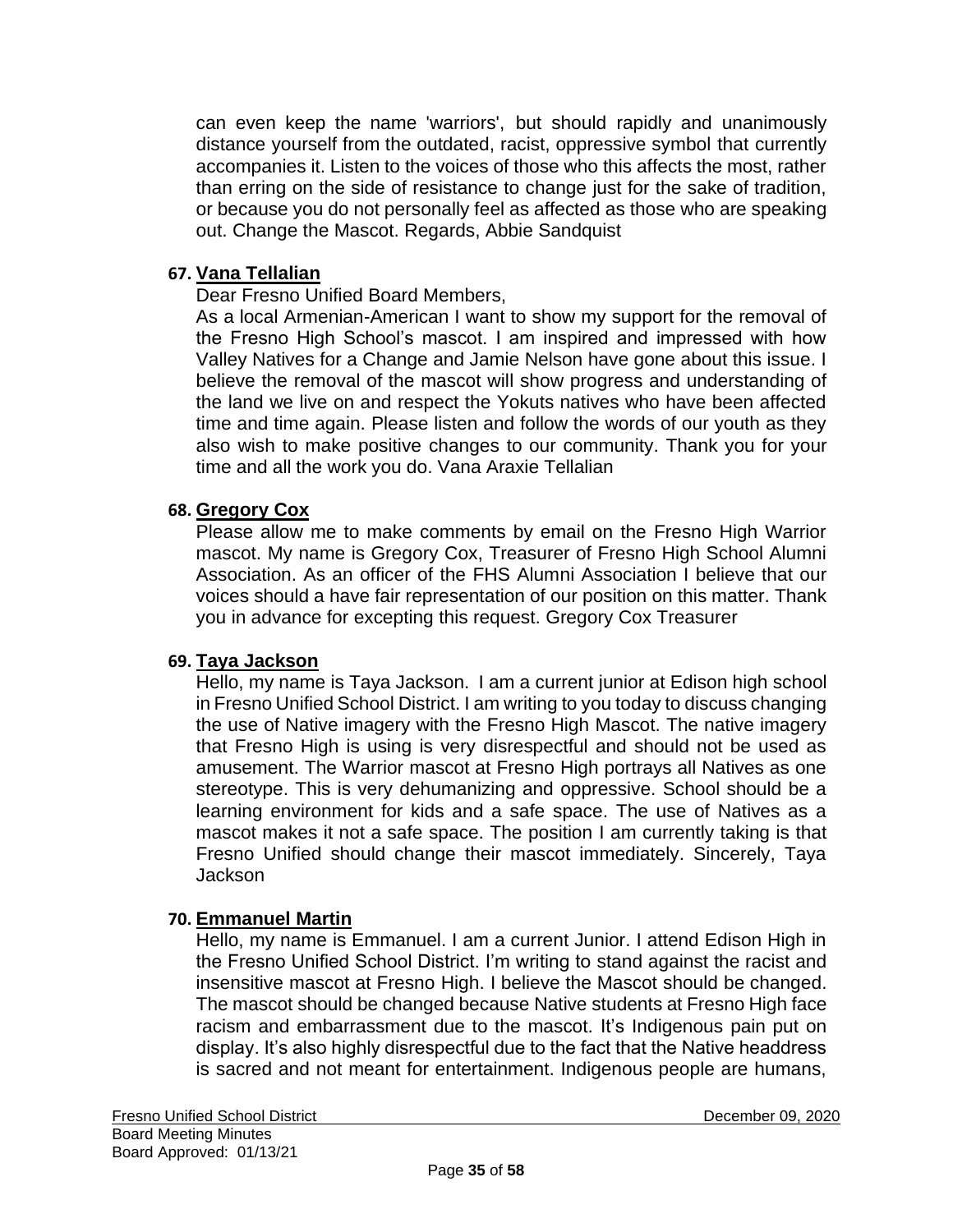not a mascot. The following are the reasons why the Board of Trustees in Fresno Unified should vote to remove the mascot. Sincerely, Emmanuel Martin

### **71. Ricka Majors**

Hello, my name is Ricka Majors. I am currently a senior and I attend Edison High School in the Fresno Unified School District. I'm writing to you, the school board, as a concerned student. As I'm sure you're aware, the Fresno High School's mascot is not only offensive but hurtful to many who see it and I think it'd be best if the mascot were to be removed. When a school has that type of mascot, the type that depicts racist and insensitive imagery, people may create an assumption of the school that can create a harmful and toxic environment for students. Additionally, I believe no one should be a mascot; a racist depiction of Native Americans shouldn't be paraded around as though there is no meaning behind the image. Lastly, I believe that the FUSD promotes inclusivity and unity amongst its students so racist imagery such as the Fresno High mascot serves no place here in the community. I hope the board hears this, and makes the right decision to remove the mascot. Sincerely, Ricka Majors

#### **72. Simone Alford**

Hello, my name is Simone Alford. I am currently a Junior. I attend Edison High School in the Fresno Unified School District. I am writing regarding changing the Fresno High Mascot. The use of Native imagery with the Fresno High Mascot is disrespectful to the Native American community. The use of a Native American Mascot is a form of iconographical, institutional, and ideological oppression. The image of the Native American Mascot is sacred and should not be used for amusement and entertainment since it's cultural appropriation. There is a religious component to war paint and feathers, and this has nothing to do with high school activities. They are not your mascot. The following are the reasons why the Board of Trustees in Fresno Unified should vote to remove the Fresno High Mascot. Sincerely, Simone Alford

#### **73. Diana Bowlin**

Hello, my name is Diana Bowlin. I am currently Junior. I attend Edison High School in the Fresno Unified School District. I am writing in regard to changing the Fresno High Mascot. The use of Native imagery with the Fresno High Mascot is disrespectful to **(email was incomplete)**.

#### **74. Rain Carter**

Hello, my name is Rain Carter. I am currently Junior. I attend Edison High School in the Fresno Unified School District. I am writing in regard to changing the Fresno High Mascot. The use of Native imagery with the Fresno High Mascot is disrespectful to the Native American community. The use of a Native American Mascot is a form of iconographical, institutional, and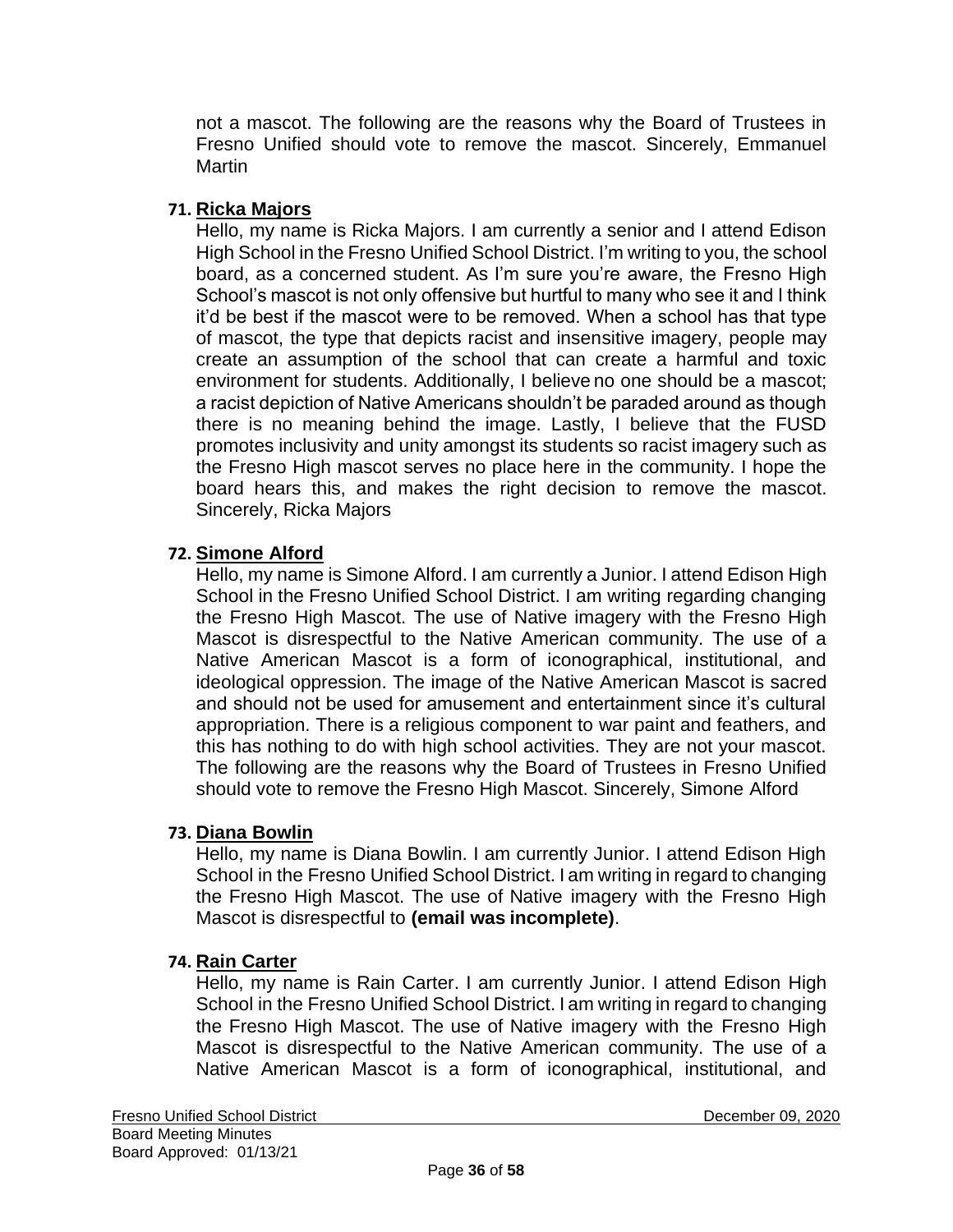ideological oppression. The image of the Native American Mascot is sacred and should not be used for amusement and entertainment since it's cultural appropriation. There is a religious component to war paint and feathers and this has nothing to do with high school activities. They are not your mascot. The following are the reasons why the Board of Trustees in Fresno Unified should vote to remove the Fresno High Mascot. Sincerely, Rain Carter

### **75. Camarynne Chanthavong**

To Fresno Unified Board of Trustees: Hello, my name is Camarynne Chanthavong. I am a current senior attending Edison High School in Fresno Unified School District. As a progressive teenager in today's society, I am actively working to be an anti-racist, using my voice to take action in learning about minority groups and supporting them. I am firm on my stance of changing the Fresno High warrior mascot as it is dehumanizing and derogatory to reduce a group of people to one stereotype. The iconographical oppression of belittling a silenced minority group to one image is offensive. It creates prejudice and harms many of the Native students who are surrounded by people who only understand them as this single image. From the other side, there is an act of indifference in which they hear the stance from the group asking for change, however, there isn't an understanding or a choice of ignorance. It is a very single-minded view. Along with not comprehending the other side, many do not recognize or know of the historical trauma. The acts of genocide and forcing Natives to reservations are not taught/only briefly overviewed in school. The reasoning of "tradition" is hypocritical to the acts of oppression demonstrated by past and present groups. The following are the reasons why the Board of Trustees in Fresno Unified should vote to change the offensive and degrading Native American mascot that generalizes and reduces the lives of a historically marginalized group of people. Sincerely, Camarynne Chanthavong

#### **76. Misa Nguyen**

Hello, my name is Misa Nguyen. I am a current senior. I attend Edison High School in Fresno Unified School District. As an emerging young adult into today's society, I am writing to express my opinion on the use of Native imagery regarding the Fresno High mascot. I believe that using a group of people as a mascot is dehumanizing, especially after all the suffering their ancestors have been subjected to throughout history and how Native voices are still being silenced today. Keeping the mascot after centuries of exploitation and genocide is extremely insensitive and it shows the indifference and dismissiveness towards Native issues. The mascot reduces Native Americans to one image, which is iconographical oppression, and that perpetuates racial stereotypes to continue. Native groups and individuals have been vocal about how they feel regarding the mascot and its offensiveness, but their opinions have been ignored, which gives the message that FUSD does not care about their Native students and families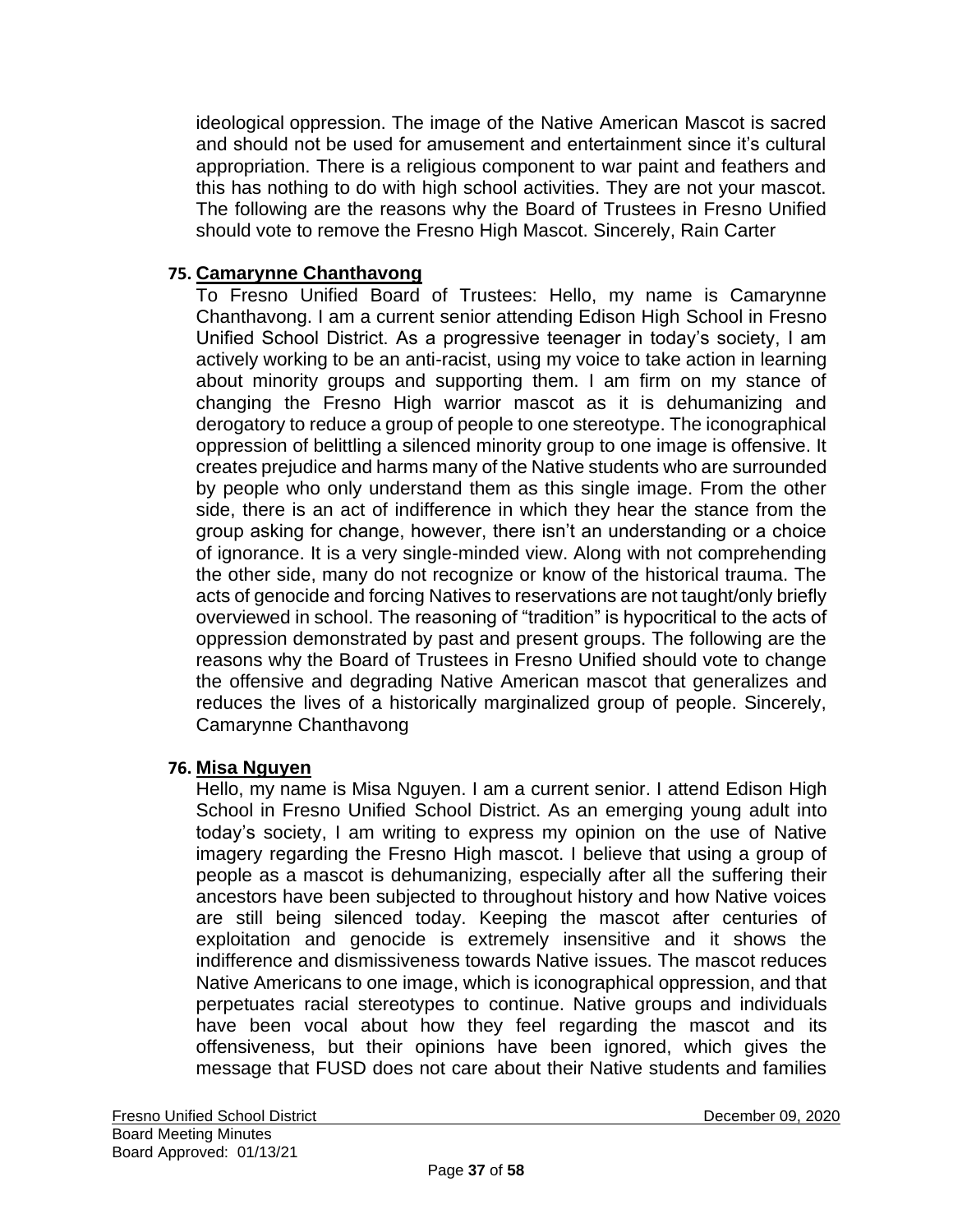within the community. The following are the reasons why the Board of Trustees in Fresno Unified should vote to change the mascot. Sincerely, Misa Nguyen

# **77. Kelly Estrada Galicia**

Hello, my name is Kelly Estrada and I am currently a 12th grader attending Edison High in the Fresno Unified School District. I believe that having any person of any culture as a mascot is dehumanizing. Fresno High's culturally insensitive mascot depicting a Native American needs to be changed. Upholding the mascot restricts the idea of seeing Native Americans as diverse individuals. With the retaining of this mascot, those with Native American roots are bound to these stereotypical depictions. Having a Native American as a mascot is also dehumanizing as it pivots an entire culture and its people against many pre-existing mascots of animals. There are deeper meanings and truths to the headdress and face paint Fresno High has chosen to represent their "Native American" with as well. These are values and traditions of Native American cultures that hold deeper meanings than to what meets the average eye.The following are the reasons why the Board of Trustees in Fresno Unified should vote to remove the mascot. Sincerely, Kelly Estrada.

#### **78. Joshua Lor**

Hello, my name is Joshua Lor and I am currently a 12th grader attending Edison High in the Fresno unified School District. I believe that having any person of any culture as a mascot is dehumanizing. Fresno High's culturally insensitive mascot depicting a Native American needs to be changed. Upholding the mascot restricts the idea of seeing Native Americans as diverse individuals. With the retaining of this mascot, those with Native American roots are bound to these stereotypical depictions. Having a Native American as a mascot is also dehumanizing as it pivots an entire culture and its people against many pre-existing mascots of animals. There are deeper meanings and truths to the headdress and face paint Fresno High has chosen to represent their "Native American" with as well. These are values and traditions of Native American cultures that hold deeper meanings than to what meets the average eye. The reasons mentioned are why the Board of Trustees in Fresno Unified should vote to remove the mascot. Sincerely, Joshua Lor

### **79. Jonas Kramer**

I am a FUSD student and I am an ally for Native students. I feel that the Fresno High mascot is extremely racist, and should be replaced. The mascot negatively generalizes Native Americans, while each Native American tribe is unique in their own way, not all wear war paint or use hatchets. Fresno High is built on Native land. If we say that we are honoring Natives, through the mascot, why do most Natives feel this is NOT honoring them? Native youth,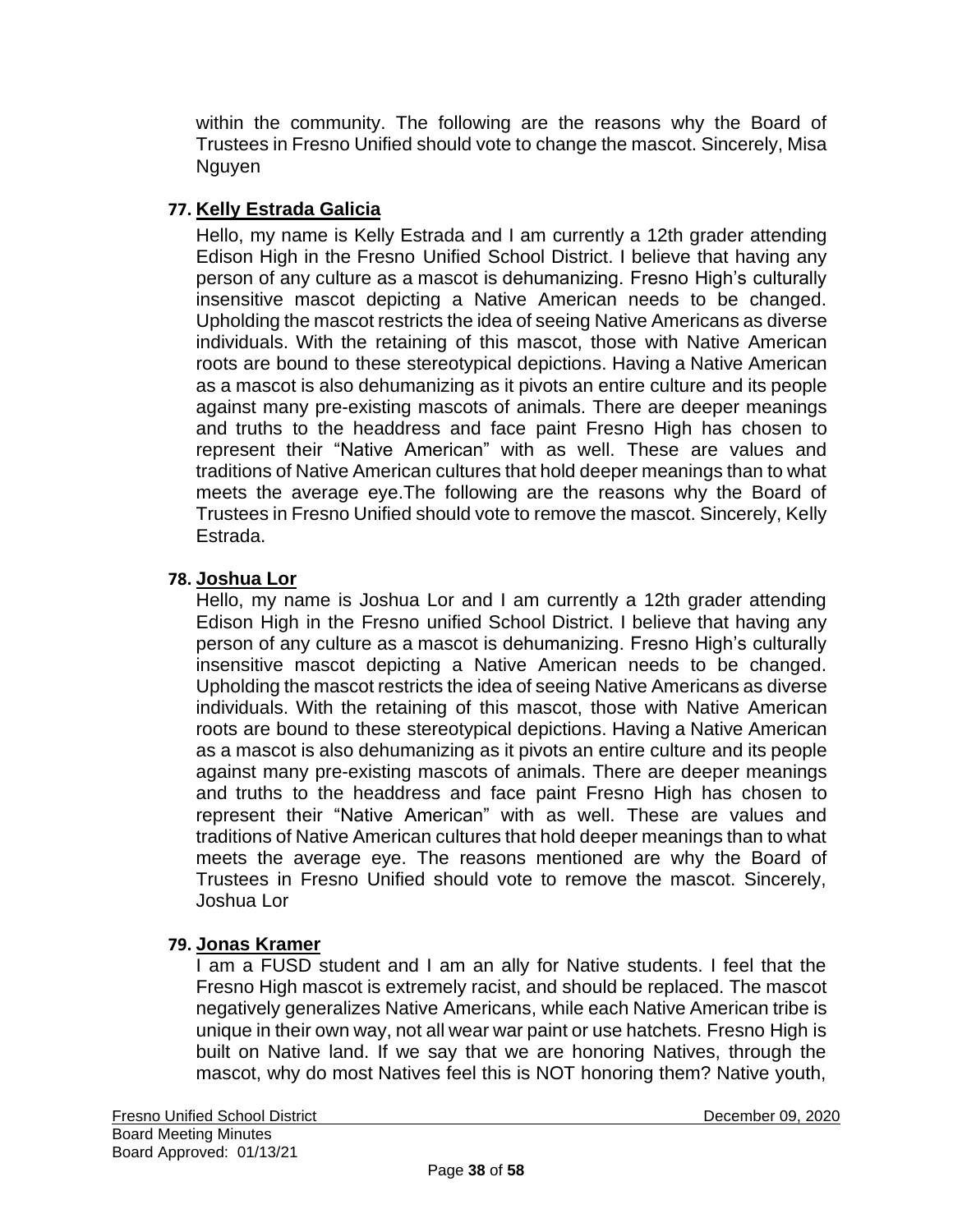65% of them, are highly offended by Native mascots. Why don't we listen to Natives? Many schools do not have any Native Appreciation clubs or classes for students to learn about the history of the land we occupy. The APA (2005) called for "the immediate retirement of all American Indian mascots, symbols, images and personalities by schools, colleges, universities, athletic teams and organizations. APA's position is based on a growing body of social science literature that shows the harmful effects of racial stereotyping and inaccurate racial portrayals, including the particularly harmful effects of American Indian sports mascots on the social identity development and self-esteem of American Indian young people." Let's choose to not discriminate against Native people.

### **80. Kim DeOcampo**

Good Day Fresno School Board,

My name is Kim DeOcampo, I am sending you this email to ask you the change the Fresno High School Mascot. I have worked on these issue since 2013 and have successfully been involved in the removal of (4) Indian Mascots, Names & Imagery. As Educators, you have a moral obligation to uphold the educational policies of your School District that promotes diversity and inclusion. Where in this conversation does the continuum of disrespect and mockery of someone's heritage and humanity for sports entertainment fit in? The belief that you have the right to use our Native People as you see fit is nothing more than an expression of white entitlement. The fact that people like yourselves are opposed to recognizing something that has been proven to be psychologically detrimental to our Native People, especially our Native youth who are forced to see themselves as caricatures with no value and by tolerating these racist images in our Public Schools, we desensitize generations of Children. We are witnessing a paradigm shift in the way that history is being reexamined, the removal of statues and monuments that glorify slavery and genocide, Cities across this Country have discontinued Columbus Day and replaced it with Indigenous Peoples Day. It is time, well past time that you honor us by teaching the truth in our history and remove these manufactured false images of who we are. This is what would honor us. Diminishing our sense of self in not educating.

# **81. Alexandria Ramos O'Casey – (Voicemail Transcribed)**

Hi, I'm a Fresno resident, my name is Alexandria Ramos O'Casey I am commenting regarding the changing of the Fresno School High mascot. I would like to say that I am unequivocally in support of changing the mascot. This is a racist mascot and this is just a traumatizing thing and realistically if the NFL, if the basketball leagues can do it there is absolutely no reason that after Fresno Unified voted to be an anti-racist school district that this should even be a debate. I hope that every single school member understands the commitment they just voted for and vote to change the Fresno High School mascot. This traumatic violence needs to end. Thank you.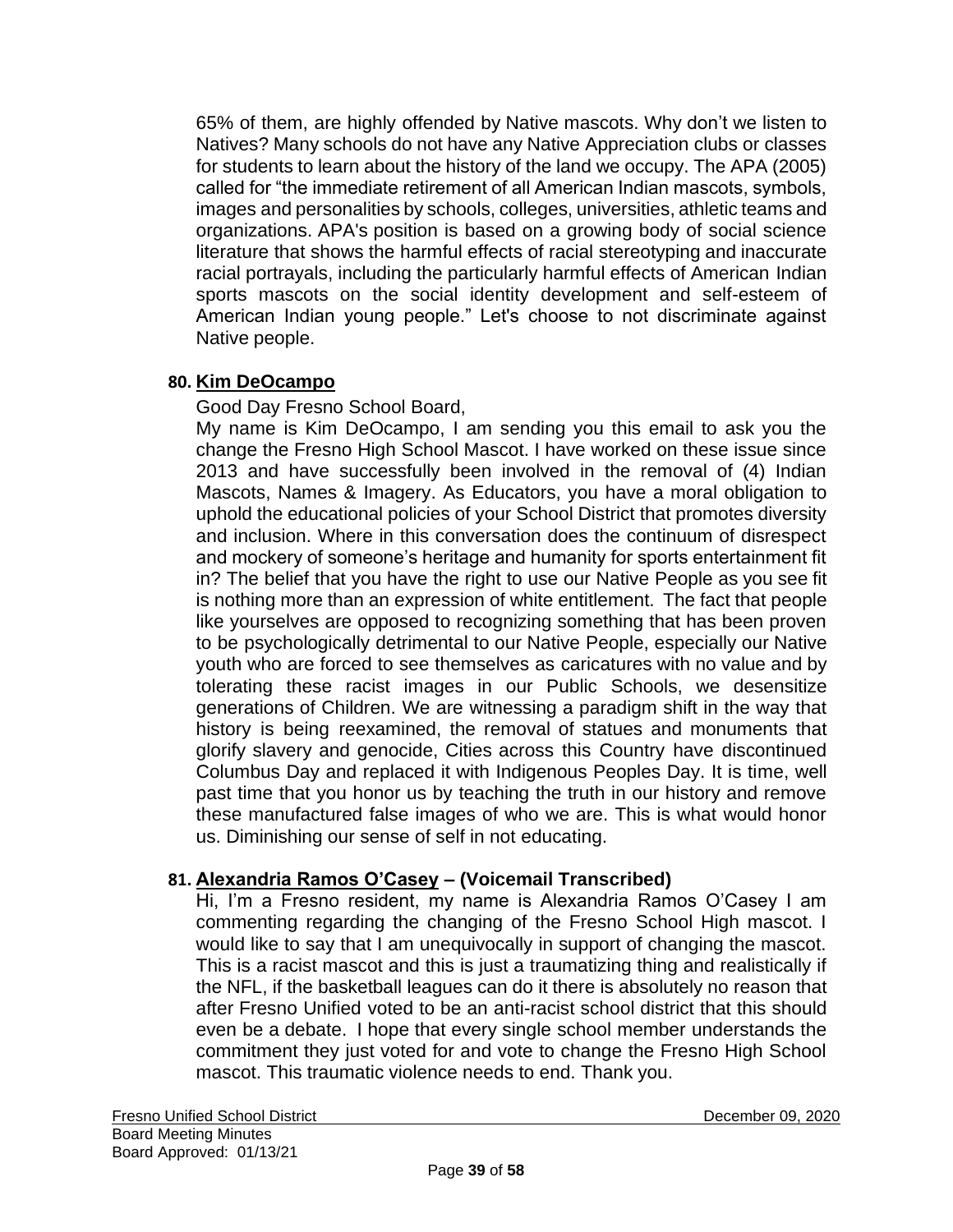### **82. Mary Lynn Zink Vance**

Why not follow the example of the Golden State Warriors. Keep the name but find a new image. Even the Cleveland Indians no longer use an Indian image. It's not a question of being politically correct or being a memorable tradition or that somehow it is respectful to Native Americans to use them as mascots in association with the name Warriors. It's a question of showing respect to Native Americans, who trace their heritage to a proud race of people, who do not want their images used as stereotype mascots. Mascots are usually animals or birds and sometimes specific people who are historically relevant to a particular place, such as the San Francisco 49ers. Mascots should not be a race of people. The Fresno High Mascot is a tradition that is overdue to be changed in 2020 for the sake of current and future FHS students. With thanks for your considering this issue, Mary Lynn Zink Vance

#### **83. Andres Arredondo**

Yes, I believe that this Fresno high school mascot should be changed. The fact is this mascot is racist and affect many native America people. If an official NFL team changed their mascots and their name, The former team "Red Skins", then I believe that no high school should have the right to continue to use a Native American as a mascot.

#### **84. Lina Tran**

Good evening,

As a long term resident/community member/working professional in the city of Fresno, I am writing to urge you to vote YES on the removal of the current Fresno High School mascot. The use of American Indian mascots as symbols in schools and athletic programs is profoundly cruel. Schools, first and foremost, are learning institutions put in place to guide and teach today's youth. The mascot as it stands, teaches nothing but stereotypical, misleading and negative images of a group of people. Fresno High School is unintentionally (or intentionally if the mascot persists even after public comment) undermining the American Indian Nations' right to portray accurate and respectful images of their culture, spirituality and traditions. As one of the largest school districts in California and a high school that boasts International Baccalaureate status, I implore the institution to do better. Remove the mascot and start a tradition of respect and humanity. Thank you for your consideration.

#### **85. Jasmin Lara**

Using Native peoples as your mascot is extremely insensitive. I suggest that you keep the name, and change the mascot.

#### **86. Gavin Bruce**

To Whom It May Concern,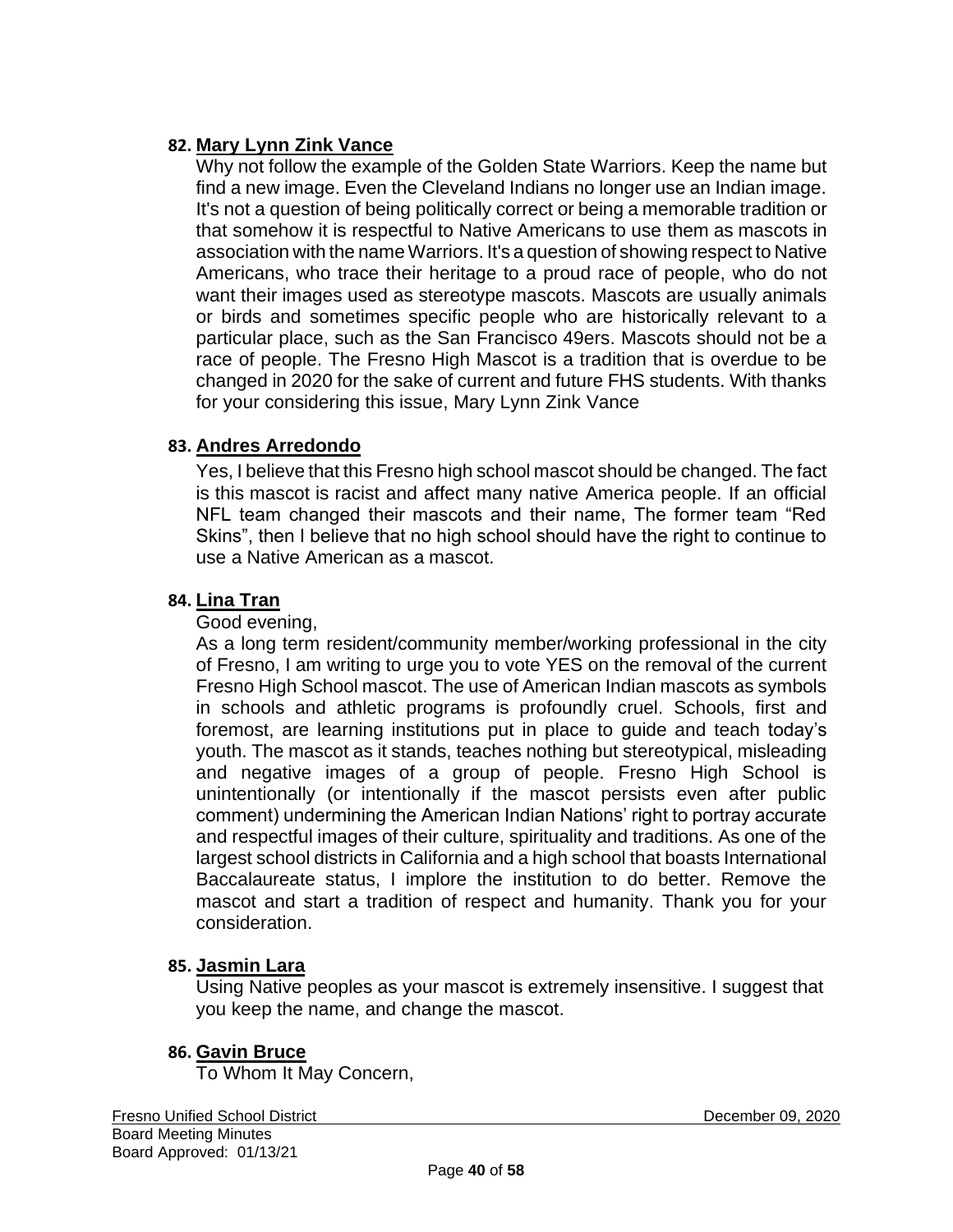The issue of the Fresno High School mascot, "The Warriors," came to my attention recently and, similar to the national debate around similar representations of Native peoples, it seems that much of the discussion revolves around identity, tradition, and how we honor people. While I understand people wanting to hold on to something that has been a constant and a "tradition" in the community, one must ask themselves: to what end and who are they actually honoring? The Yokuts people have lived in the San Joaquin Valley, from Stockton down to Bakersfield, for thousands of years. Their land, this land, was stolen through a long history of colonization and, to add insult to injury, their descendants must endure regular ridicule in their own homeland under the weak facade of "fun," "tradition," and most ironically "honor." While the Yokuts up and down the Valley, as well as other Native peoples across the country work tirelessly to revive their own languages and traditions that are essential to their identity as a people, they must endure ridicule by descendants of the colonizers exercising their own "tradition" that has neither the historical, nor cultural significance or centrality as those traditions being so ferociously fought for by the people these offensive mascots allegedly seek to "honor." Please retire the Fresno High School Warrior mascot. At the very least, change the image to another type of warrior. If a school mascot is truly a way honor a group of people, why **(250-word limit reached)**.

### **87. James Young**

My daughter is a student at Hamilton and I support the changing of the Fresno High School mascot. When she attends Fresno High I want her to feel that she attends a school that honors and is respectful of native people and doesn't view them as mascots. If you want to honor Native Americans you should start teaching about them.

#### **88. Emalee Farley**

#### Hello,

My name is Emalee I am a resident of Fresno on unceded and occupied Yokuts land. I am an educator in Fresno and I demand that the Fresno High mascot be changed. Fresno High School sits on Yokuts Land. This land was taken through acts of genocide, systemic racism and oppression. The use of generic Native imagery as a mascot has not only caused pain to many Natives in the community, it reinforces archaic and racist ideas about Native Americans as violent savages from a bygone era. Students should feel safe and respected at school, and this mascot is blatantly disrespectful and painful to Native students. It needs to be changed. Change the #FresnoHighMascot, Change every #NativeMascot, We are #NotYourMascot, #FUSD

#### **89. Aristel de la Cruz**

To Whom It May Concern, I am a concerned teacher at South San Francisco High School. I am writing in support of removing Native themed logos or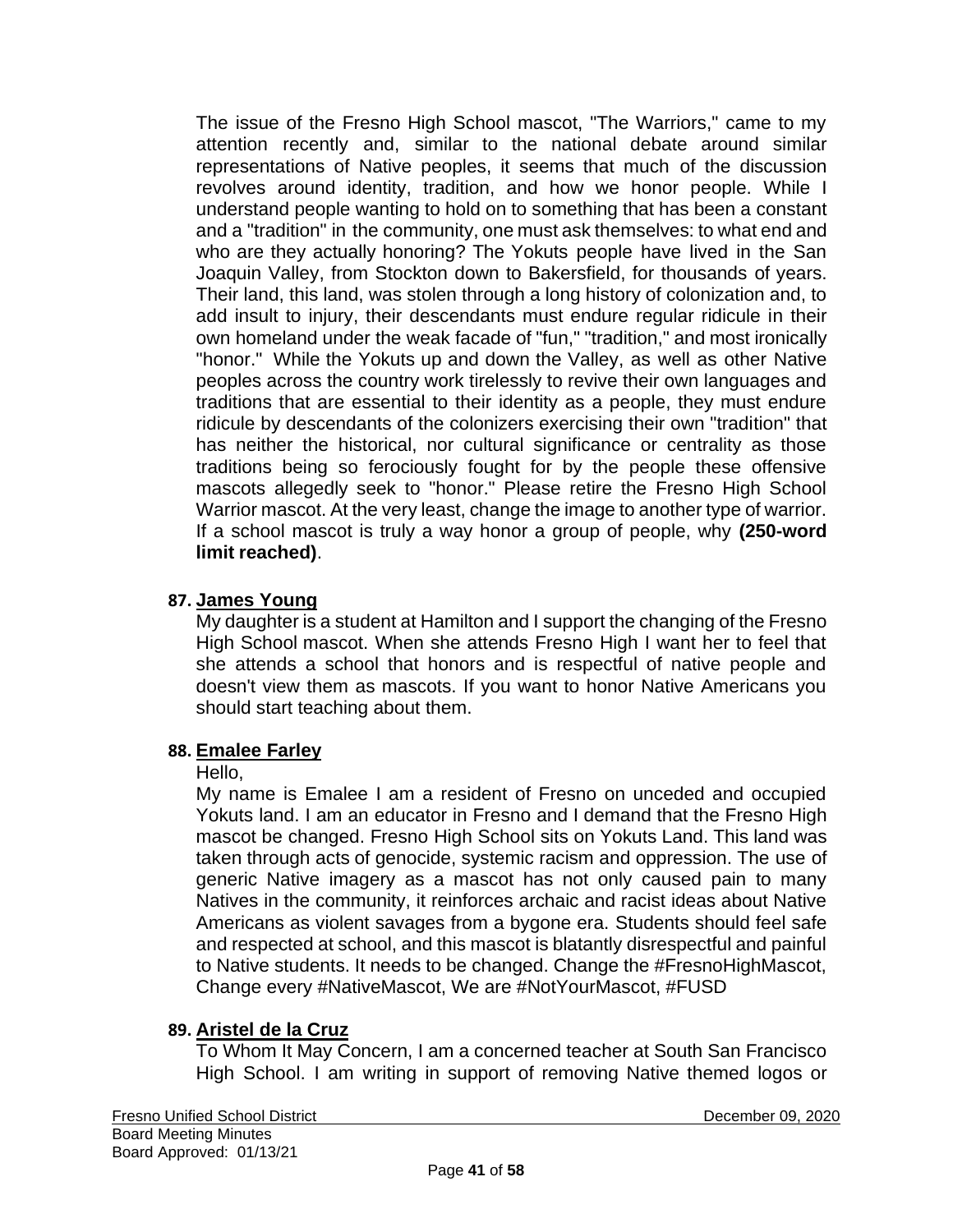mascots at Fresno High School. Our schools are practically identical in that we most recently voted to remove the image of a Native American head this past February. Many schools and institutions have since elected to do so. The current logo denies Native Americans of their full humanity by upholding a stereotype that freezes Native Americans in the past. It lowers the self-esteem of Native American students and creates an unsafe learning environment in which the racial microaggressions are deemed acceptable. This is all confirmed by academic institutions of the highest level, one of them including the American Psychological Association. Furthermore, the use of native themed images as mascots or logos in a school setting is in violation of California Racial Mascot Act which was unanimously passed in 2015 and have been active since 2017. I urge the board and the admin to make the right decision in removing the Native themed imagery as their mascot or logo. I expect that you will listen to ALL Native voices as well as the data that confirms the harm that these logos have on not just Native American students but also students of color. Below is a link of a mostly complete list of the schools and institutions that have made the change. You will notice that this request for change has been around for **(250-word limit reached)**.

### **90. Sheryl Creer**

Hello, I am writing in support of Valley Natives for Change along with over 6,500 other individuals and organizations to CHANGE the Fresno High School racist mascot image. Not doing so continues to inflict pain upon people who have already suffered countless abuses. "The native imagery as a mascot has not only caused pain to many Natives in the community, it reinforces archaic and racist ideas about Native Americans as violent savages from a bygone era." -Valley Natives for Change, change.org petition [\(https://www.change.org/p/fresno-unified-school-district-change-fresno](https://www.change.org/p/fresno-unified-school-district-change-fresno-high-school-s-mascot-image)[high-school-s-mascot-image\)](https://www.change.org/p/fresno-unified-school-district-change-fresno-high-school-s-mascot-image) This change is LONG overdue. Keep the name and change the image. Do the right thing. Sheryl Creer, Botanist, former resident of Fresno

### **91. Michael Chen**

I support respecting the opinions of Indians or Native Americans who feel the Fresno High Warrior Mascot image is demeaning or disrespectful to their heritage or culture. Since I am not Indian or Native American, I believe those who also are not should respect the opinions of those who are directly affected by this imagery. It is easy for us who are not Indian or Native American to say that the image is not offensive, but we do not have the same background as those who are, and we cannot fully understand all aspects such an image could have on those with Indian or Native American heritage, nor can we fully understand how the continuation of such imagery is interpreted by others and how they will think of Indian and Native American history.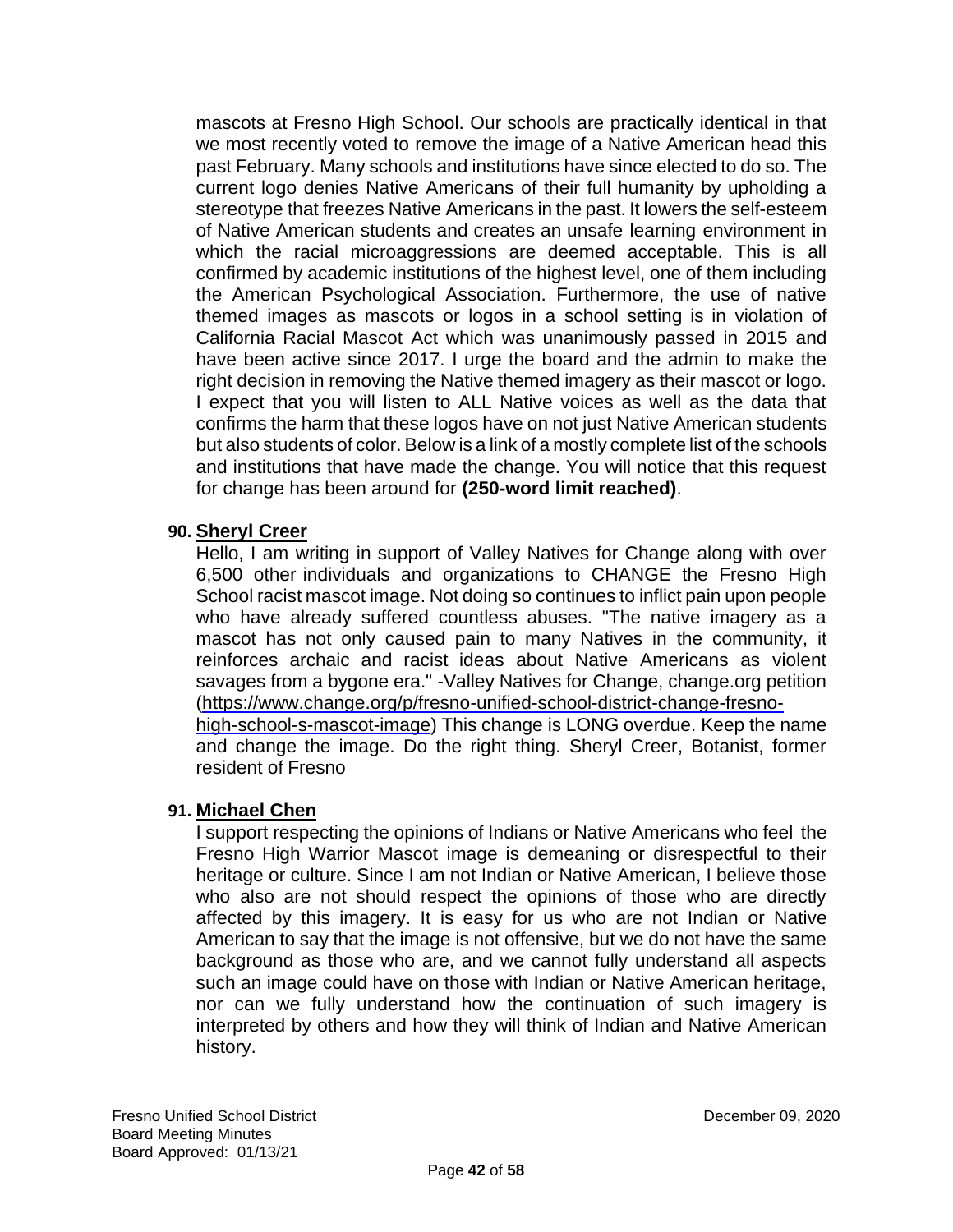#### **92. Marissa Corpus**

Hello. My name is Marissa Corpus, a FUSD alumni. I am in support of the removal of all racist mascot images that are utilized by all FUSD schools. Many of you know that utilizing racist images is not honoring or representing. These ways are harmful, and reinforces society's dehumanization of the people represented, especially for our Native community. I have faith that our school board will listen to our Native youth and community and continue to take steps to protect the well-fare of our students.

#### **93. Sidney Sin**

Fresno Unified, I can't believe, in 2020, I even have to try convince a group of grown adults to amend racist imagery. The Fresno High Warriors logo doesn't honor Native American people. It does very much the opposite. Continuing to keep it makes the district look complicit in racism. I would think the embarrassment in that alone would spark some kind of change, but if you want be known for that, go off I guess?

#### **94. Ron & Roberta Genini**

To the FUSD Board: I am saddened but not surprised at the move to change Fresno High School's mascot from Warriors to...what? Fluffy Bunnies? I attended Fresno High from 1958 to 1960, and although I graduated from a different high school in 1961(having the unique opportunity with my family to experience South America) I have always considered myself a Warrior, and a part of the Class of 1961, being very active in the planning for class reunions since 1990. Every five years we have held a reunion honoring all our Warriors, including a special display for those who have died, known as our "Fallen Warriors." Never was there anything but respectfulness in the mascot title "Warrior," by which we honored the noble fighting spirit of the first Americans. Never was there the least hint of ridicule towards them. By the same token there was never the least feeling that we were culturally appropriating something that was not part of American heritage. That innocence has been stolen by those who want to divide Americans by identity politics. Perhaps it cannot return, and "Fluffy Bunnies" will be taking the field the next time anyone dares to do that in the face of pandemic terror. I believe someone has suggested keeping the title "Warriors" but replacing the images (there have been more than one) of Native Americans who appear to be of the Plains nations rather than of the people of our local mountains and valley. The suggestion I heard was to represent **(250 word-limit reached)**.

#### **95. Sofia (Voicemail Transcribed)**

Hello, this is Sofia, uhm I'm calling from Fresno, California regarding, uh the Fresno High School mascot. I'm calling in support of the Yokut people of this land. They are the indigenous people of this land and I would urge the board members to consider changing the mascot of Fresno High School as it is seen as racist and denigrating to the indigenous people of these lands. I really think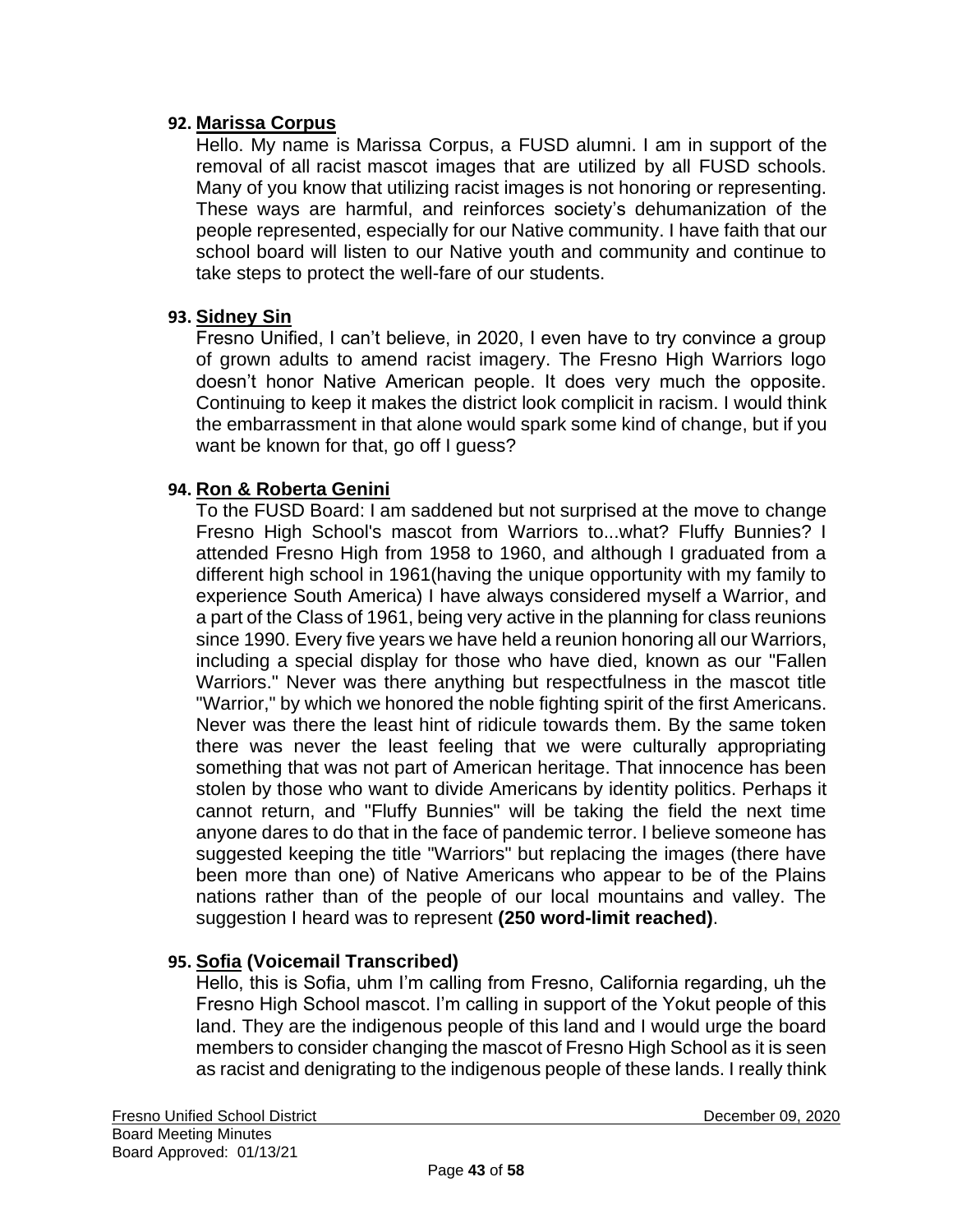this is an opportunity for the Fresno community at large to reconcile some of these things that aren't respectful of the Yokut people. So, I really hope that you take my comment into consideration. It's not even changing the name, it's just changing the mascot, the visual of it is something I urge you to do. Alright, thank you and have a great day.

#### **96. Carolina De Luna**

FRESNO, it is time we are long overdue for basic decency and respect. This land has origins and those origins have spoken, the Mascot is wrong! How dare we not see what is going on, but racism. Those that will go on record to keep mascot must examine their conciousness. Why do you feel your opinion overrides the Natives to this lands authority. We have national examples to follow because we are indeed behind! Please do the right thing for all the brown faces of the valley whom never felt the same respect as their white peers. Whom generations old cam describe what I felt like to be a joke. Segregation discrimination and assimilation is an ugly legacy all tied to debates such as these. Change the mascot and have decency.

#### **97. Josefa Vega**

Fresno Unified, I am contacting you as a Fresno High graduate whose Native American peers expressed discontent and outrage as students there. The mascot stood as a reminder of genocide, ostracism, and as a continued mockery of Native American culture. It has nearly been a decade since I graduated and it is totally unacceptable that the very same insult to Native peoples remains at an institution that claims diversity and inclusion are campus priorities. Remove the mascot and provide healing spaces to indigenous students and staff that have negatively been affected by the caricature of Native peoples.

#### **98. Paul Roybal**

#### Dear Board,

It's come to my attention that the decision of whether or not to keep the Fresno high "Native mascot" is coming to a vote this week. I strongly urge the board to vote yes on the change, both for the honor of our City, and for the sake of civility. I've lived all around California and Fresno's just as good a city as any other. However it's decisions like this that show who we really are on both a state, and even national level. The last thing we want is for Fresno to be portrayed as a backward hole in the wall trailing behind the capital, Bay Area, and LA, but that's exactly what a yes vote would do. I can see the headline: "Fresno votes to keep outdated racial depiction as primary high school mascot". It may be easy for you to wave this off as being blown out of proportion, but these choices affect public perception of how we are viewed. Keeping it now would only show that we're a city unwilling (or perhaps unable) to grow. We have a chance to fix this before making a scene right now. If we don't, this is only going to get dragged out for what, decades maybe? I wouldn't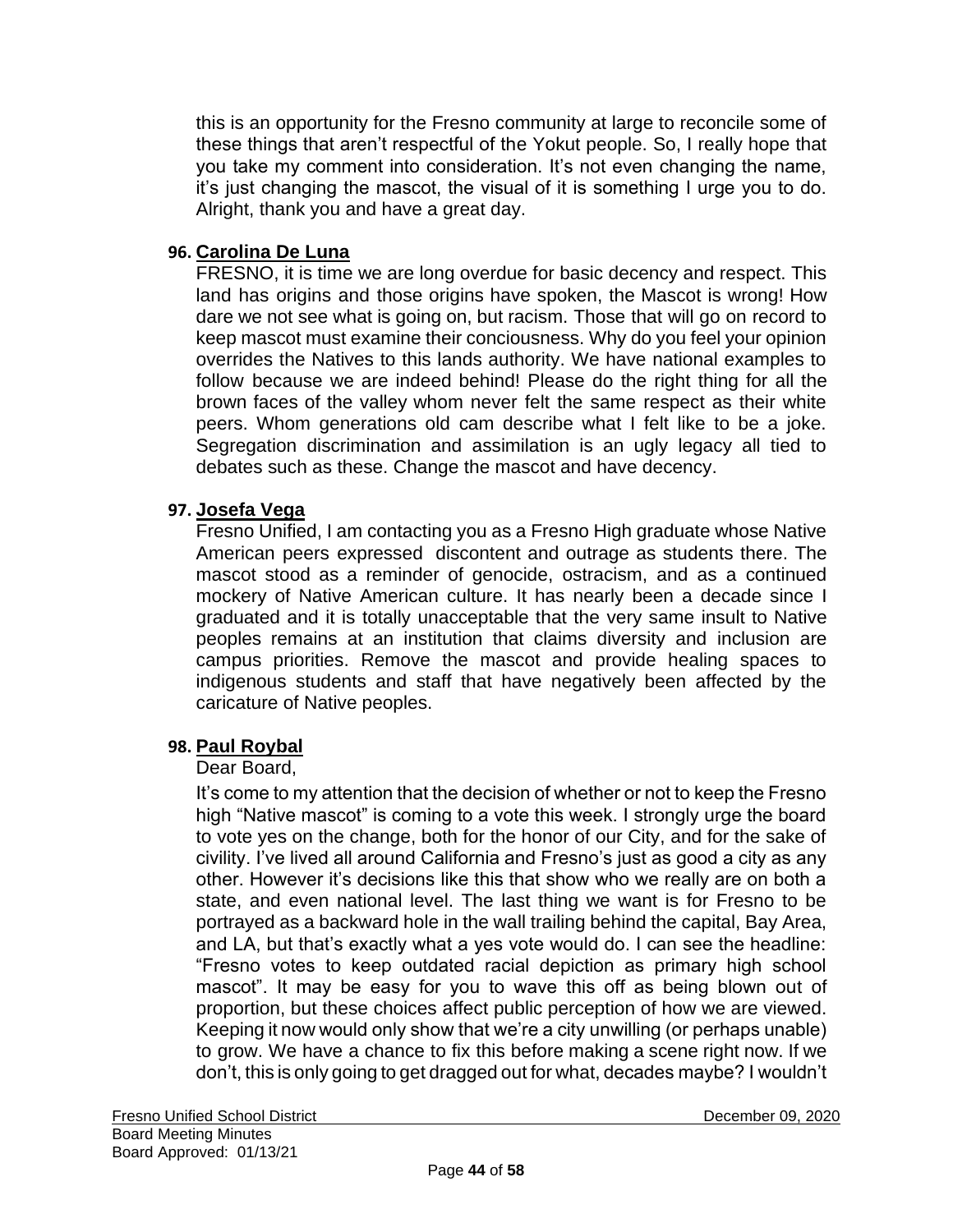be surprised. Why is it so difficult to accept changes, when they could easily become improvements? That's the kind of legacy this city needs. I implore the board to vote for a positive change. Thank you for your time. Kind regards, Pau Roybal

# **99. Christina Olague**

Hello, I am writing today to demand that the board stand up for Native students by changing the harmful image that is the current mascot. People are not costumes for sport, especially when those people have a history of violence and genocide commited against them. Native peoples, particularly the Yokuts people native to this area are saying they do not want their children growing up with their culture being mocked so disrespectfully and it's the school board's duty to listen. The movement against this kind of nostalgia for outright racist erasure of an entire cultural group is only growing during these unprecedented times. I suggest choosing the right side of history sooner rather than later because there is no more room for this objectification in the future we are building.

# **100. Tracy Gordon Teran – (Voicemail Transcribed)**

Hi, my name is Tracy Gordon Teran and I am a faculty member at Fresno State, and I am also faculty, part-time faculty member at Clovis College. I am commenting on the call to change the mascot for Fresno High, uh and I would just as a mother as an educator I think that this type of imagery is something, uhm that is harmful. I am also a person of Jewish descent and know that negative images and stereotypes about Jewish people have been very controversial and caused abnormalizing of certain types of behavior or dehumanizing to certain groups and I think this is the same issue that we are working with, with our indigenous community and I would just like to say that I think it's time for change and I support Valley Natives for Change and I support my indigenous allies in the community calling for us to revisit how imagery can be very negative and abnormalizing stereotypes. Thank you for listening to my petition and in spirit of change. Happy Holidays.

# **101. Jalishia Sanders**

The Fresno High mascot is a caricature of Native Americans. It is the equivalent of the minstrel shows mocking African Americans. Warriors can be anything from a gladiator to a Green Beret. There are a numerous number of mascots that can be chosen to represent Fresno High's Warrior spirit that do not mock or offend anyone. Fresno High can still be the Warriors without the Native American caricature as a mascot. Please vote to change it.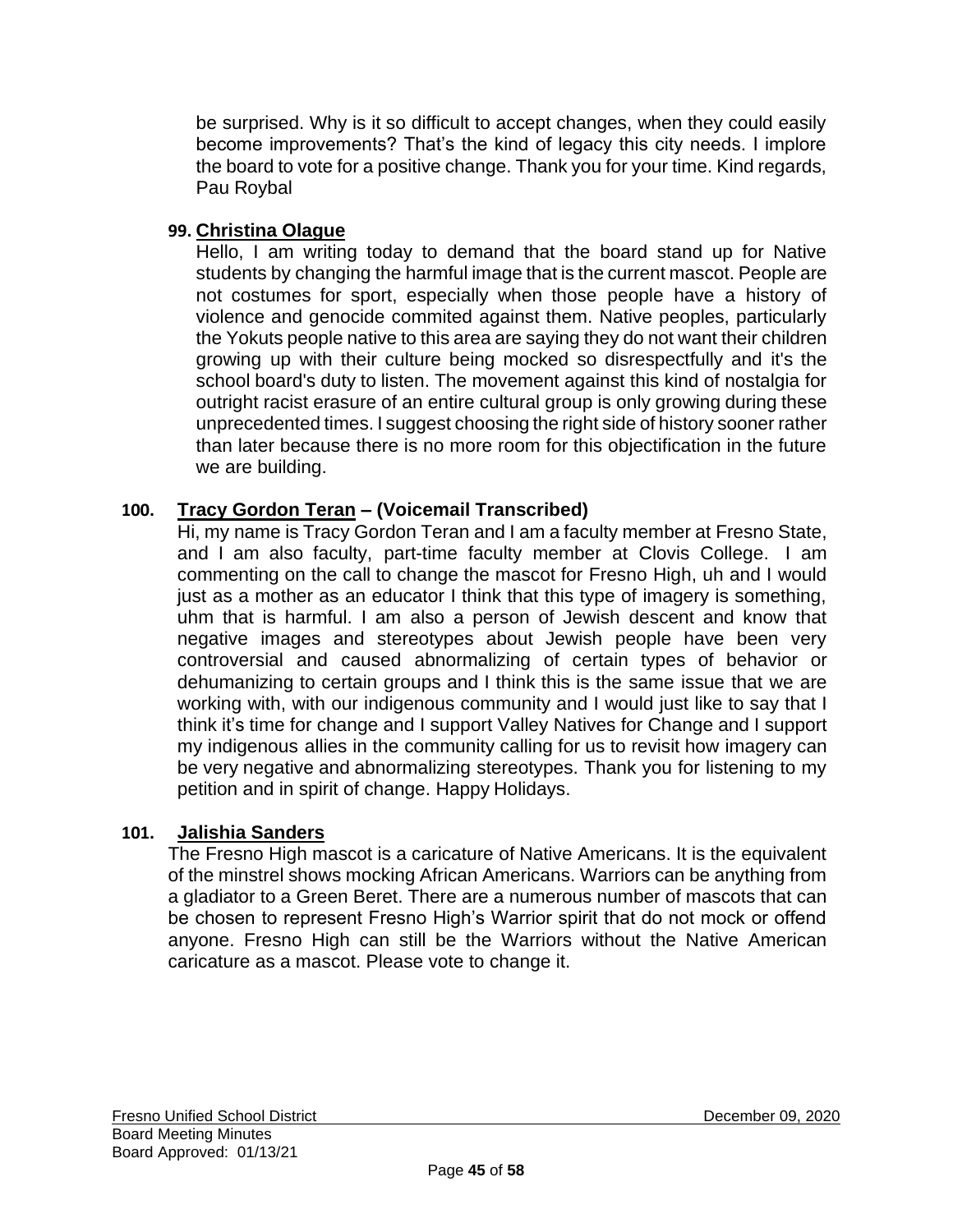# **102. Russell Lee**

Hi FUSD School Board, I'd like to support the changing of Fresno High school's mascot to something or someone which raises students' voices, identities, and spirits. I believe that having a caricature of a Native American, as a Chinese-American I'm aware of the American history of my own caricatures, as the mascot reinforces stereotypical views. Seeing there are many POC on this board, you too probably have experience with oversimplified images of who people believe you are. Please remove the mascot as we wouldn't be having this discussion if there was, let's say, a Chinaman as the high school mascot. Thanks, Russell

#### **103. Joliza Gomes**

Hello, I am writing to you today regarding Fresno High School's push to change the school mascot of the racist Native American caricature. Fresno High School is built on Yokuts' land, and many of them publicly stand against such caricatures of their culture and history and their usage as mascots. The Fresno Native mascot harmfully stereotypes and marginalizes Native peoples by attempting to portray them in an archaic sense and reinforce racist misconceptions of them as "violent savages". Although one might argue that keeping the mascot is tradition and honors the memories of Native peoples, not all traditions are good, and not all ideas of "honor" actually encompass honor. Real, living, present Natives across the nation believe that Native mascots are harmful and disrespectful to their legacies today. To ignore the voices of living people and believe you are "honoring" those who have passed away through the inherently racist ideas expressed in the mascot is, indeed, insensitive to the very same communities you believe you are uplifting by keeping the imagery. Over 1,500 Native organizations and advocates have openly signed and spoken against this issue. Choosing to keep the mascot would be an act of not only racism, but also hypocrisy that undermines the safe and educational atmosphere of school environments. Furthermore, the Fresno Unified School District passed an Anti-Racist Institution Resolution, where it vowed to take meaningful and genuine stances against racism in their community. The time for change is now. Remove the racist caricature at Fresno High.

#### **104. Tre Finley**

Hello, my name is Tre Finley, and I am a current senior at Edison High in the Fresno Unified School district. I am not debating if the mascot is racist and the people who want it to change should have it change but we also must change every other racist school in the country if not the world to truly have peace and every single person who contributed to these schools. I am not debating whether it's racist because it is, but personally I am not going to go out my way to make change because that would be stressful and a waste of time for me. Another reason is I know people who are Indians who would not protest on their own and would only do it to probably cause more violence or hate within the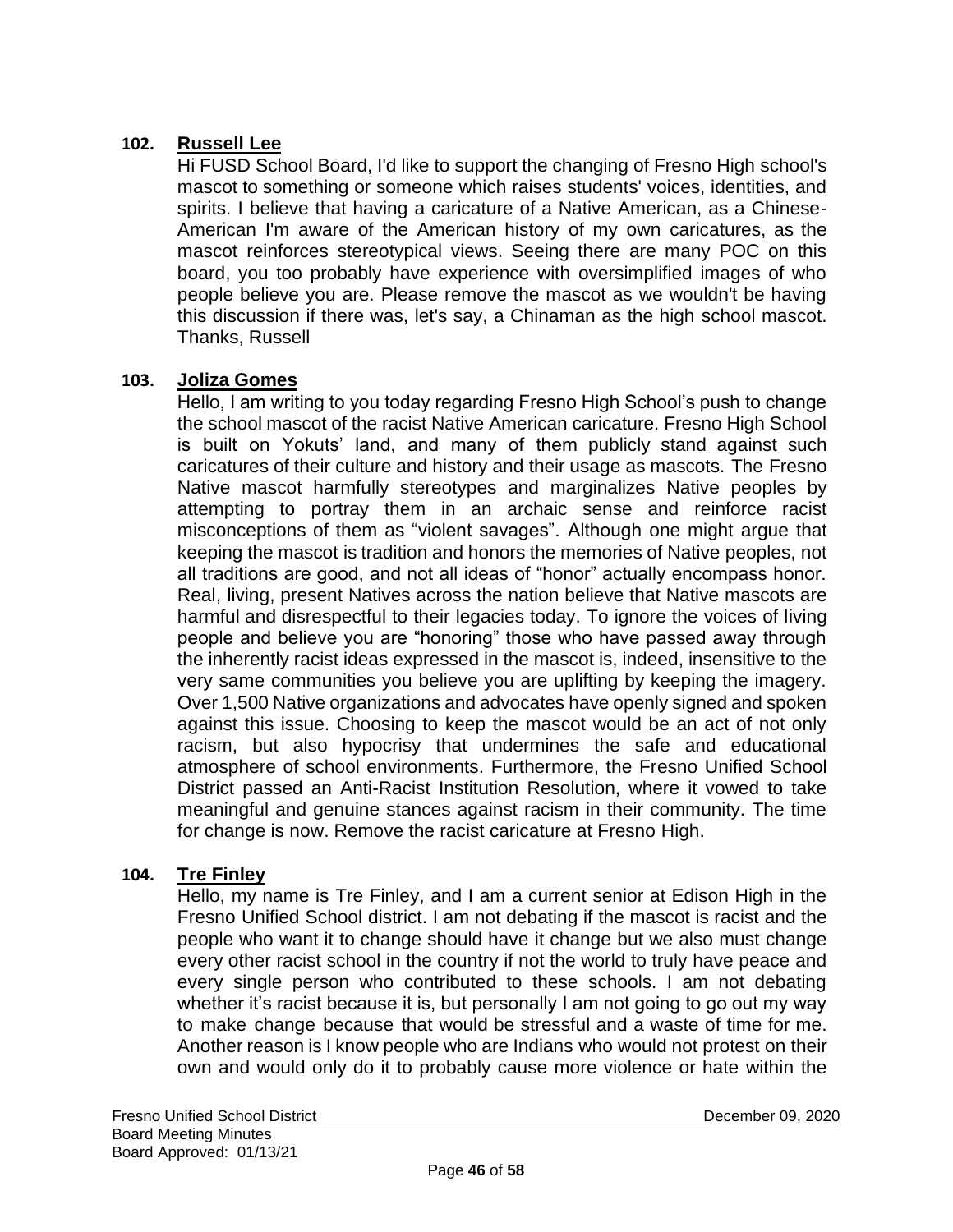community. Even if we did go out to have a peaceful protest, we would have to change the mascot of every other school in the nation to truly find peace within ourselves since we care so much how Caucasians think of us in this Caucasian dominant society. The following are the reasons why the Board of Trustees in Fresno Unified should vote to keep the mascot at Fresno High. Sincerely, Tre Finley

#### **105. Neum NASA**

Dear Fresno Unified School District Board Members,

Neum Native American Student Association at Fresno State supports the petition to remove the Fresno High School mascot imagery. As scholars we have experience that not having Native American classes at a younger age have affected us in higher education. Learning about our histories with the United States can be traumatic. A quote from American Psychiatric Association (APA) states, "American Indian, Alaska Native, and Native Hawaiian populations have disproportionately higher rates of mental been directly linked to the intergenerational historical trauma forced upon this population". Every time we see these mascot images, we're reminded of these traumatic histories, which hinder our education. The APA recommended the retirement of American Indian mascots in 2005. They mention that these mascots "establish an unwelcome and oftentimes hostile learning environment for American Indian Students that affirms negative images/stereotypes that are promoted by mainstream society". The mascots are composed of stereotypes made up about Native Americans. It takes our complex cultures and identities and puts them into a box. Having to go to school and seeing these mascots everyday only serve as a constant reminder of how most people view you. In the same APA article, they mention the fact that the use of American Indian mascots, symbols, and images not only affect American Indian students, but all students as well. We hope the removal of the imagery can lead to a newly found partnership with the Indigenous community. Sincerely, NEUM Native American Student Association @Fresno State

#### **106. Brandi Nuse-Villegas**

Dear Fresno Unified School Board, I support the demand by Fresno Natives for change and the students asking that the name of the Warriors be changed. There may be natives that don't care or don't mind, but those don't minimize the opinions and beliefs of the native that do care and want it changed. Our native community is not a novelty. I know there is a long tradition behind this, as with other mascots named after the native population, but our nation also has a long traditional of dehumanizing the indigenous population, including treating them like characters, rather than fellow complex human beings, and that has led to justifying mascots by suggesting that the names are "positive." The native students are aware of this and the students need to see that the adults who represent them demonstrate a priority of affirming their humanity and dignity over sentimental connections to a name. If there are those who say that the mascot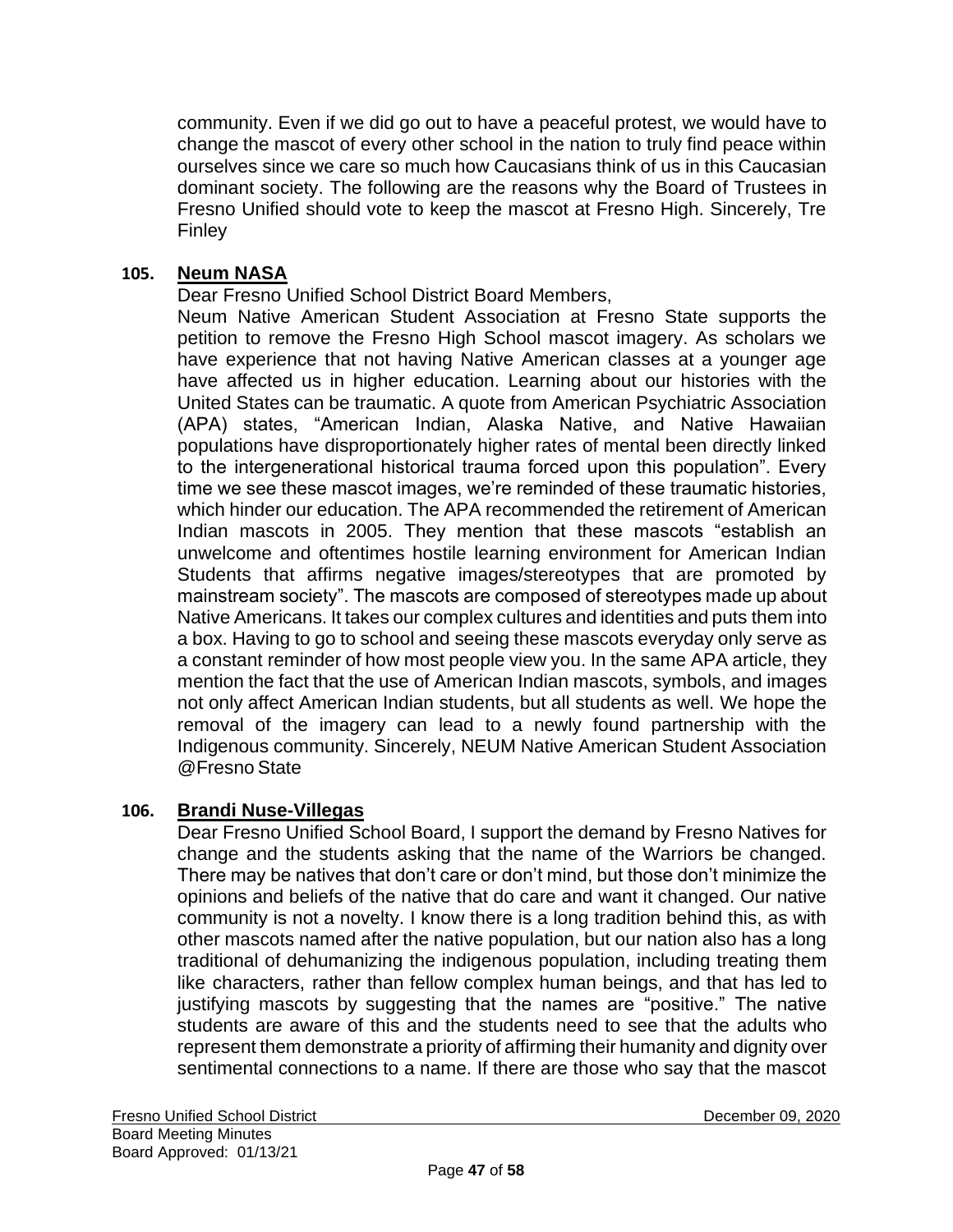acknowledges and celebrates the native community and that is a value- please consider other ways to celebrate them that aren't rooted in demeaning attitudes. This is my neighborhood and students from my community and I wish for their demands to be respected and met. Thank you. Brandi Nuse-Villegas, District 7 resident

## **107. Lupe Cortez**

I am e-mailing you as a Yaqui woman living in the Central Valley, and asking that the school board change the name and picture of the Fresno High mascot. At face value these mascots may not seem to be anything more than entertainment, but in actuality they dehumanize thousands of my fellow Indigenous brothers and sisters. We are more than a mascot, we are people who have survived attempted genocide at the hands of settles and the US government. Mascots reduce us to a stereotype, often times using regalia we consider sacred. The dehumanization of ourselves and our culture further leads to violence against us and our communities, especially when we speak out for our people. Eyes are on the Fresno Unified board to do the right thing, and I hope you all will vote for the removal of all Indigenous mascots and logos. Best regards, Lupe

#### **108. Sally Vogl**

#### Greetings'

I think now is the time to honor the requests of students with native heritage. They are using their voices, as we teach them to do. Please listen to them. This move to change the mascot would reverberate beyond the halls of Fresno High. Thank you, Sally Vogl, A former Fresno High parent

### **109. Michael Torres – (Voicemail Transcribed)**

Hello, my name is Michael and I am a student at Fresno State, uhm and I am leaving a message in regards to the Fresno High mascot . I feel that it is most important to listen to the students who themselves are members of the Native American community and feel offended by this caricature. Uhm, and I feel that by listening to them and how they are offended the board will be able to find the right and sensible thing to do.

### **110. Joe Barron**

My name is Joe Barron, and as a Professional Educator, a descendant of an Indigenous Tribal Group, the Navajo, and a Historian, considering the failure of various factions within the Alumni group to reconcile with either the narrative of History, the notion of compromise, and\or the belief that symbols of Indigenous People are not to be things of Sovereign Ownership. That such factions would ignore the History, and\or threaten the next Generation for having the audacity to have an opinion; it is my sincere belief that the time to retire the Icon of the Mascot has arrived. The notion that the animus is not shared by the Supporters of the Mascot is negated by their unwillingness to discuss a compromise on the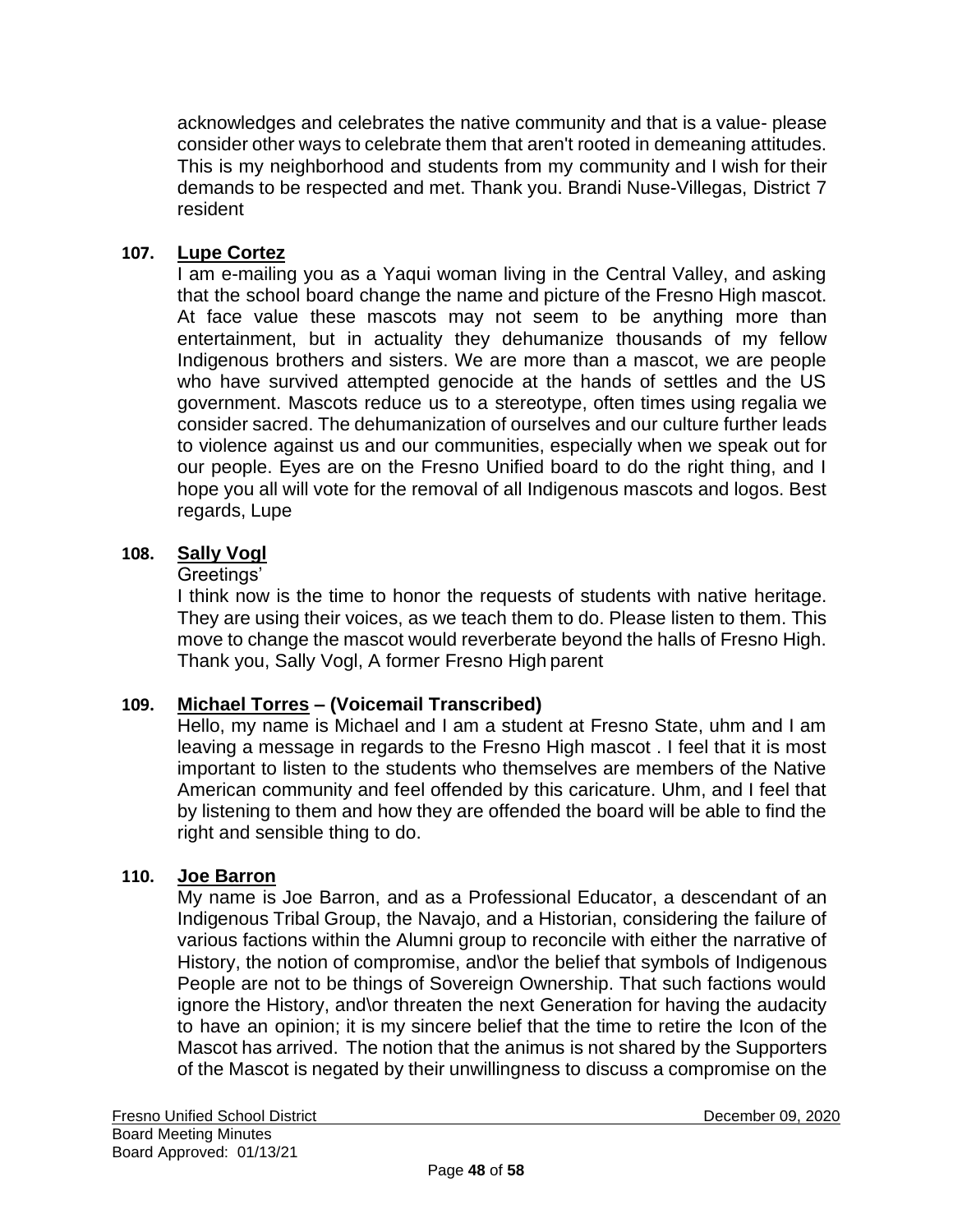matter, that when presented with opportunities for dialogue and discussion, they reject it with contempt, and the bile of centuries past. Thank you and good evening.

# **111. Timothy Joe Razo, Jr. – (Voicemail Transcribed)**

My name is Timothy Joe Razo, Jr. and I want my comment to be known about the Fresno High mascot change. I am a proud warrior. I went to school at Fresno High from 1993-1997, my daughters even went there and my father also. I am also a proud Native American and I think this counterculture is going too far. I want my voice to be heard to keep the warrior mascot.

### **112. Laura Stanger**

#### Hello,

During this time I hope everyone is keeping well and their loved ones safe. Stated in the title I'm writing to leave my public comment on the image depicted for the Fresno High School Mascot. As indigenous people having mascots and costumes of our diverse cultures is an insult. This is not an honorable way to pay reparations to those who have survived: the 60s scoop, descendants of those taken during this era in the U.S, residential school survivors and their descendants. My greatest hope is that this will be made right and changed. Official NBA teams did the right thing, thus anyone can. Imagining a singular high school in the heart of the Valley is incapacable of change. Disheartening to say the least. Which is surrounded by Latinos/Hispanics and indigenous people. Doing the right thing is necessary, please change the mascot. Best Regards. Lauren Stanger

### **113. Tu Miller**

#### To Whom It May Concern,

Please change the Fresno High Mascot. Removing the mascot doesn't hurt anyone, while choosing to keep it impacts many indigenous students in immensely detrimental ways. It's been confirmed by the American Association of Psychology (APA) that stereotyping of indigenous culture negatively impacts the mental health of indigenous children and their community. Fresno Unified should work to provide equity for ALL children, and that starts with stopping the amplification of racism and miseducation in schools. -Tu Miller

#### **114. Hilary Malveaux**

As a lifelong resident of Fresno and a woman of Indigenous American descent, I am in favor of changing the Fresno High School mascot. The Warriors' current mascot is racist and appropriates indigenous culture. It is time to end this. Thank you, Hilary Malveaux

### **115. Anoush Ekparian-Hadden**

I am proud to teach at Fresno High. Our IB philosophy guides us to teach our students to become, "Inquiring, knowledgeable, and caring young people who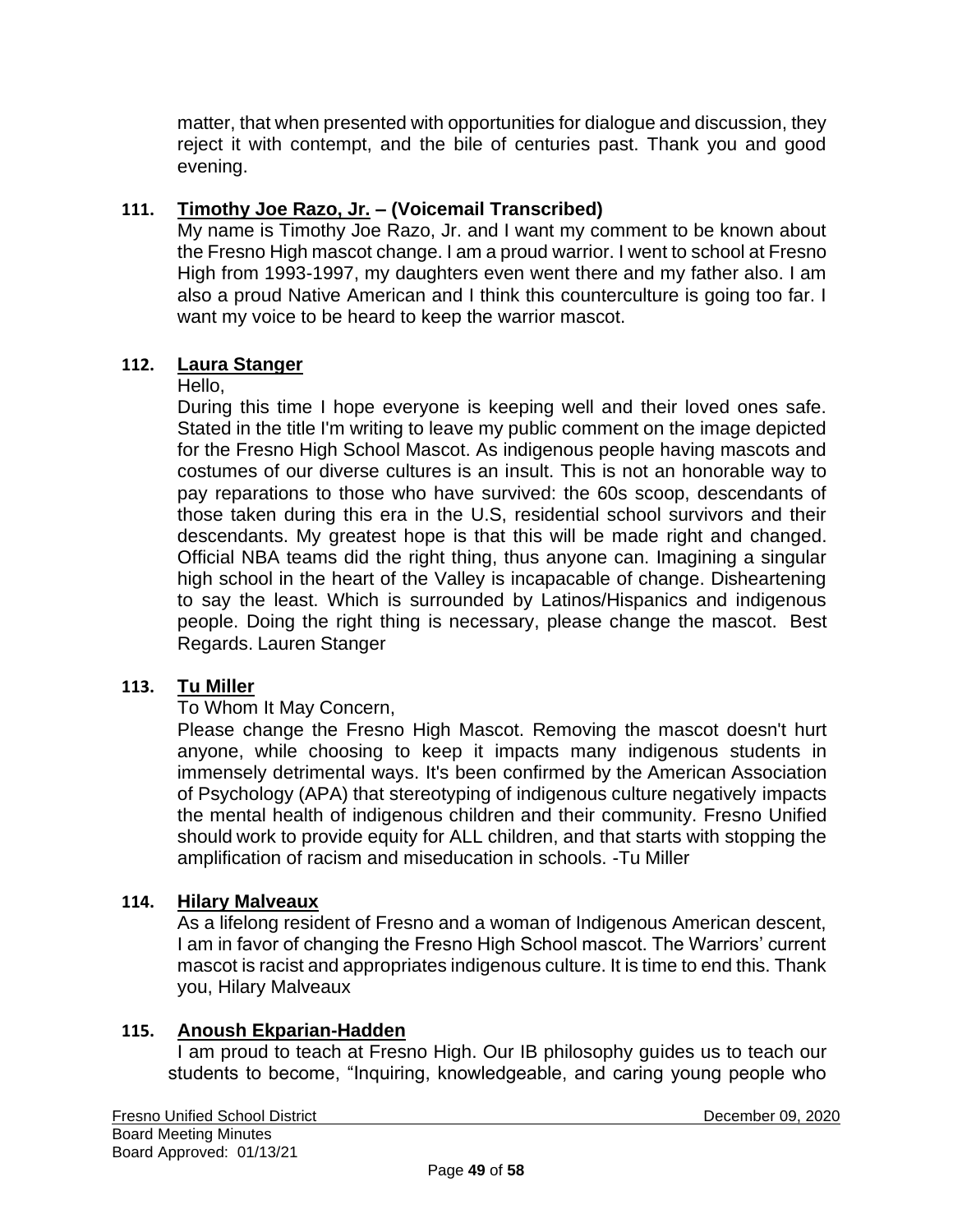help to create a peaceful world through intercultural understanding and respect." We have on our community website that also states we as teachers are "Committed to… [teach] students to act responsibly, think critically, and to contribute to our changing society." Fresno is changing, the world is changing, and our kids are watching us to do the right thing. We have a saying of "Tradition, honor and excellence" at our school, but the mascot demeans our Indigenous children. How to I know? They have told me.The mascot is a tradition that is not honorable nor excellent and we need to show our youth, our community how we all at FUSD understand and respect what our diverse community needs. Change the Fresno High Mascot. We are on Yokuts land. Let's be honorable. Thank you, Anoush Ekparian-Hadden

# **116. Brenda Q**

Please take a second to come to terms with all the criticism received against the Fresno high mascot, because this is a violent act that only subjects colonization, learn the real history of the land we all stand on..

### **117. Carrie Ayala**

Not only do all the racist mascots in fresno unified need to be changed—local history, including indigenous genocide at the hands of white supremacists whose legacy lives on today in leadership, land stewardship, and capital—needs to be taught to every local student, politician, and family, and the board needs to engage in a restorative process for the harms they've committed against the people running this campaign. Your values are reflected in the responses of the pro mascot people in their comments and actions, as well as your own. With the exception of Trustee Islas, every single one of you needed convincing. You treated community members to stereotypes, condescension, and deflection. Harm has been done. Do better. Change the mascots, get accountable, change your processes, and commit to sharing your new knowledge with those you represent. Stop fighting the people doing the right things, learn from them, and get on the right side of history.

### **118. Nathan Rodriguez**

I am writing to express support for the campaign to change the Fresno High mascot (but to keep the Warriors name). It's pretty obvious that the generic Indian head mascot and logo is not intended to pay respect to the Yokuts people who originally inhabited this area before Spain, Mexico, and the USA began occupying it and who still live here to this day. Frankly, it's insulting and racist. It's a bad look. You can do better for your Yokuts students.

#### **119. Jessica Morales**

I am writing to extend my support and call for the elimination of Fresno High's racist mascot and at every other school within the district. FUSD declared the district to be anti-racist and anti-bias, "acknowledging the impacts of racism on the academic outcomes and socio emotional well-being of students". This is the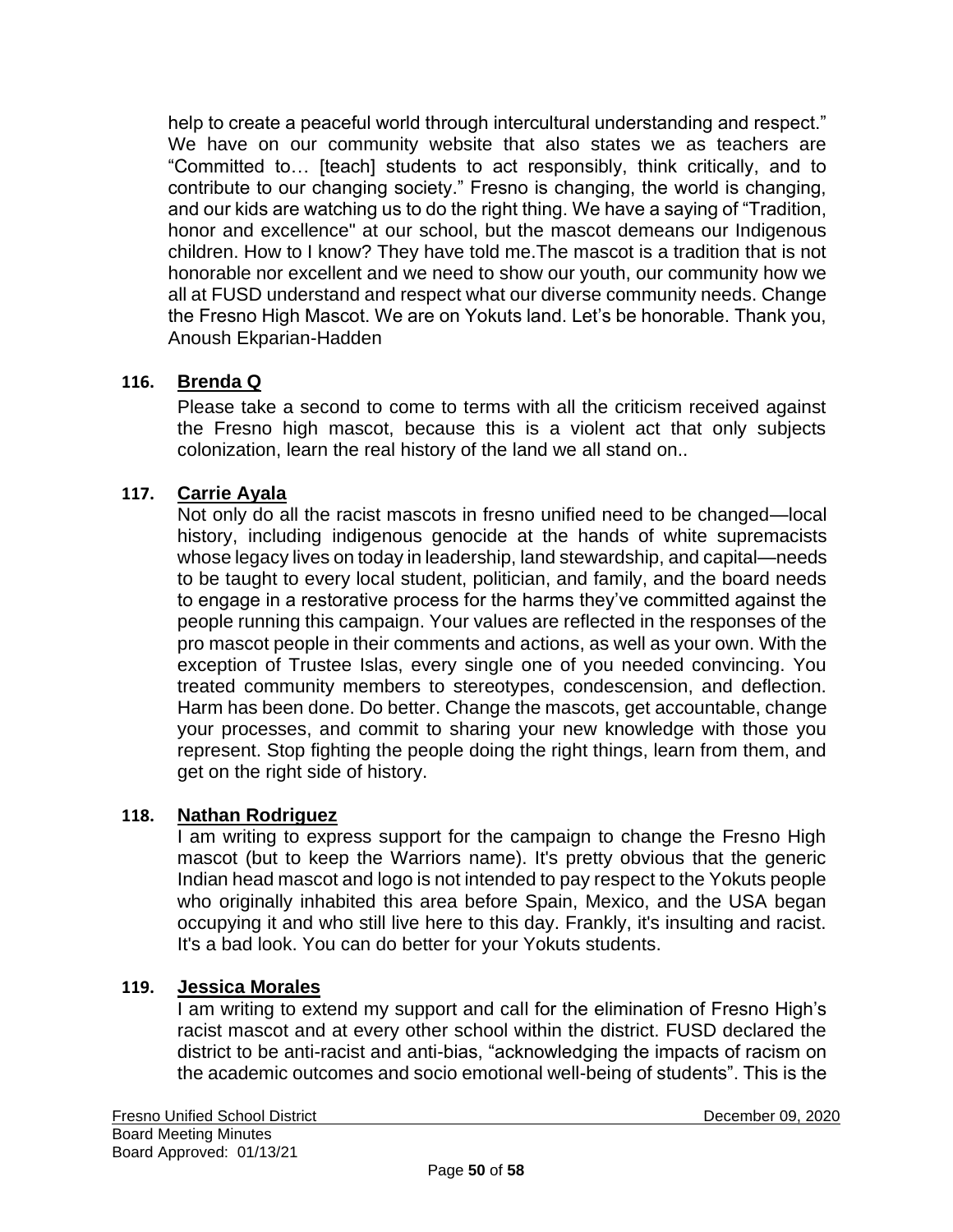time to show your students and the community how your actions align with your values. The continued use of American Indian mascots, symbols, images, and personalities establishes an unwelcome and hostile learning environment that affirms negative images and stereotypes that are promoted in society. If the National Football League can understand the harm that is caused by exporting racism, so can you. Remove the racist mascots from all FUSD schools!

#### **120. Elizabeth Wick**

This issue came up in the early aughts, this is not new. I believe that the proposal to keep the name, but remove the imagery is a more than reasonable one. Please approve this change.--Elizabeth Wick M.A.

#### **121. Maya Kratzer**

Dear FUSD Board Members, I am writing to you today as a FHS alumna (2012) in full support of changing our current mascot. First and foremost I am in support of changing the mascot because Indigenous people in the Central Valley have made this demand. While this alone is reason enough to change the mascot, research across disciplines further demonstrates why doing so is necessary for the wellbeing of FHS youth and for promoting respect and equity across Fresno as a whole. I know you are already familiar with this research (Davis-Delano et al., 2020 among others), but I want to reiterate that the findings are clear: Native mascots are harmful to the psychological well- being of Native youth and reinforce discrimination among non-Native people. I hope you will take into account the current data and the demands of Native people in our valley community, in particular the Yokuts people (whose land we currently occupy). I believe that as an educational institution, FUSD has an obligation to make research-backed decisions. I believe that as board members, you would compromise your commitment to the "success of every student and every school" along with your stated core beliefs and commitments if you refused to change the mascot. I ask that you take this opportunity to show FUSD students of the past, present, and future that you will use scientific evidence to inform policy, and that you continue to value the education and success of all students. Sincerely, Maya Kratzer, FHS Class of 2012

#### **122. Marisa Moraza**

On behalf of Fresno Barrios Unidos, we stand in solidarity with Valley Natives for Change and whole-heartedly support the removal of the racist native imagery at Fresno High School. Fresno Unified recently passed an "Anti-Racist Institution Resolution" and "Ethnic Studies Resolution" that explicity names a commitment to equity, taking a "stand against racism and discrimination in all forms" and "evaluating and dismantling practices and policies that lead to disproportionate outcomes for students according to race." It is time for the district to take action and meet this commitment. The removal of native mascots is long overdue. This is an issue that expands beyond Fresno High School and we urge the Fresno Unified board of trustees to take action to remove ALL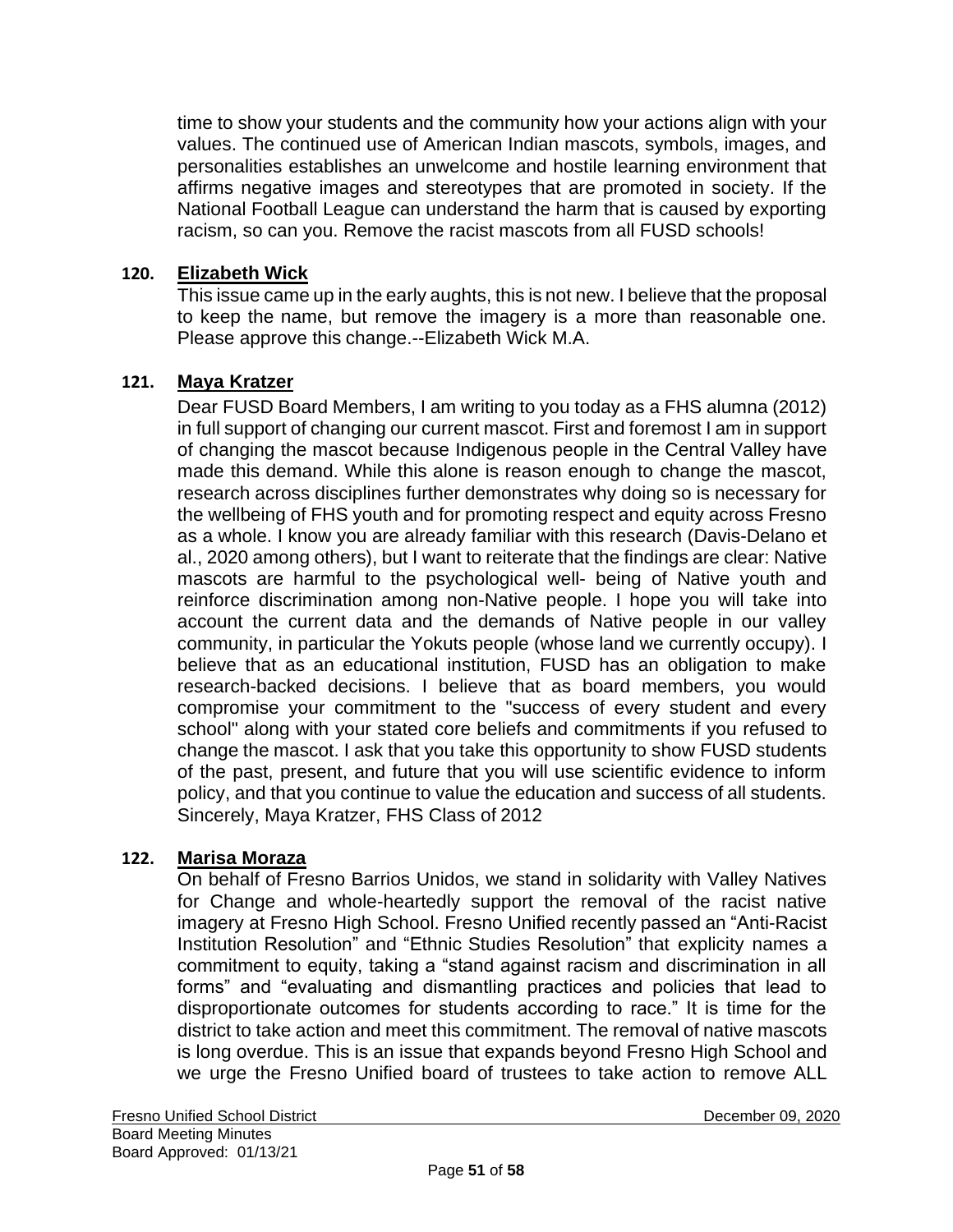Native mascots from their school sites.

The work of Valley Natives for Change has exposed the failures of Fresno Unified to care for Native students and occupied Yokuts land on which this institution stands. It is time for the district to invest in Native students and their families and center the lived experiences of indigenous peoples. It is time to change the mascot #NoMoreNativeMascots #NotYourMascot

#### **123. Kiera Kaiser**

Hi, please vote to change the Fresno High mascot. Mascots are a symbol of pride for schools, but to have a cartoon of a Native American is inappropriate. We wouldn't put a caricature of one of our past presidents on a t-shirt as a mascot, or any other person of respect and honor. People should have respect for Native Americans, so set an example for your students and change the mascot. Thanks, Kiera (a student)

#### **124. Victoria Crow**

#### Hello,

My name is Victoria Crow. I am Chukchansi Native and Dutch. I'm reaching out to you to implore that the Fresno High Mascot be removed. It is a highly offensive image that doesn't hold a candle to the vast culture and history of the Yokuts people who's lands were stolen for Fresno High to even stand upon. You say that you're "honoring" us with the mascot image when in fact it is the absolute opposite. How can you honor with an offensive caricature and then not even have any clubs or classes that TRULY honor and validate your native students? Please do the right thing and remove this mascot. Keep the warrior name. How does a racist "tradition" outweigh the hurt and erasure of an entire peoples? Thank you for your time, Victoria Crow

#### **125. Minh Nguyen**

Dear Board of Education of Fresno Unified School District:

I am writing to express my deep support for the removal of the Fresno High School Mascot, because it is a depiction of a racist, oppressive caricature of Native American people and their culture. One cannot claim to honor a culture, when a majority of that culture is offended by the use of such depictions as a mascot. The trauma that these native students must endure when they see their people and culture devalued as human beings as they are compared alongside other school mascots that have mascots of beasts like bears and tigers. There should never be a mascot that depicts an entire ethnicity or culture. As per the resolution adopted by the Board of Education of the Fresno Unified School District on October 7, 2020, the district "will examine and confront biases in our own school district and actively engage with students, staff, and families to address practices, policies and institutional barriers that negatively influence learning, perpetuate achievement gaps, and impede equal access to opportunities for all students in order to eradicate institutional bias of any kind,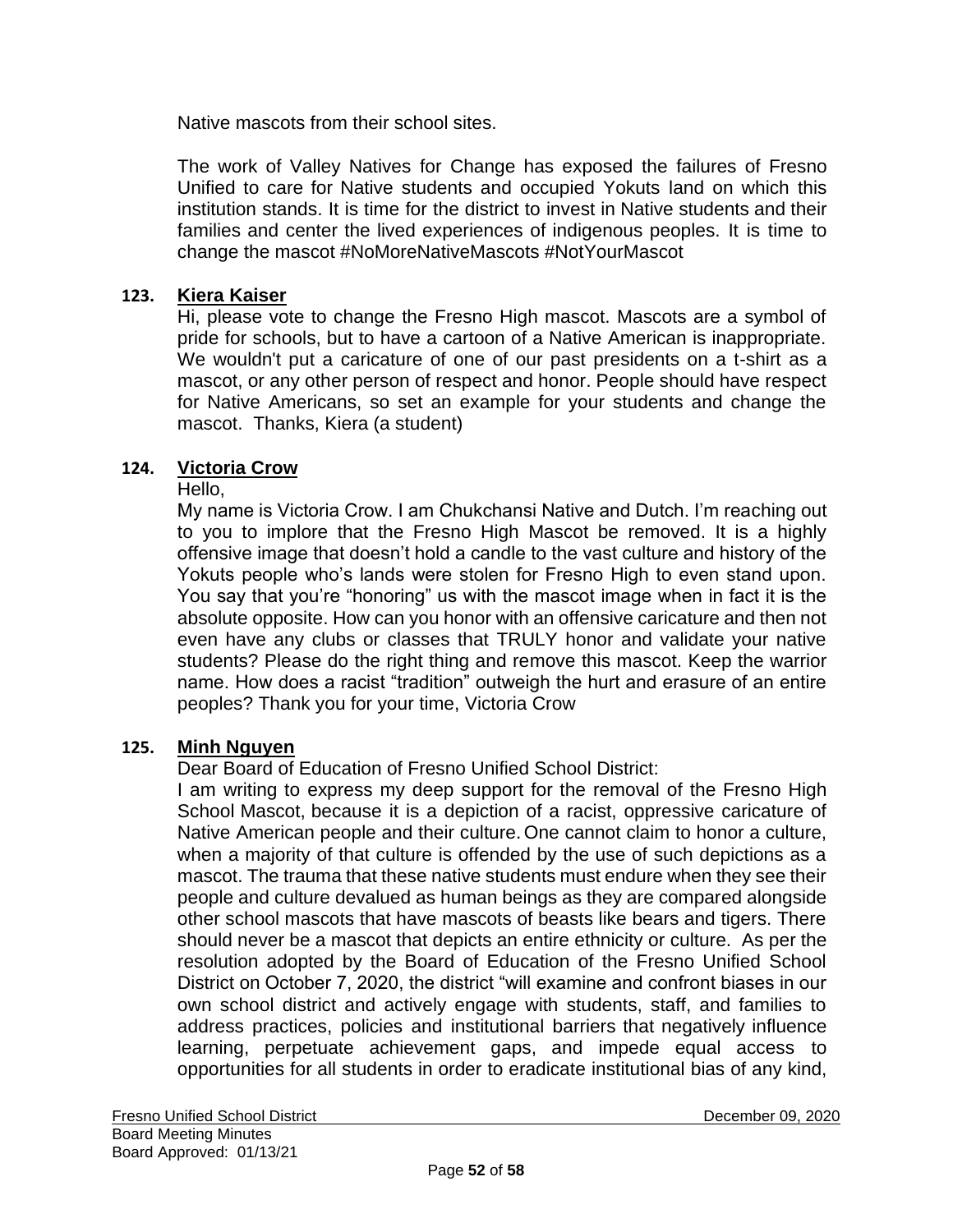including implicit and unintentional biases, to eliminate disparities in educational outcomes for students from historically underserved and under-represented populations;" I call on the Board of Education to act on its resolution of declaring itself an antiracist institution to vote for the ultimate removal of the racist Fresno High Mascot.

#### **126. Maricela**

Hello,

My name is Maricela and I live in Fresno, CA. I'd like to make a comment regarding agenda item B-17. I am in complete support of the Native American Community and I urge Fresno Unified to change Fresno High's racist mascot. You've heard from Native youth. You've heard from many concerned community members. This mascot is rooted in bigotry and they perpetuate negative stereotypes of Native American people. Does this mascot not anger you? The use of this mascotis abhorrent and should've been changed a long time ago. This depiction of Native Americans is derogatory and it is harmful ESPECIALLY to Native youth. Do what is right and protect Native students from this racism. Change the mascot NOW!

#### **127. Cristina Gonzales**

Haku Haku Trustees, I wanted to express my concern regarding the Fresno High mascot. As Roosevelt alumni and former president of the Indian Club on campus, I have been against racist mascots for many years. Our culture is not a mascot, it's hurtful and retaining this mascot is a tradition of racism. Now is the time to change it! As other schools and even the NFL realize that people are not mascots its now time to change. With the rise of ethnic studies and respect for cultures this is an important opportunity to make the right decision. Thank you, Cristina Gonzales, Chumash/Roosevelt Alumni

#### **128. Carly Tex**

I am an educator on Native American culture and languages, primarily Western Mono, which are prevalent in the Valley. I use the word "are" because we are still here. I used to think school mascots were not an issue, but my mind was changed when I learned about the psychological and sociological effects on an individual and how it perpetuates systemic racism. Scholarly studies in psychology and Native American studies show that it can have a harmful effect on Native students' self-esteem and dehumanizes them to others, making it ok for others to perpetuate abuse and racist acts, speak racial slurs, and make fun of Native dress and ceremonies. It also puts them into the past, but we are still here. Native Americans had to change over a brief time in the Valley's history, from removal off our lands, to the damming of the river, to children taken away to be assimilated in a society that wanted to be rid of them. After all of that, it's then ok for schools to make fun of our ceremonial dress and culture. The arguments to keep it are valid, but the arguments for change are valid too, the difference is that the reasons to keep the imagery are harmful. Be on the side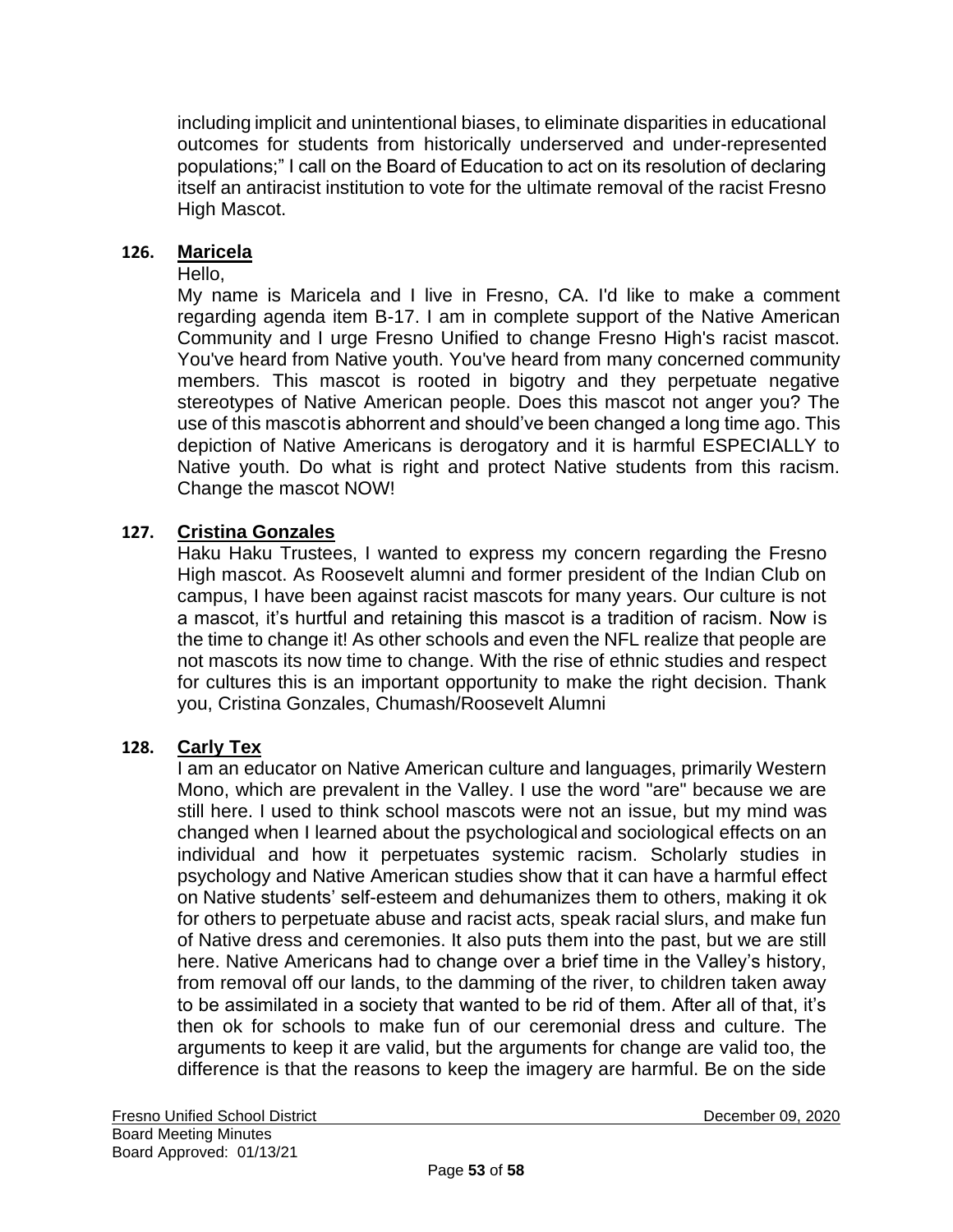of history that works for reconciliation, resiliency, and hope. Change is good. A quick google search shows lists of schools nationally that changed their mascot nicknames and images, and I'm sure there are more.

## **129. Dr. John Benyon**

To whom it may concern:

For the past twenty years, I have been an English professor at Fresno State, and I have taught many students who have attended Fresno High School. These are bright, well-prepared students who give me hope for the future of this community and this nation. I'm also heartened that so many are willing to speak up and demand that the long-out-dated and offensive mascot of their alma mater be retired. There is no doubt that this mascot is racist. Its racist nature may not have been or currently be the intention of its creators and supporters, but what matters is the impact it has on the community. In 2020, it is shocking that nonnative people feel entitled to claim the image of a Native American person as their school or team mascot. #ChangeTheMascot. It's the decent and the right thing to do. Sincerely, John Beynon

# **130. Alonso Santos-Gonzalez**

Hello, I stand in solidarity with the Central Valley Native Americans and demand the removal of the racist Fresno High Mascot. As an alumni of Fresno Unified, it is shameful that this mascot is still being used in this day and age to perpetuate negative and harmful stereotypes of our Native American youth and communities. Please, listen to what our Indigenous youth and communities are demanding and remove and change the Fresno High Mascot. Thank you, Alonso Santos- Gonzalez

### **131. Sarah K. Hutchinson**

### Dear FUSD Board Members -

To deny that mascots in the image of human beings strips folks of their dignity and is a reminder of a history of genocide is truly selfish, ignorant, and willfully hateful. Believing and taking action when Black, Indigenous, and other people of color tell us their lived experiences is the very least we can do. I urge you not to protect the sensitivities of white folks who have a hard time dealing with our collective racist past and present. I urge you to PROTECT NATIVE CHILDREN. Removing the mascot will not harm anyone. Keeping the mascot WILL HARM NATIVE PEOPLE and it will send a clear message to all young people of color that you do not value their humanity. Sarah K. Hutchinson, 1462 N. Wishon, Fresno, CA 93728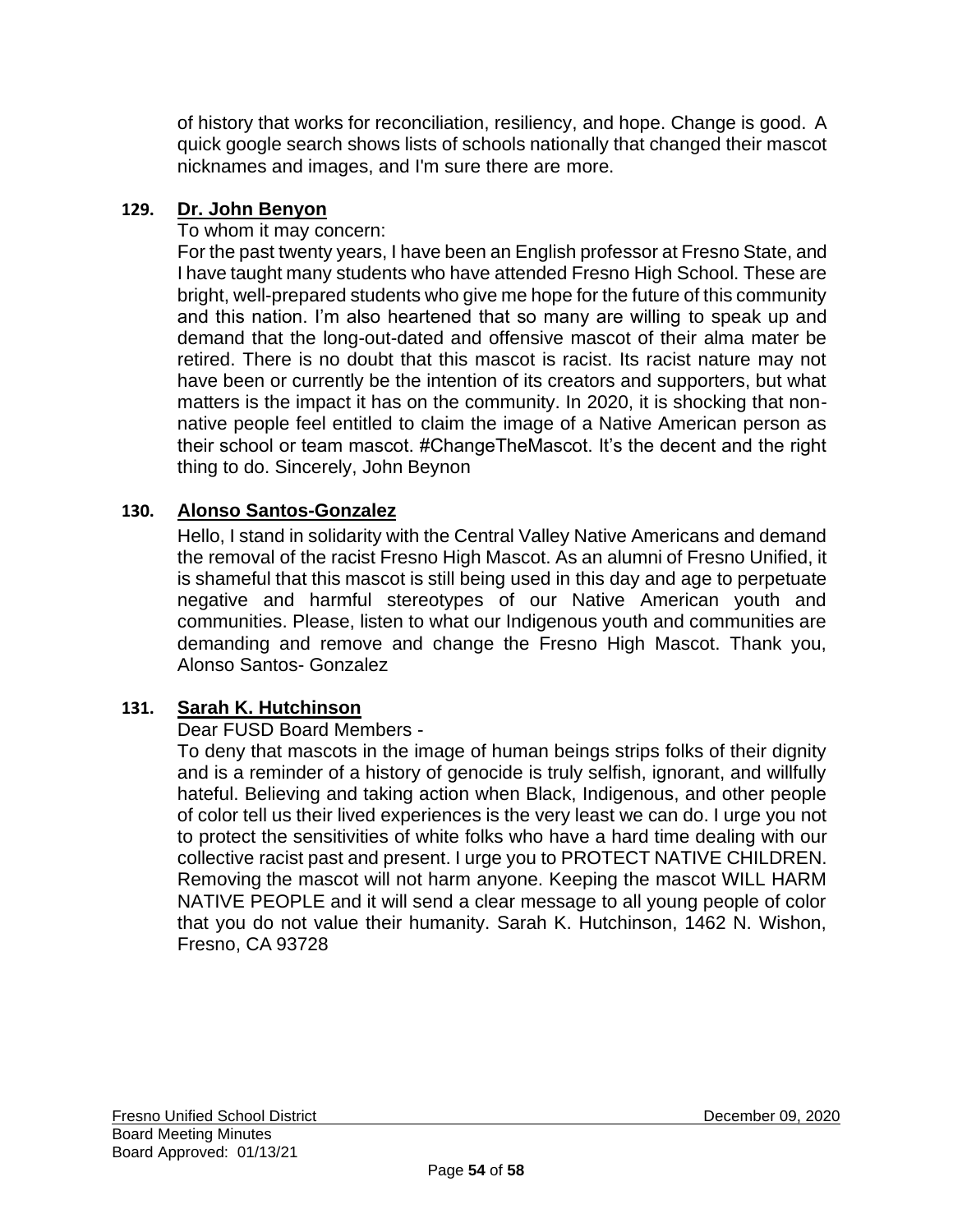# **132. Sarah Thong**

We can't tell marginalized people how to feel about their own marginalization. Only Native people get to decide what honors, offends, or traumatizes them. If FUSD is serious about honoring Natives, they should:

- Listen to Native voices.
- Understand local history.
- 1851: Fort Miller, near the original county seat of Fresno, was established in part to "control the Native Americans in the area." (The California State Military Museum)
- 1854: The Superintendent of Indian Affairs established the Fresno and Kings River Indian Farms, which "suffered from lack of water" and were plagued by squatters who "destroyed crops that were being raised to support the Indians." (National Park Services).
- 1860: The California legislature made it "even easier to have a California Indian child declared an "apprentice" without any involvement of his parents or relatives. …[W]hite overseers did not have to pay the California Indians anything, and they were not free to leave." County and state records indicate Fresno County Justice of the Peace Hiram Dennis held Indian child "apprentices." (California Indian History)
- Listen to science. The article "The psychosocial effects of Native American mascots: a comprehensive review of empirical research findings" (2020) evaluated seven independent studies and concluded "Native American mascots yield negative psychological effects (e.g., depressed self-esteem, community worth, and future achievementrelated goals, and increased negative feelings of stress, distress, depression, dysphoria, and hostility) for Native American students" and "can increase stereotyping of other minority groups."

I can't imagine enduring a mascot based on my ethnicity. Lead with empathy.

### **133. Paul Leyba**

Let me start off by saying I find it irresponsible and quite frankly un American to continue to insult the people we're supposedly trying to honor. All the arguments for keeping the dang mascot I hear just say "oh well we're honoring the natives" well obviously not if they're telling you it's insulting! Or the other one is from alumni, that's pretty much "oh that was my mascot when I went there and I'm proud of it"- so what you're not gonna be proud if it's changed to a fox or a cougar, or anything else? Give me a break. It's 2020, if this year has taught us anything it's that the rest of the country is moving forward. Don't let Fresno be left behind.

### **134. Anthony Gonzales**

Dear Fresno Unified School Board of Trustees, RE: It's Time for Respect! Change the Fresno High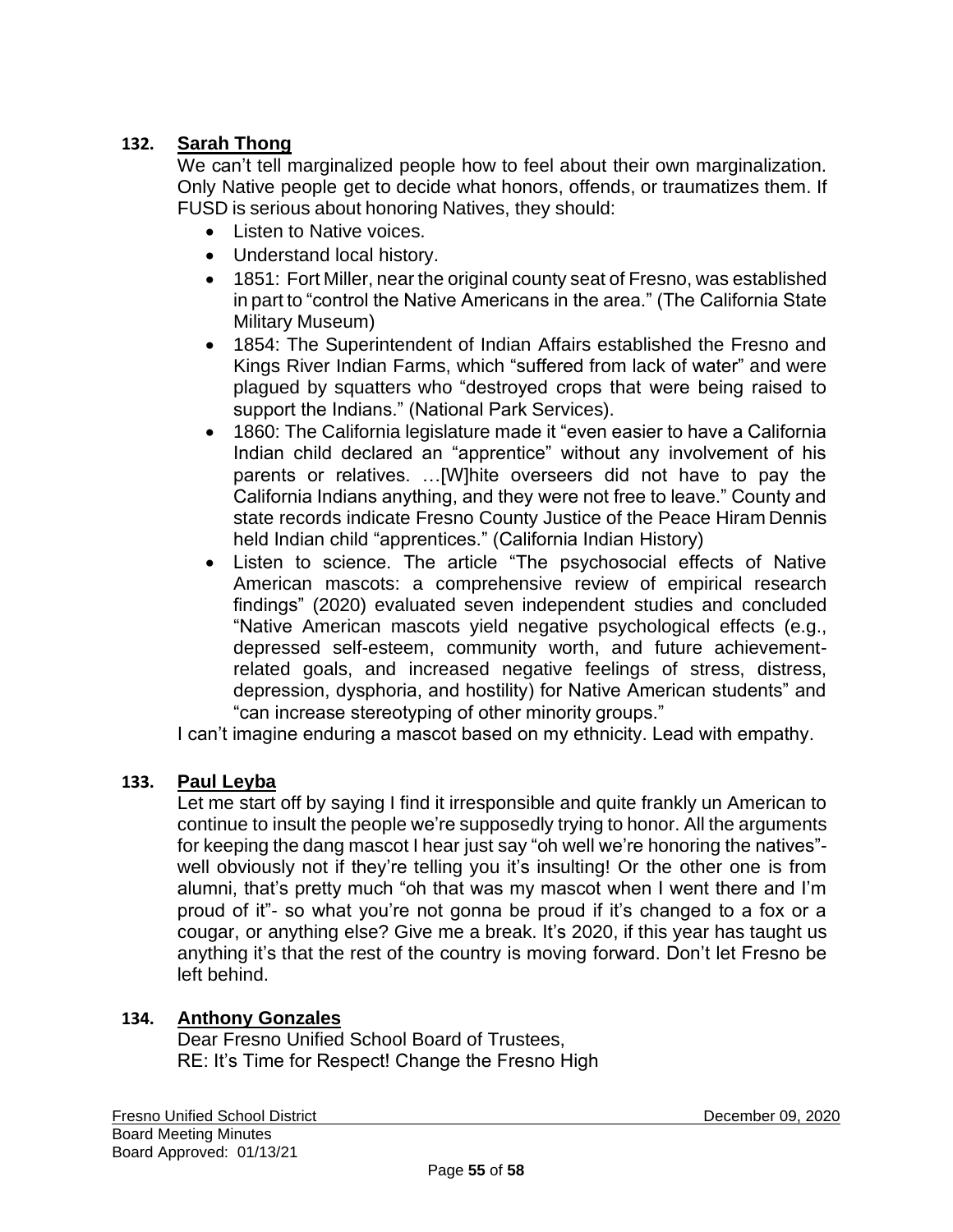School Mascot! Greetings to you all,

My name is Anthony Gonzales, and I am an alumni of Fresno High School class of 1967. I am also a Vietnam Veteran (1968-69) and currently the director of American Indian Movement-West, an Inter-Tribal human rights organization. For over thirty years I represented Indigenous communities at the United Nations as staff of the International Indian Treaty Council, a United Nations NGO. I also work in alliances with the National Coalition on Sports & Media. Over the last ten years health professionals, human & civil rights organizations including the United Nations have demanded that public and private institutions remove all images of Native Americans. As a result schools across the country, sports teams and others have taken the steps to eliminate these negatives images. Any mascot that depicts a people, cultural, or uses a costumed person at sports events, or promotes inaccurate images of the people, or performs in a manner that promotes stereotypes, or could be considered demeaning to the depicted group, or have members of the depicted group indicted that they are offended by the mascot or nickname, is inappropriate.\* The time is now for Fresno High School to join the mainstream of public institutions and reject the harmful and discriminatory image of their Native American mascot. I urge you to take action immediately. On behalf of Native Peoples and In Solidarity with Valley Natives for Change **(250 word-limit reached)**.

### **135. Kassandra Hishida**

My name is Kassandra Hishida and I am a Fresno resident living on Yokuts Land in Trustee Area #5. I urge the FUSD Board & Fresno High community to take immediate action and change the Fresno High School Mascot through a process that is respectful, timely and accountable to Native American communities in Fresno. Fresno High School can keep the Warriors name but it's time to change the Native image. In October 2020, you passed a resolution declaring FUSD an anti-racism institution. In your own words, "Fresno Unified School District Board of Education acknowledges the impact of racism on the academic outcomes and social-emotional wellbeing of students." Over the past few weeks, I've heard dozens of stories from Native youth, elders and families describing how they have been negatively impacted by racist mascots such as the Native image used by Fresno High School. There is also a wealth of peer-reviewed scientific studies that affirm the experiences highlighted in these personal testimonies. Changing the Fresno High School Mascot is an urgent and immediate opportunity for FUSD to uphold the commitments and values outlined in your resolution. As a community, we must do more to support the wellbeing and success of Native American students & families. One simple but important step in the right direction is to change the Fresno High School Mascot immediately. It is time to listen to and respect the requests of Native American communities in Fresno and across the Central Valley.Native people are not mascots! In solidarity, **(250-word limit reached)**.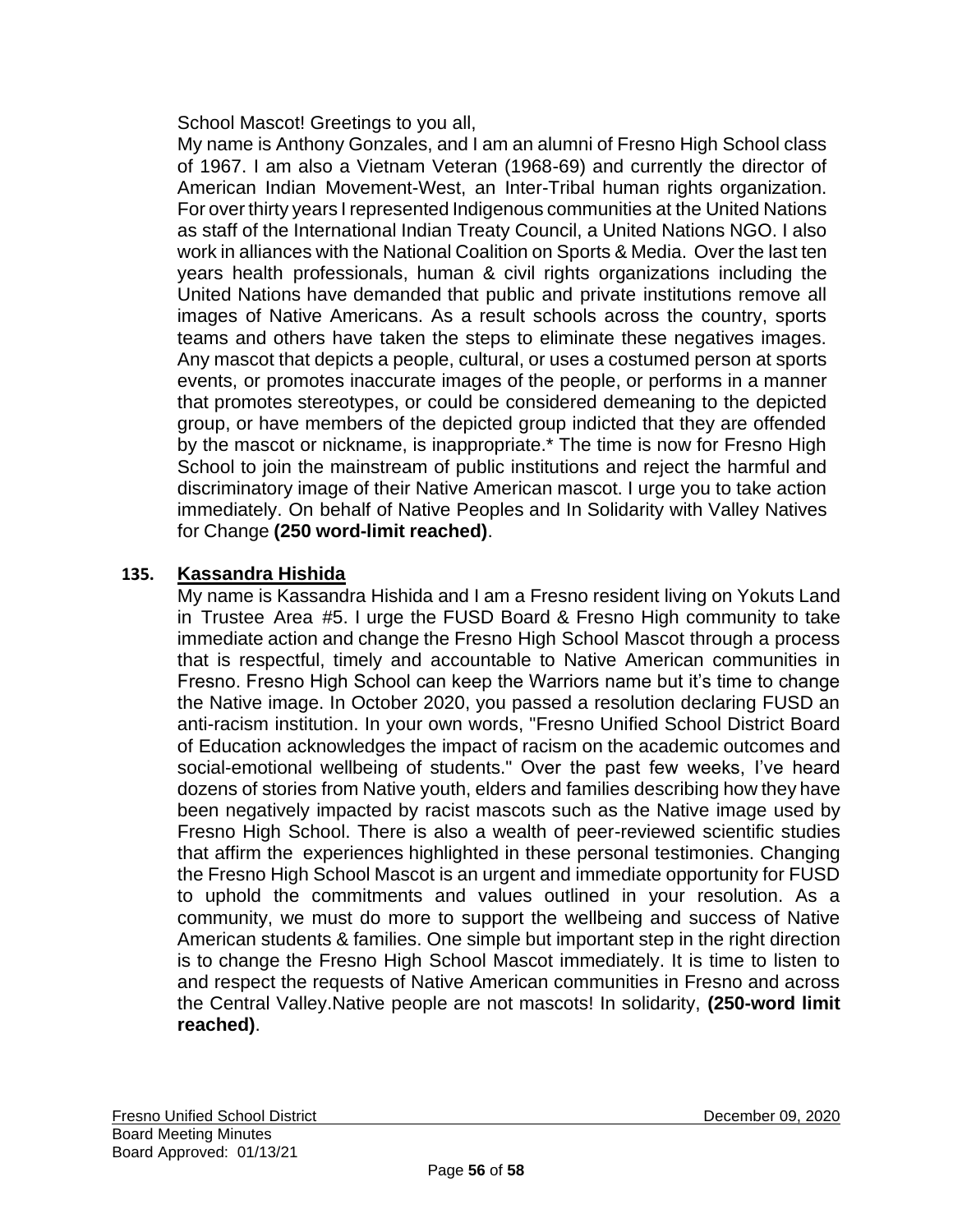## **136. Amanda Castro**

Hi, my name is Amanda Castro. I wanted to express my public comment in favor of changing the Fresno Highschool mascot. Please change the mascot

## **137. Jaime Chavez Duarte**

Hello,

It is important to acknowledge that we are disrespecting indigenous nations by having them as mascots. I hope that you do what is right and change the mascot.

On a motion by Board Member Islas, seconded by Board Member Mills, the Board approved to retire the image of the Fresno High mascot, to keep the Warrior name, and to allow a design process led by students to develop a new image which is to be in place by the beginning of the new school year. The motion was approved by a roll call vote of 6-1-0-0, as follows: AYES: Cazares, Davis, Islas, Jonasson Rosas, Mills, and Board President Thomas. NOES: Board Member Major Slatic.

For the record, staff has been directed to agendize, on a future agenda, the discussion of an investment in the creation and development of ethnic studies for Native American students and a language lab specifically for indigenous people of Fresno, the Yokut.

#### **B-18, DISCUSS and APPROVE the 2019/20 Audited Financial Statements Prepared by Crowe LLP**

For the record, the Board requested an abridged version of the presentation unless statutory regulations prohibited. Interim Chief Financial Officer Santino Danisi was available to provide clarity.

### **OPPORTUNITY FOR PUBLIC COMMENT**

For the record zero submissions of public comment were received for Agenda Item B-18.

On a motion by Board Member Cazares, seconded by Board Member Jonasson Rosas, the Board approved Agenda Item B-18, by a roll call vote of 6-0-0-1 as follows: AYES: Board Members: Cazares, Davis, Islas, Jonasson Rosas, Major Slatic, and Board President Thomas. ABSENT: Board Member Mills.

#### **B-19, DISCUSS and APPROVE the 2020/21 First Interim Financial Report and Approve the 2020/21 Budget Overview for Parents**

For the record, the Board requested an abridged version of the presentation unless statutory regulations prohibited. Interim Chief Financial Officer Santino Danisi was available to provide clarity.